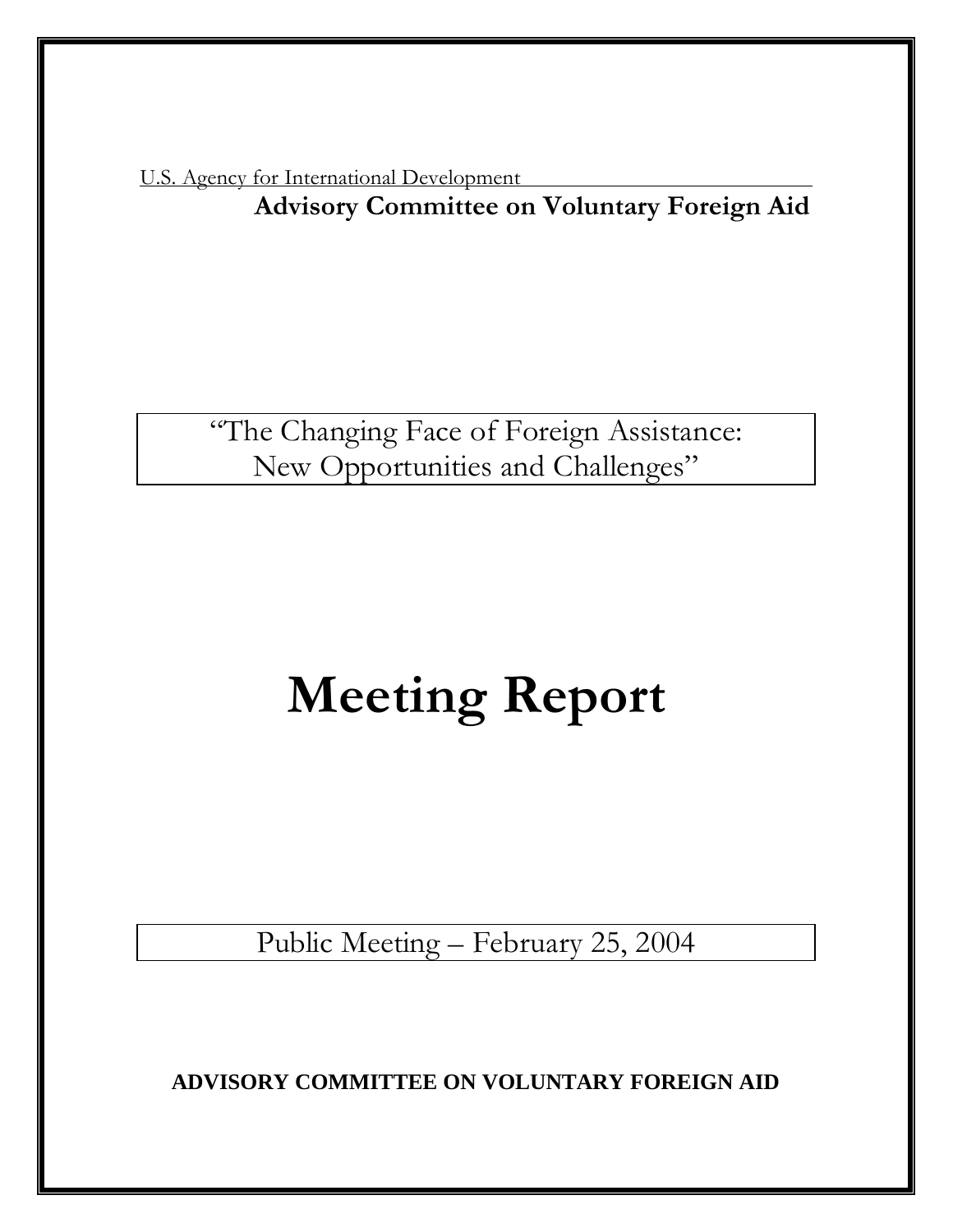# **Public Meeting February 25, 2004**

# *"The Changing Face of Foreign Assistance: New Opportunities and Challenges"*

# **Table of Contents**

| William S. Reese, ACVFA Chair                                                                                                        |
|--------------------------------------------------------------------------------------------------------------------------------------|
|                                                                                                                                      |
| Andrew S. Natsios, Administrator, U.S. Agency for International Development                                                          |
|                                                                                                                                      |
| White Paper - "U.S. Foreign Aid: Meeting the Challenges of the Twenty-first                                                          |
|                                                                                                                                      |
| Barbara Turner, Acting Assistant Administrator, Bureau for Policy and Program<br>$\bullet$<br>Coordination, USAID                    |
|                                                                                                                                      |
|                                                                                                                                      |
| Leonard M. Rogers, Deputy Assistant Administrator, Bureau for Democracy, Conflict<br>$\bullet$<br>and Humanitarian Assistance, USAID |
| Melissa Brown, Bureau for Policy and Program Coordination, USAID<br>$\bullet$                                                        |
|                                                                                                                                      |
| <b>Resource People for Discussion</b>                                                                                                |
| Letitia Butler, Michael Crosswell, and Melissa Brown<br>$\bullet$                                                                    |
| Bureau for Policy and Program Coordination, USAID<br>$\bullet$                                                                       |
|                                                                                                                                      |
| E. Anne Peterson, M.D., Assistant Administrator, Bureau for Global Health, USAID                                                     |
| Ambassador Randall Tobias, U.S. Global AIDS Coordinator, U.S. Department of<br>$\bullet$<br><b>State</b>                             |
|                                                                                                                                      |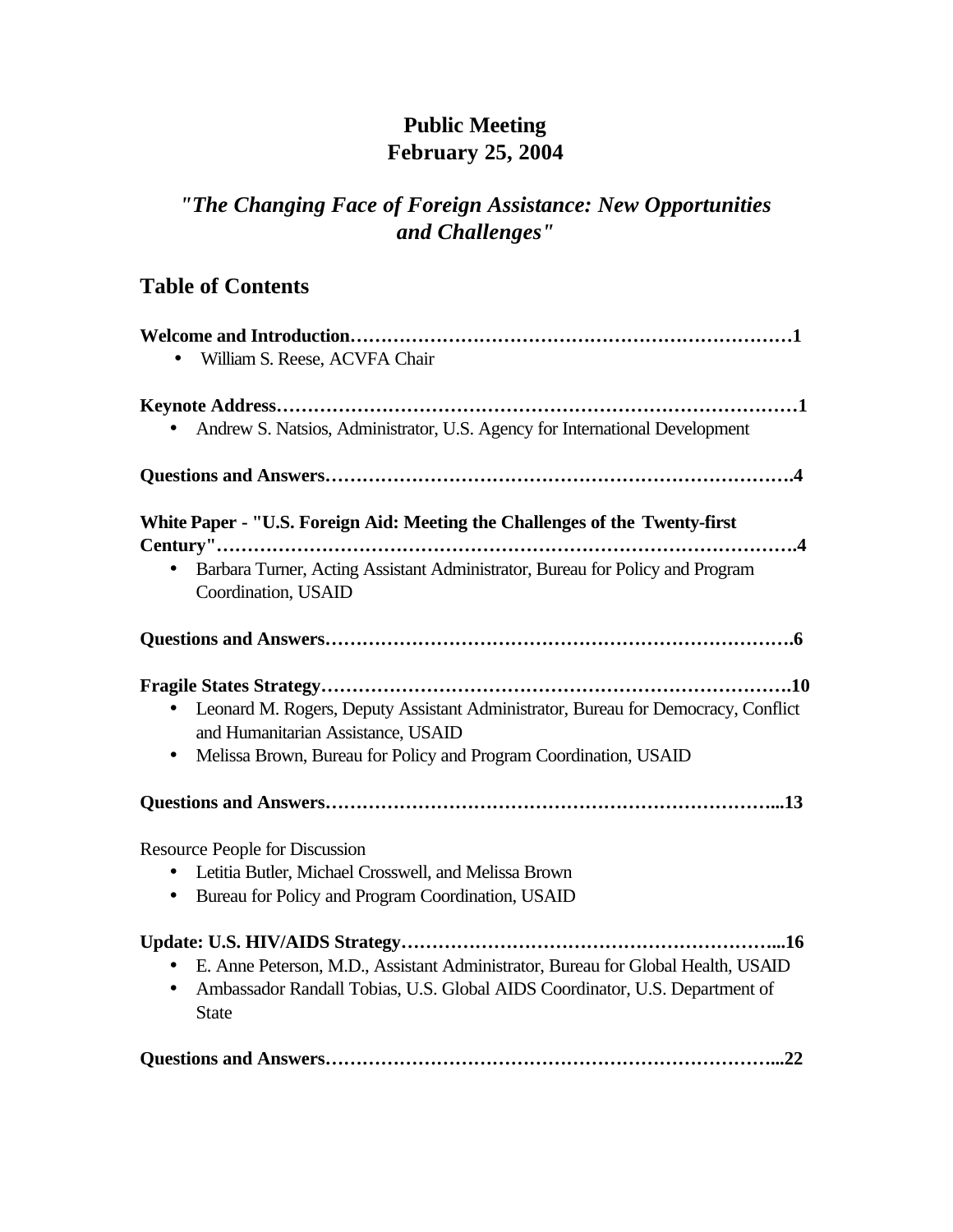| Letitia Butler, Director, Office of Policy Planning, Bureau for Policy and Program |                                                                                    |  |
|------------------------------------------------------------------------------------|------------------------------------------------------------------------------------|--|
|                                                                                    | Coordination, USAID                                                                |  |
| $\bullet$                                                                          | Don Steinberg, Director, Joint Policy Council, U.S. Department of State            |  |
|                                                                                    |                                                                                    |  |
| Group I<br>$\bullet$<br>Group II<br>$\bullet$                                      | Breakout Sessions on the White Paper: "U.S. Foreign Aid: Meeting the Challenges of |  |
|                                                                                    |                                                                                    |  |
|                                                                                    |                                                                                    |  |
| Annex 1:                                                                           | <b>Meeting Agenda</b>                                                              |  |
| Annex 2:                                                                           | <b>Pre-Registration List</b>                                                       |  |
| Annex 3:                                                                           | <b>Remarks by Andrew S. Natsios, USAID Administrator</b>                           |  |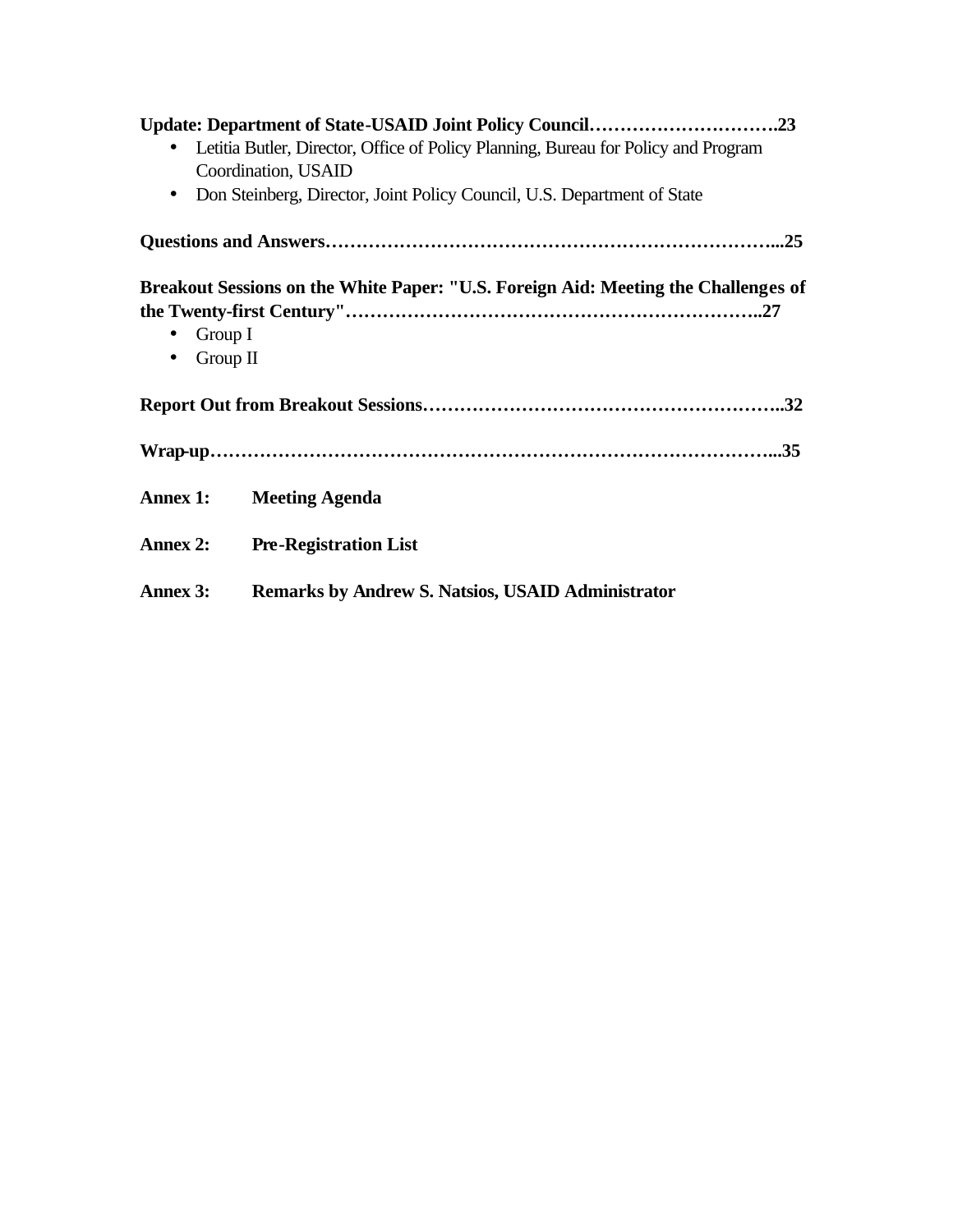# **OPENING REMARKS**

**William S. Reese**, *ACVFA Chair* 

William S. Reese, ACVFA Chair, welcomed the ACVFA members, the U.S. Agency for International Development (USAID) staff, and the meeting participants. Mr. Reese noted the timeliness of the public meeting agenda. He said there are currently new resources, new needs, new threats, new Presidential Initiatives, and even a new entity, the Millennium Challenge Corporation. There is also a renewed commitment to development effectiveness, both in the U.S. and abroad.

Mr. Reese outlined the meeting agenda, including the discussions of the new White Paper from USAID, the Fragile States Strategy, the HIV/AIDS Initiative, and the DOS-USAID Joint Policy Council. Breakout sessions in the afternoon were designed to provide feedback to USAID on the White Paper. Mr. Reese introduced Andrew Natsios, Administrator of USAID, and commented that Mr. Natsios had been present either in person or by video at every ACVFA public meeting since he took office.

## **KEYNOTE ADDRESS**

## **Andrew Natsios**, *Administrator, U.S. Agency for International Development*

Mr. Natsios began his remarks by stating that the new directions in foreign aid are dramatic and the commitment is large. The catalytic event was September 11, 2001. Mr. Natsios commented that the budget at USAID rose from \$7.9 billion in fiscal year 2001 to \$14.2 billion in fiscal year 2003. In two years, the budget nearly doubled. The Africa Bureau budget increased from \$790 million in 2001 to \$1.04 billion in 2003. That figure does not include the President's new HIV/AIDS Initiative or the Millennium Challenge Account (MCA). Mr. Natsios stressed that there are increases in almost every account, and this is not simply a function of an increase in funds for Iraq or Afghanistan.

Adjusting to a post-September 11 world is an imperative for all agencies in the government. The White Paper, "U.S. Foreign Aid: Meeting the Challenges of the Twenty-first Century," is the fruit of the best policy minds at USAID on how to bring the agency in line with the challenges of today. President Bush defined this new role as he called on development to play an integral part in the nation's foreign policy. He said it would share center stage with defense and diplomacy in implementing the national security strategy.

This is not the first time in the nation's history that development aid has been profiled. It happened at the end of World War II when the parent agencies of USAID undertook the reconstruction of Western Europe. It also happened with President Kennedy when he launched the Alliance for Progress for Latin America, and when USAID formally came into existence.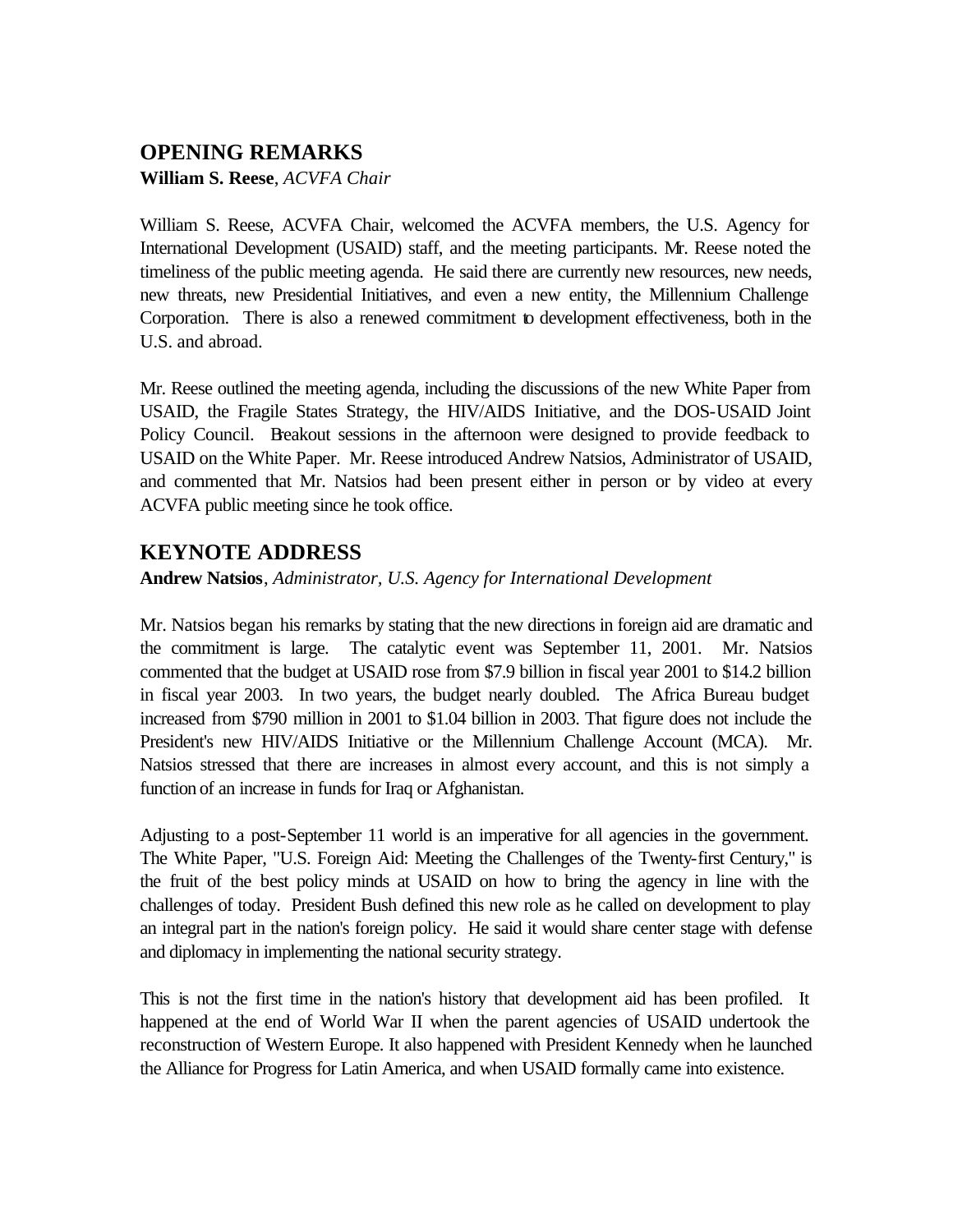Mr. Natsios emphasized that the U.S. has been in the development business for over half a century. There have been successes and failures and lessons learned from these experiences. The prospects for world peace are enhanced when the family of democratic nations grows. He said that the MCA was designed by the President to consolidate the democratic and economic gains of selected countries so that they can graduate into the family of democratic nations as autonomous and self-sustaining members. Recipient nations will be held accountable to achievable goals according to strict standards. This guiding philosophy is one that USAID fully supports.

Mr. Natsios said that any institution of long duration tends to operate within the inertia of accepted practices. Habit gives rise to established mindsets that are difficult to dislodge. Diverse mandates accumulate, and coordination is lost. Mr. Natsios stated that USAID is not exempt from the pitfalls that affect all government agencies of such size and complexity.

The White Paper is an effort to refocus the Agency on the urgent problems that the country faces in a new century, and to use the unique strengths, accumulated over fifty years, to the best advantage. The White paper distinguishes among five core operational objectives of U.S. foreign assistance. Aid effectiveness is conceived differently in each of the five objectives. The goals cover aid directed toward a continuum of countries with a diversity of needs, as well as of different strategic importance to the U.S.

The five core operational goals:

## *1. Promoting Transformational Development*

Mr. Natsios commented that the term "transformational development" implies a transformation of the social, political, and economic order of the country. Sustainability is one aspect of transformation, but it should not define the term. This category includes the dozen MCA threshold countries.

The Agency mantra for too long has been that lack of development assistance is the major reason that poor countries remain poor. This is simply not true. Bad government and bad policies are the real reason. Funding is necessary, but it is not sufficient for accelerated development.

This category of transformational development also includes the thirty to thirty-five countries outside of the group that will qualify for the MCA. USAID will direct its development resources in new ways that will prepare countries for MCA status in the future. He noted that many countries are already attempting to make changes in their legal structures and democratic institutions in an effort to become eligible for MCA funding.

## *2. Strengthening Fragile States*

Fragile and failed states would be eligible for a range of assistance. This category also includes recovering failed states, such as Afghanistan. Assistance would provide the foundation for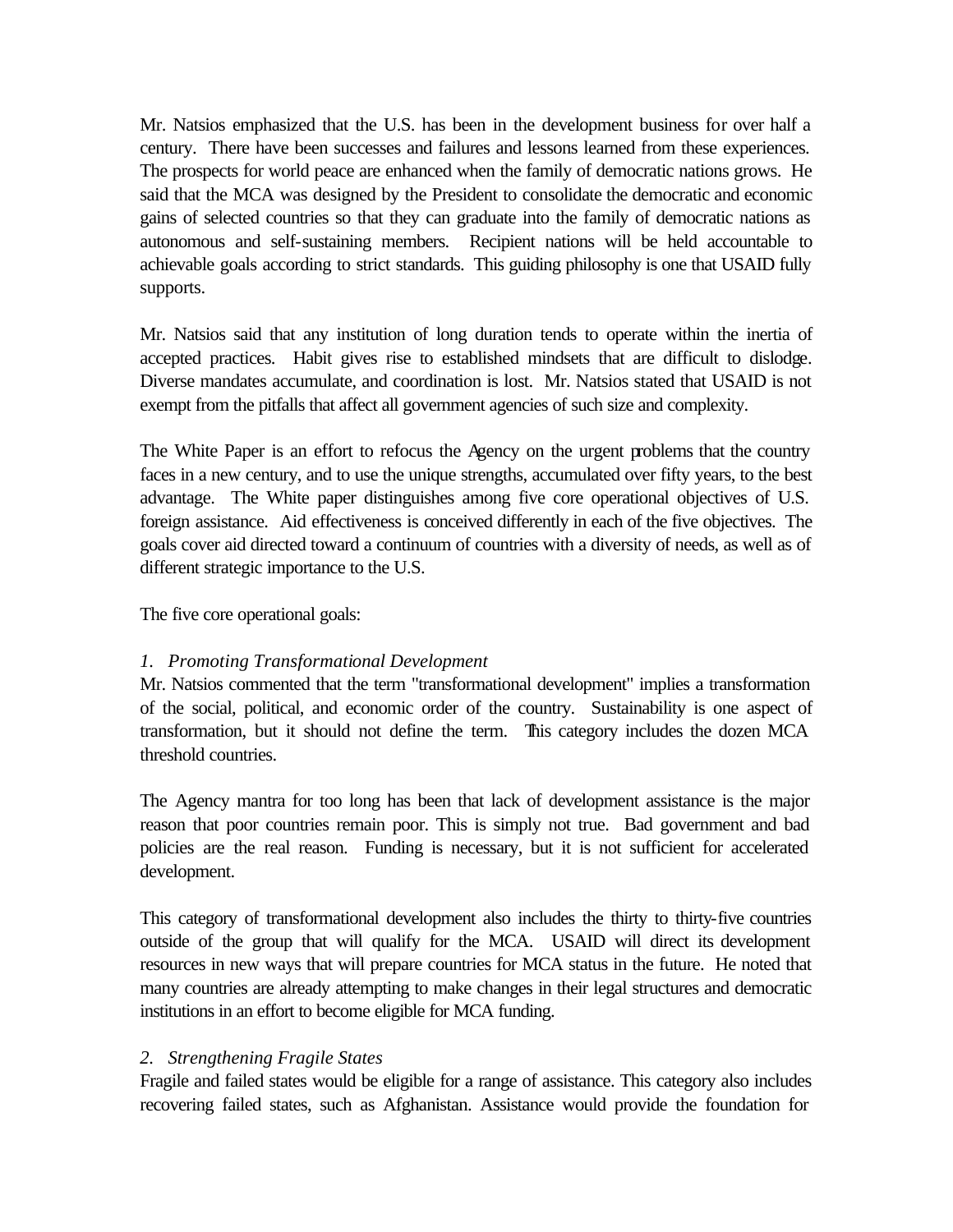effective development. Mr. Natsios stated that President Bush iterated the importance of effectively addressing the challenges of these states in the national security document:

"The events of September 11, 2001 taught us that weak states like Afghanistan can pose as great a danger to our national interest as strong states. Poverty does not make poor people into terrorists and murderers. Yet poverty, weak institutions, and corruption can make weak states vulnerable to terrorist networks and drug cartels within their borders."

## *3. Humanitarian Assistance*

Consistent with the traditions of the U.S. and the moral imperatives it recognizes, aid to countries will continue to be allocated on the basis of need, not performance. However, assistance will be structured to address the systemic failures that can be the source of chronic neediness.

## *4. Strategic States*

The level of assistance for some countries will be based on foreign policy priorities, rather than development criteria. The survival of a state like Pakistan and its continued alignment with U.S. foreign policy priorities takes precedence in the disbursement of aid over development considerations.

## *5. Global and Transnational Issues*

Issues such as HIV/AIDS, drug cartels, and human trafficking across national borders cannot be dealt with simply by a national program. These issues affect the national security interests, broadly defined, of the U.S. Mr. Natsios said that Secretary of State Colin L. Powell likened the HIV/AIDS pandemic to a terrorist threat.

The White Paper follows on the "Foreign Aid in the National Interest" report, for which an array of outside experts was engaged to assist USAID with its new mission and the increased importance of development assistance in the nation's strategic interests. It follows on the Joint Strategic Plan, a collaborative effort between the Department of State (DOS) and USAID to align diplomacy and development.

Mr. Natsios suggested that foreign aid is no longer a stand-alone operation. For USAID to be effective, it must partner with its sister agencies within the government, as with nongovernmental and private organizations, to help define and implement the tasks of the new century.

Mr. Natsios commented that some people question whether USAID funding levels should be connected to America's foreign policy interests. The fact is that they have been connected for a very long time, but since USAID has been seen by many as resistant to this connection, it has not been funded consistently or robustly. He said that if USAID wants more resources, it must be relevant to what is happening in the world and how it is affecting U.S. national interests. USAID does not do pure development. For years, USAID has been held accountable using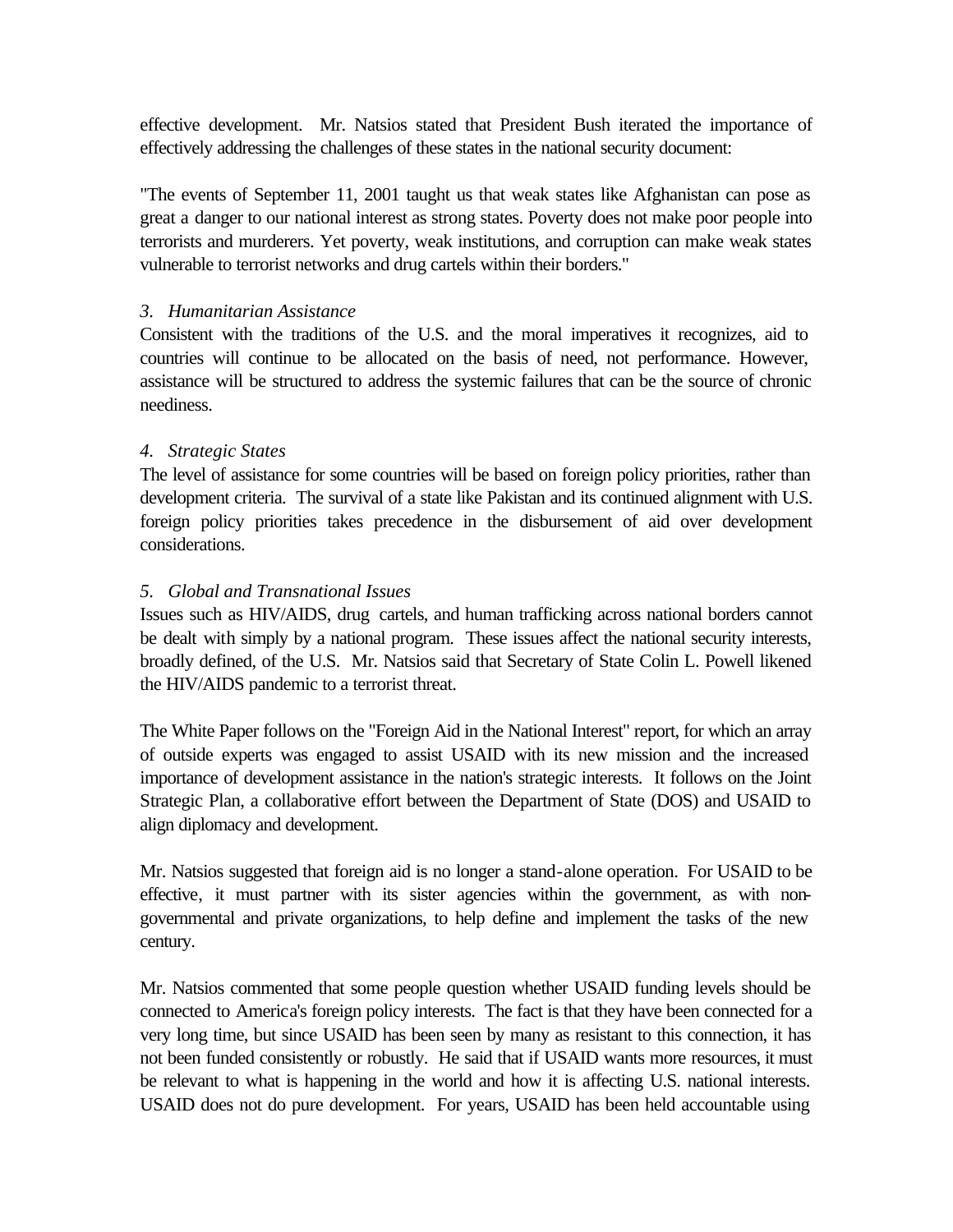only one yardstick, even though it has had multiple objectives and thus should have different standards of performance.

Mr. Natsios suggested that USAID embrace, rather than deny its foreign policy role. Without development, the foreign policy objectives of the U.S. will not be accomplished. Those who have the knowledge and skills to achieve change in the developing world have an opportunity to bring development into the mainstream of foreign policy decision-making. In fiscal year 2003, USAID spent \$14.2 billion, only 20% of which was development assistance. USAID must adjust to reality, or it will be left in the dust. The White Paper acknowledges the principle that USAID has multiple missions and objectives that should be integrated into the fabric of the Agency.

Mr. Natsios remarked that the White Paper was written by career officers focused on the longterm interests of USAID. It is thus likely to become a permanent part of the direction of the Agency. The White Paper is not a final document, and he invited comments from private voluntary organizations (PVOs) and the private sector.

# **QUESTIONS AND ANSWERS**

**Mary McClymont**, ACVFA Member, commended USAID on the White Paper. She inquired about the coordination of the different pieces of foreign assistance and asked Mr. Natsios to discuss the difference between transformational and fragile states.

**Mr. Natsios** responded that one of the criticisms of development assistance in general has been that it is not transformational. Mr. Natsios said that there is a need to change the discussion by changing the terms. "Sustainable development" came into use twenty-five years ago, but has many different meanings. There is now an important recognition that changes don't end when the project ends. Projects must contribute to changes in the larger, democratic issues so that society is transformed.

Mr. Natsios stated that the MCA is a revolutionary way of approaching an issue. It was not a structural approach, but a policy approach. Without even having spent money, the MCA is already having a profound effect on the system. USAID is now represented at the highest level of foreign policy meetings.

**A participant** asked how USAID is addressing the changing dynamics of the European Union countries.

**Mr. Natsios** answered that program coordination is done primarily at the national level in country. Often USAID field staff works with other development agencies that are already established in country, frequently the European aid agencies. Mr. Natsios stated that assistance to the Baltic countries is winding down as they show signs of accelerating growth rates.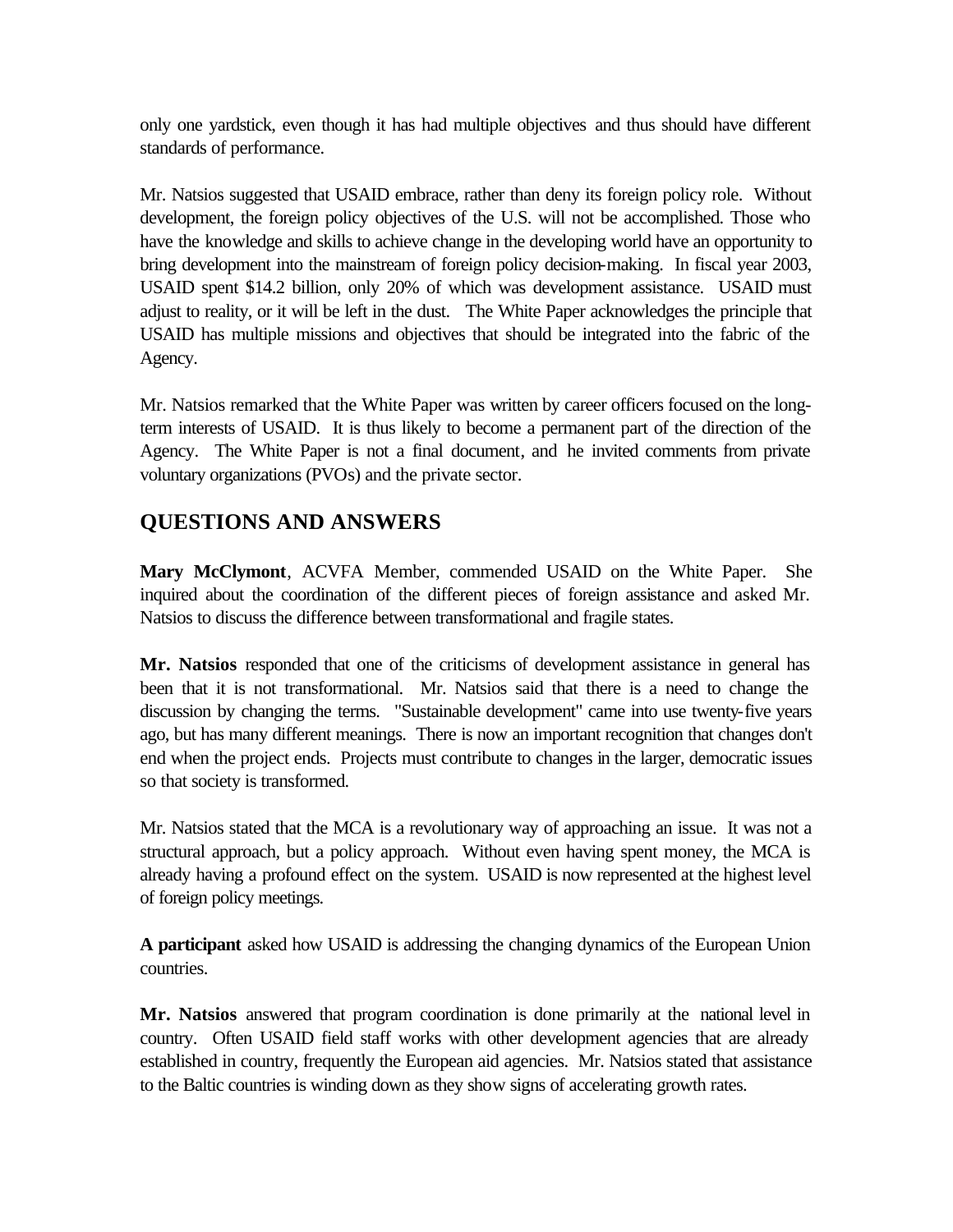## **WHITE PAPER**

# **"U.S. Foreign Aid: Meeting the Challenges of the Twenty-first Century"**

**Barbara Turner**, *Acting Assistant Administrator, Bureau for Policy and Program Coordination, U.S. Agency for International Development*

Ms. Turner remarked that the career staff in the Bureau for Policy and Program Coordination developed the White Paper. She echoed Mr. Natsios' comment that it is a discussion paper. It was written in response to the new environment and new challenges of the day. Globalization and September  $11<sup>th</sup>$  have both had a tremendous impact on development thinking.

According to Ms. Turner, USAID saw a unique opportunity to deal with the multiple goals of foreign policy. People have begun to realize that the developing world is important to trade, national security, business, and even health. It is imperative that USAID begin to deal with the multiple goals of foreign assistance.

Ms. Turner stated that USAID has a long relationship with the DOS, but not with many of the other government agencies. It is necessary to take advantage of these opportunities for coordination at senior levels.

Ms. Turner said that it is important to ensure that USAID programs are aligned with the five goals of U.S. foreign assistance and that the budget is justified and programs evaluated against those purposes. The White Paper is an attempt to be realistic about the purpose of assistance and the expected outcomes. Accountability must be measured against the goals of assistance.

Ms. Turner remarked that development is key in every one of the goals. This is as true in fragile states or countries with humanitarian programs as in the transformational countries. However, in fairly stable democracies investments are more likely to result in successes. There is a need to identify these countries and contribute to their success. Successful countries will serve as models for neighbor countries.

USAID will continue to work with fragile or failing states. Last year, nearly \$3 billion of USAID's budget went to fragile states. However, the tools and approaches needed in fragile states are different that those needed in other countries. USAID is now developing a strategy for the fragile states. Ms. Turner noted that while most, but not all, humanitarian assistance goes to fragile states, it is important to recognize humanitarian goals in their own right.

With regard to strategic countries, Ms. Turner remarked that many development programs take place in countries that receive assistance due to their strategic importance. She provided the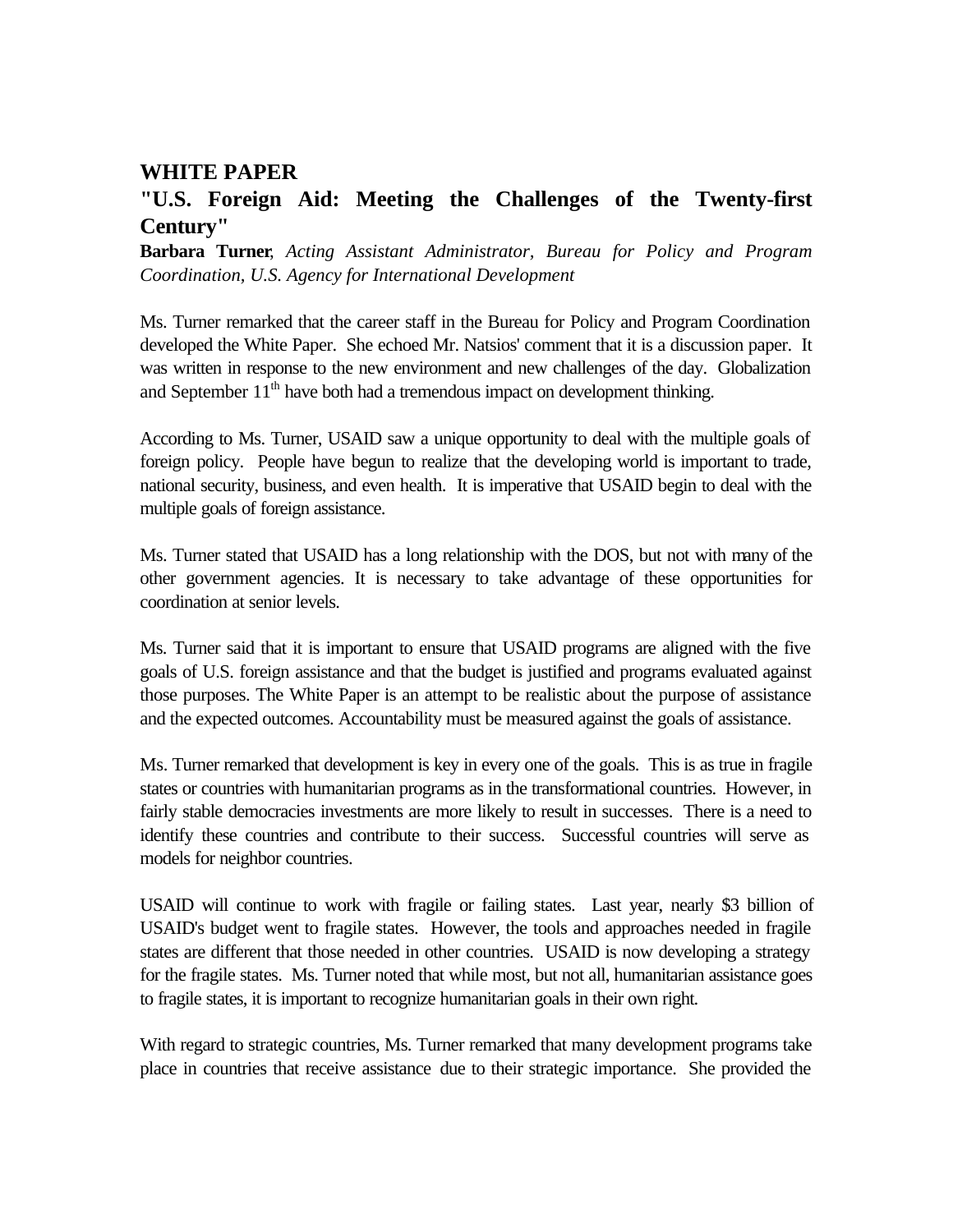example of development programs in Egypt and emphasized the importance of building development concerns into foreign policy decision-making.

The fifth goal, that of global and transnational issues, addresses those concerns for which decisions cannot be made on a policy or humanitarian basis. It is necessary to step back and approach these broad issues in a fairly stovepipe approach. She cautioned, however, against putting too many issues into this category and thus diluting the effort.

Ms. Turner remarked that USAID must be able to show that development assistance can be effective. However, effectiveness must be measured against the actual objectives of the assistance in order to demonstrate impact.

Ms. Turner outlined some of the implications of this strategy for USAID programs. First, USAID needs to better target its programs. In transformational development, there is a need to identify those countries that are transforming in which USAID can make a difference. Decisions need to be made among countries, but also within countries, about which programs should be supported.

Policy coherence is key. USAID finds increasingly that other agencies and entities are involved in development work. Ms. Turner remarked that USAID needs to have the ability to do broad analysis to understand the policy arena. There is a need to integrate across sectors. No issue can be looked at in a vacuum.

Ms Turner stressed the need to embrace other partners. The Global Development Alliance has been a good start, but there is a need to expand upon that and work with other donor countries as well. Improving coordination across the U.S. government is one implication of this process. The Joint DOS-USAID strategic plan has been completed. There is a new Joint Policy Council as well as a Joint Management Council. USAID must continue to work closely with the Millennium Challenge Corporation (MCC).

Ms. Turner commented that there is a need to look at the USAID portfolio, review the budgeting process, and plan strategically. There is a need for better analytical tools for determining the best kind of assistance for fragile states. In addition, there is a need to address the graduation issue. Rather than just walking away at the end of a program, there may be some very specific types of assistance that should be continued after graduation.

In regard to future possibilities, Ms. Turner remarked that there is a need for discretionary funding to provide more selective and strategic assistance. Possibly a new funding account structure aligned with operational goals would be in order. The White Paper also suggests that legislative reform may be necessary.

# **QUESTIONS AND ANSWERS**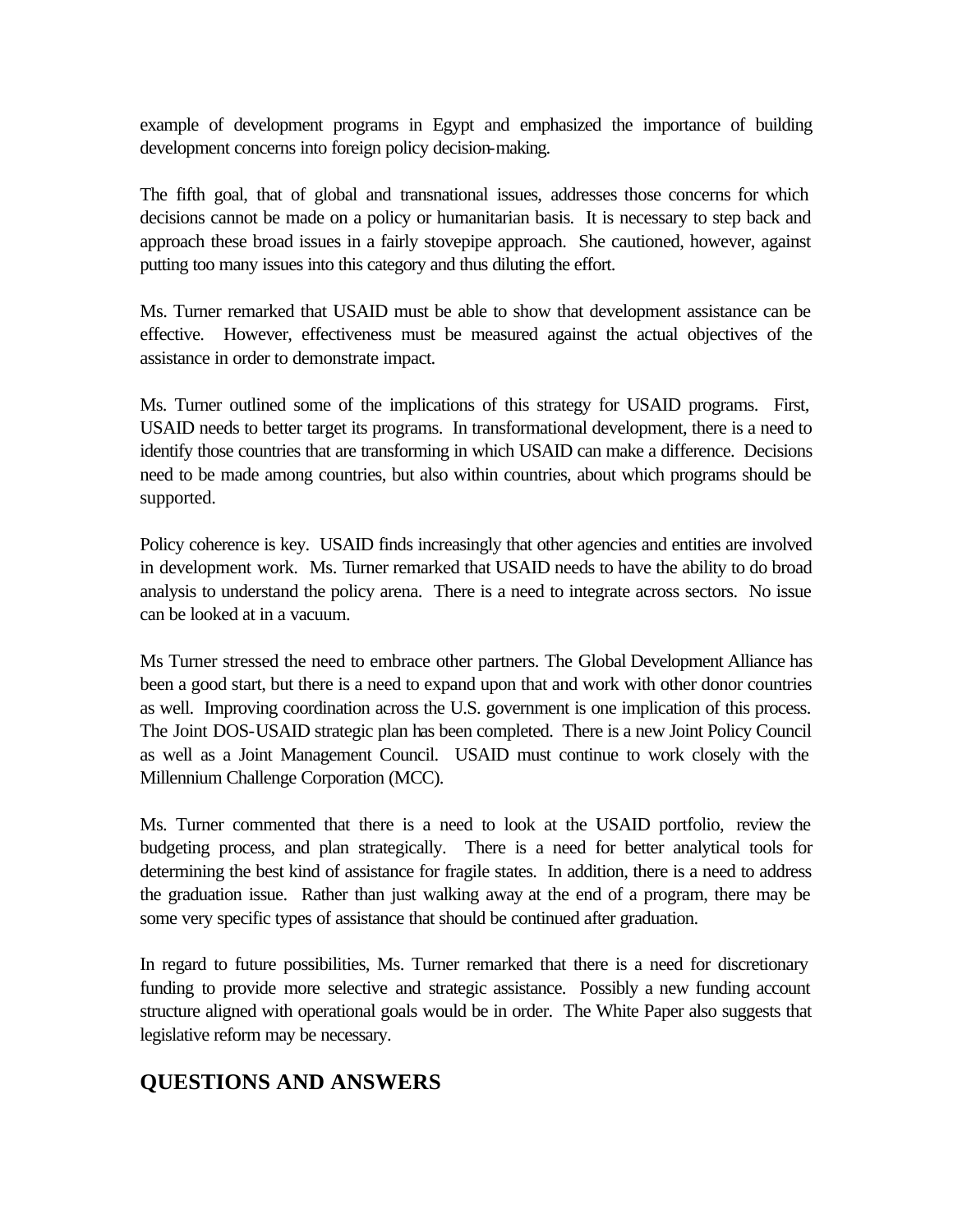**Sarah Lucas** from the Center for Global Development commented that the White Paper is framed in a national security way. She inquired if there are any long-term dangers about using this as an overarching frame.

**Ms. Turner** replied the White Paper was written in response to the sense that this is the reality of foreign assistance. The idea that USAID makes decisions on purely humanitarian grounds simply isn't reality. Also, it is important that others in the U.S. government understand that the only way to achieve national security is for these countries to develop. There is a need to change the way the U.S. thinks about national security.

**Michael Crosswell** from USAID added that there are three goals in the framework that have to do with supporting national security - strategic states, transformational states, and fragile states. The geo-strategic states are of direct and immediate interest to national security. However, one cannot afford to ignore other countries. The U.S. should not have ignored Afghanistan in the 1990's. All three of these goals address national security concerns, although the transformational development and fragile states goals are longer-term in nature. Mr. Crosswell said that the paper begins with national security, but it goes on to mention other interests, including economic and humanitarian interests. All of the goals serve the broader concept of national security.

**Peggy Curlin, ACVFA member, remarked that the White Paper seems to equate institutions** and institutional capacity with government. She asked the panel members to comment on the role of civil society institutions.

**Ms. Turner** responded that USAID views the framework of institutions as a whole system and not just the government part. Clearly, institutions work because there is a system of checks and balances. She said that the White Paper may not have been explicit enough about the roles of non-governmental organizations (NGOs).

**Letitia Butler** from USAID replied that there is a footnote in the paper that notes that institutions include more than government. In the case of fragile states, USAID has tended to withdraw assistance from government institutions that are not functional. Often, however, development requires strengthening state institutions. In transformational countries there is a need to find the right balance between government, NGOs, and the private sector to strengthen society.

Ted Weihe, ACVFA member, remarked that development programs in transformational states and fragile states often look similar. Failed and fragile states need everything. He remarked that some issues are not on the table at all, for example infrastructure. In the case of failed states he suggested that the real issue is phasing and deciding what issues to tackle first.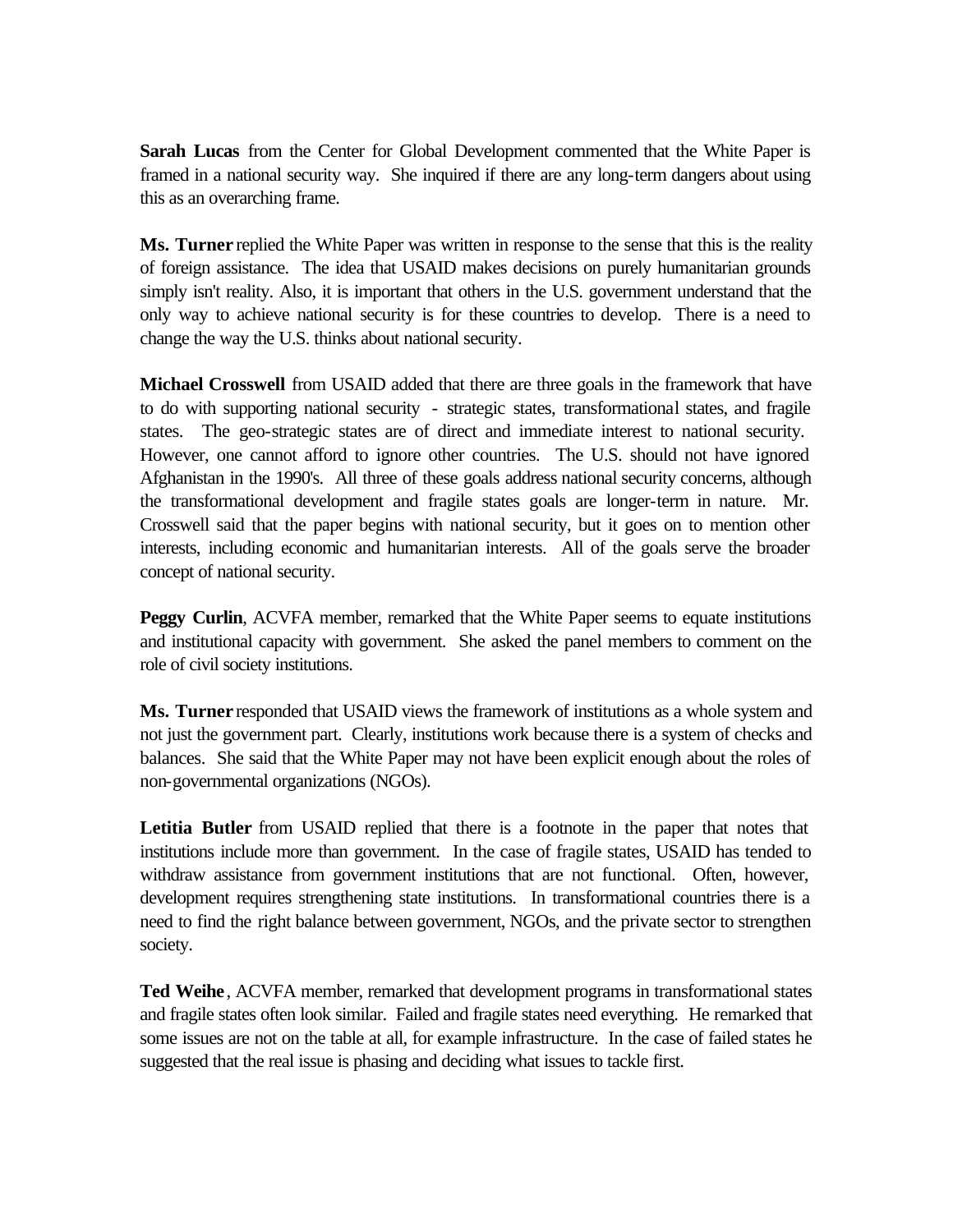**Ms. Turner** noted that one of the most useful outcomes of this White Paper has been the recognition the USAID needs to have a good strategy for failed states. She remarked that Leonard Rogers has been working on that issue and will present the current USAID thinking on fragile states in the next session.

**Charlie MacCormack**, ACVFA member, asked if USAID has begun to discuss the structural implications of the White Paper.

**Ms. Turner** responded that the hope is to impact legislation and the budget process. USAID will certainly have to look at how it is organized around budget categories. Ms. Turner stated that USAID is not abandoning any sectors; it has the right set of tools on the ground. However, it isn't organized as effectively as it could be. There is a need to reorient analytical capabilities, skills, budgets, and reporting.

**Ms. Butler** added that in the drive for clarity USAID does not want to lose sight of flexibility on the ground; it seeks to support the work in the field with the right tools.

**Margaret Goodman** from World Learning asked the panel to comment on the goal of global and transnational issues, and how USAID would set priorities for this kind of work.

**Ms. Turner** replied that this goal was created in recognition of the fact that sometimes issues cannot be "shoehorned" into other categories. USAID wants to create a very selective way to determine what is included in this global objective. Initiatives that transcend the country-specific goals will be included in this category.

**Stephen Moseley**, ACVFA member, suggested two underlying themes. First, the American people and aid recipients have trusted USAID because they have been transforming people. He noted that the White Paper does not talk a lot about transforming people and how that transforms institutions and society. Second, most USAID work has been in partnership with NGOs, universities, and businesses. The paper does not address partnerships in relation to the five goals.

**Ms. Butler** responded that these comments are important as USAID moves forward with implementing the principles put forth in the White Paper. Transforming people is embedded in the idea of transformational development. She noted that Americans are a very generous people as the investment in humanitarian work demonstrates. However, the discussions of development and national security are really about the enlightened self-interests of the U.S. One of the purposes of the White Paper is to move from the notion of global charity to the idea of global interdependence. Ms. Butler also said that USAID cannot work effectively without the many partnerships with the private and non-governmental sector.

**Mr. Crosswell** added that one must look at the role of partnerships as they pertain to each goal.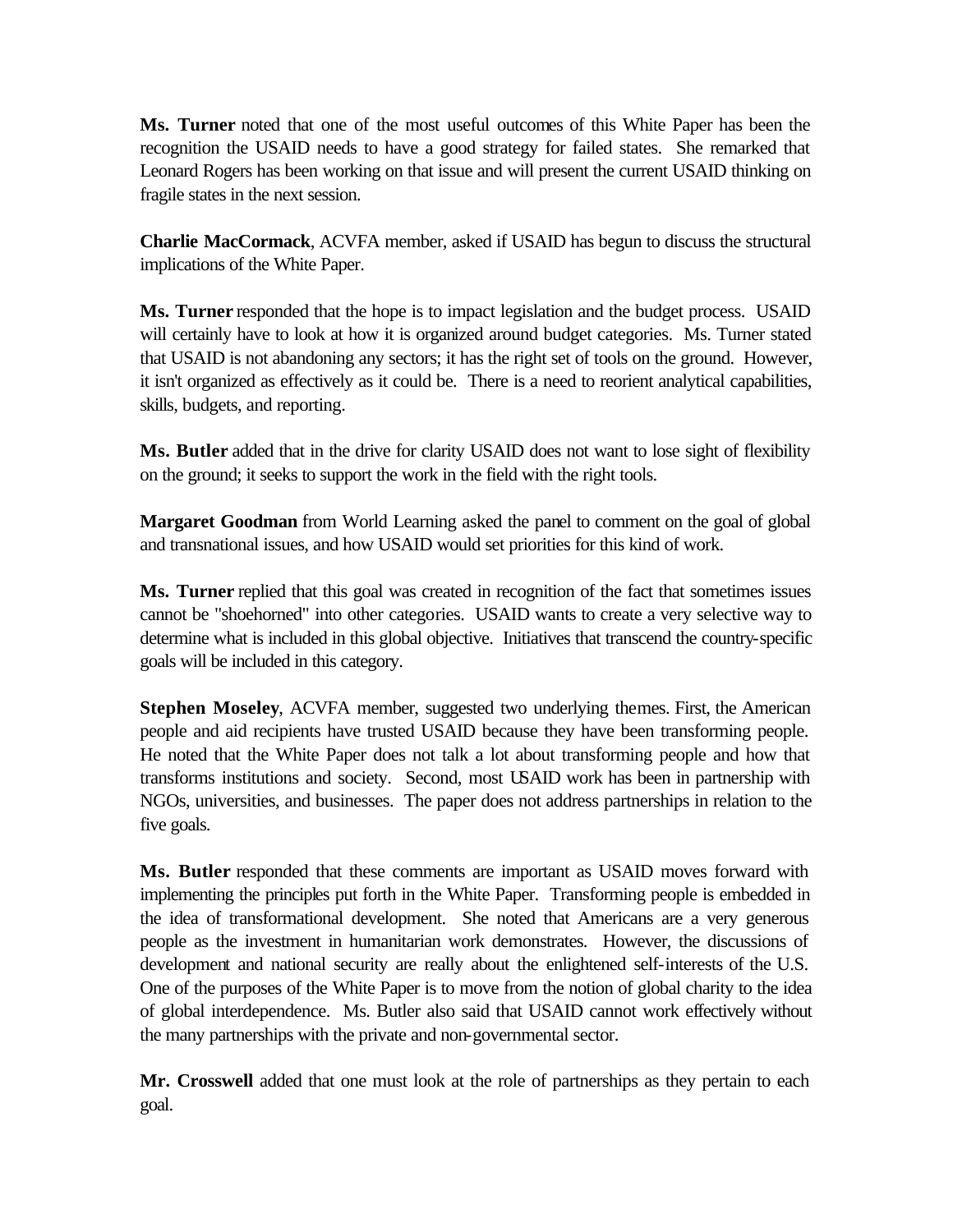**A participant** commented that the White Paper seems to cede the funding for the top performers to MCA. He asked how this will work within a particular country.

**Ms. Turner** replied that the MCA is not yet fully defined. There is no intention for USAID to abandon its programs when the MCA enters. However, USAID may not increase its budget for that country or may choose to fold its programs into a larger MCA program. Each country will have to make an assessment about how the MCA will impact the USAID program.

**Mr. Reese** inquired about plans for countries that don't quite meet the MCA requirements.

**Ms. Turner** said that one of the purposes of the White Paper is to highlight the need to work with those countries that are moving in the right direction. These countries are in the transformational category. She also remarked that the principles of the MCA are relevant to development assistance in general.

**Ms. Butler** said the legislation allowed for the use of up to ten percent of MCA funding to help prepare countries for MCA eligibility.

**Mary McClymont**, ACVFA member, commented that it was her recollection that the ten percent was only for the first year. She also said that while USAID's resources have generally grown, the resources for development assistance have actually diminished. These resources are needed now more than ever. Ms. McClymont asked the panel to comment on donor coordination.

**Ms. Turner** responded that the White Paper is being shared with other donors. She noted that on the ground USAID does a pretty good job of donor coordination, but it is on the broader level that more donor coordination is needed. USAID is committed to working with other countries on the issue of donor coordination.

**A participant** asked about the new Commission and how it will affect USAID.

**Ms. Turner** answered that the Commission is not yet formed, and its scope is fairly broad and vague at this point. USAID is poised to present the White Paper and the background analysis to the Commission.

**Ms. Butler** added that USAID is required to report to Congress by April 1 with an assessment of the effectiveness of aid and the performance of every country that receives more than \$5 million in assistance. USAID is working with the DOS and other agencies to prepare this report. Ms. Butler said that reporting on results is important but does not constitute effectiveness. She is hopeful that this process will promote a better understanding of effectiveness.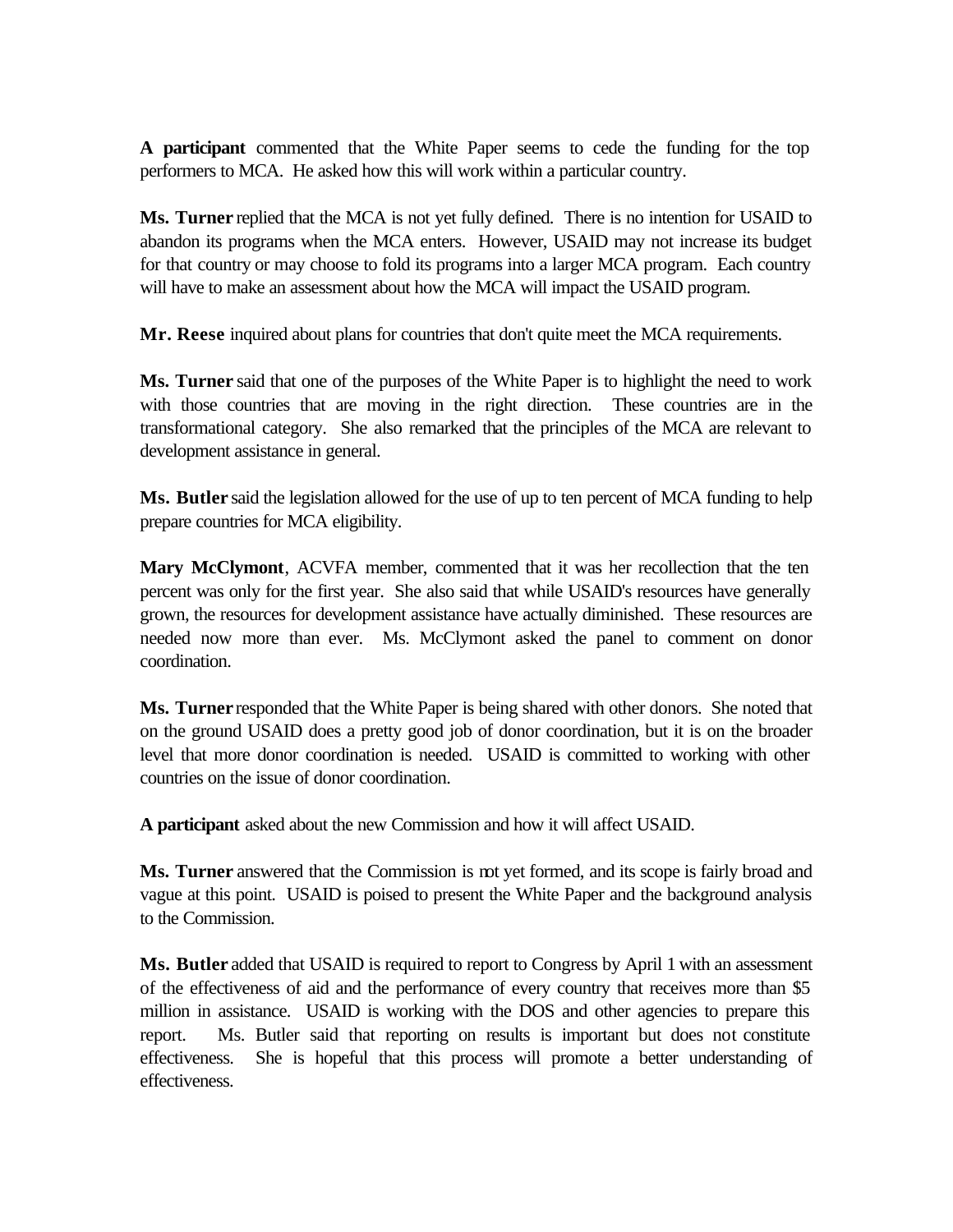**Kenneth Wollack**, ACVFA member, asked if there has been consideration of adding indicators other than economic indicators to the definition of countries ready to graduate from U.S. assistance programs.

**Ms. Turner** said that at the present time USAID does not have a serious enough graduation strategy. USAID is now looking at this issue. She said that there is a need to look closely at governance as a driving force. In countries that are more sophisticated, it is necessary to look at key issues and specific needs for assistance. There may be ways to continue to support good development work in some particular sectors as the country moves forward to graduation.

**A participant** asked how these policies will be linked to USAID operational and administrative procedures. For example, in fragile countries more flexible tools and practices are needed.

**Ms. Turner** agreed that USAID's traditional ways of working are not always effective in fragile states, and there is a real need for something very different. The White Paper is designed to help USAID define particular objectives and determine which operational procedures make sense for each objective.

Ms. Butler remarked that the White Paper is available on-line at www.usaid.gov/policy. Comments may be addressed to whitepaper@usaid.gov

# **FRAGILE STATES STRATEGY**

**Leonard M. Rogers,** *Deputy Assistant Administrator, Bureau for Democracy, Conflict and Humanitarian Assistance, USAID*

Mr. Rogers commented that the White Paper broadly defines two groups of countries - those that are relatively stable and those that are at risk of failure. Each group has unique challenges and calls for different strategic approaches. USAID is at the beginning of developing its strategies, and the ACVFA public meeting provides an opportunity to involve the PVO community in that process. USAID recognizes that extensive consultation with the PVO community and other donors is going to be extremely important. Mr. Rogers said that USAID will also be in close consultation with the DOS on this issue. It is a complex subject and it will take a great deal of creative thinking to come up with a solid strategy.

Mr. Rogers remarked that once the process is complete, USAID hopes to have a strategy that will improve understanding of what makes a state vulnerable to failure, and how the U.S. government can support stability and recovery. USAID is looking for a strategy that identifies new programs for addressing sources of fragility and outlines how USAID can improve its operational responsiveness to fragile states. USAID recognizes that it must improve its ability to act quickly in politically charged and dangerous situations. Mr. Rogers predicted that this will result in significant operational changes at USAID.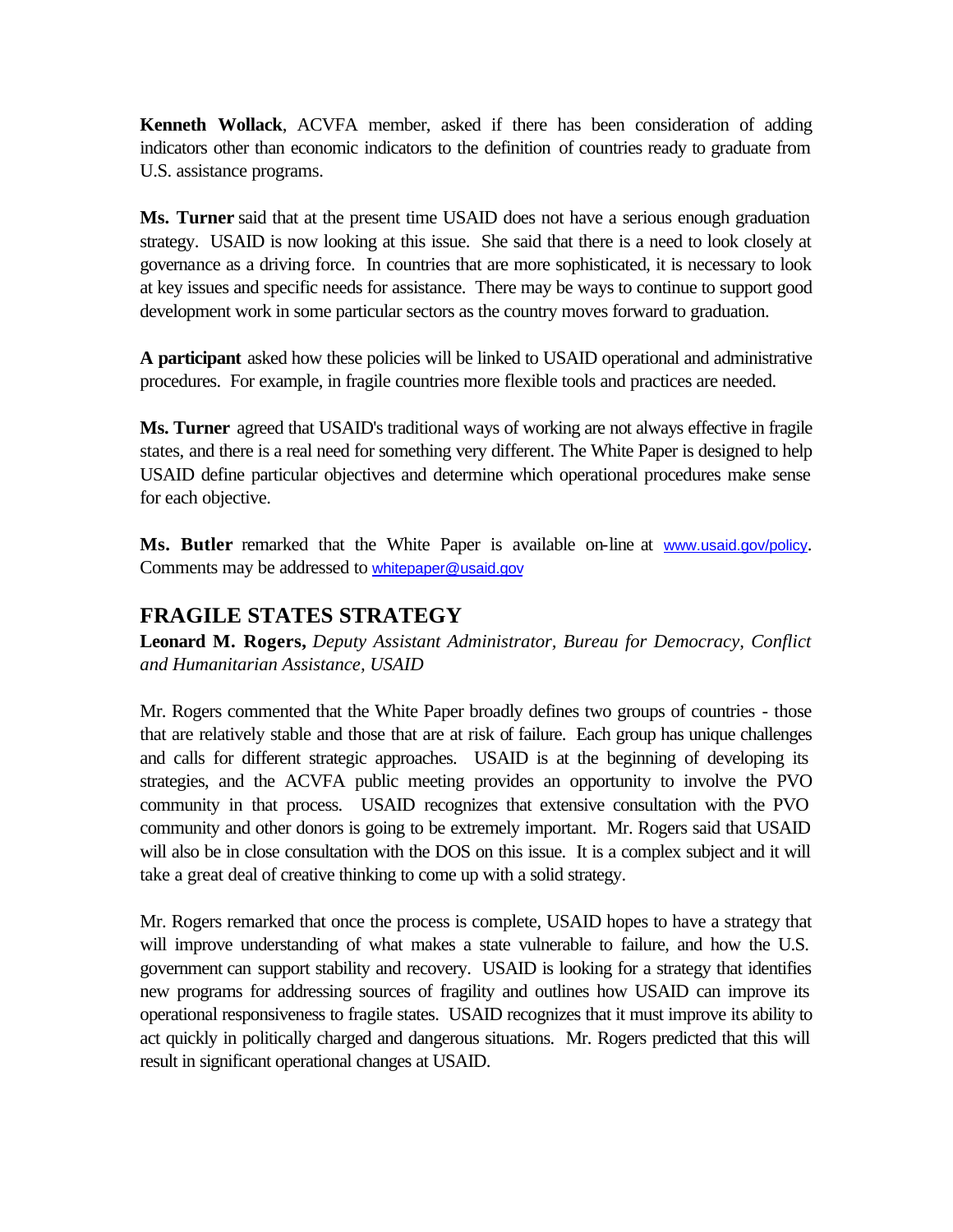Mr. Rogers said that USAID first called this group "fragile, failed, and failing states" but that didn't really capture the dynamism and possibility of success. USAID does see the possibility of success in these states. Now, USAID is calling this group of countries "failing, failed, and recovering." They hope to be able to move countries into the recovering category as quickly as possible.

According to Mr. Rogers, this new strategy is being developed in response to a changing world. Globalization is real; there are winners and losers as a result of globalization. Those losers are frequently fragile states and they are frequently subject to catastrophic failure. Mr. Rogers remarked that in the world today there is more violent conflict. The world was also changed by September  $11.^{\text{th}}$  At one time many people felt that the U.S. could protect its people by turning inward; that is clearly not the case today. The U.S. is inevitably involved with the world and with many fragile states.

Mr. Rogers suggested that there are several factors pushing USAID to focus more on failed states. First, state failure is a major development problem resulting in lost investment, lost economic participation, and lives lost to poverty. Second, it is a major humanitarian problem. There are more refugees and more internally displaced people than ever before. The humanitarian assistance budgets of the international community are skyrocketing. Third, state failure is a U.S. security concern, as it provides fertile ground for terrorism, drugs, and the like. Finally, there is a proliferation of foreign aid actors in the world. Some are concentrating on specialized delivery of assistance or on specialized technical problems such as HIV/AIDS. Together, these factors have caused USAID to rethink its position and role in fragile and failed states.

In addition, there are a number of factors that give USAID pause for thought. First, these are inherently high-risk operations. There is a great deal of uncertainty about what USAID should be doing in fragile states. It is easy to recognize fragility but much more difficult to promote recovery. Detailed country knowledge in these situations is essential. There is an opportunity to bring in the expertise of PVOs in developing that knowledge. These countries are often afflicted by conflict. Once violent conflict begins, it is very difficult to promote stability and progress. Mr. Rogers emphasized that dealing with conflict is going to be a big problem.

He remarked that USAID also recognizes that it needs new mechanisms, new procedures and means of intervening in these countries. Inevitably, work in many of these countries involves working with non-state actors. USAID needs to find better ways of working with the nongovernmental actors to contribute to the recovery of failed and failing states. Again, this is a good opportunity to collaborate with the PVO community.

Mr. Rogers remarked that the development community has often compensated for failed governance by providing assistance through civil society. However, civil society groups are often advocacy groups that oppose the government. He stressed the importance of developing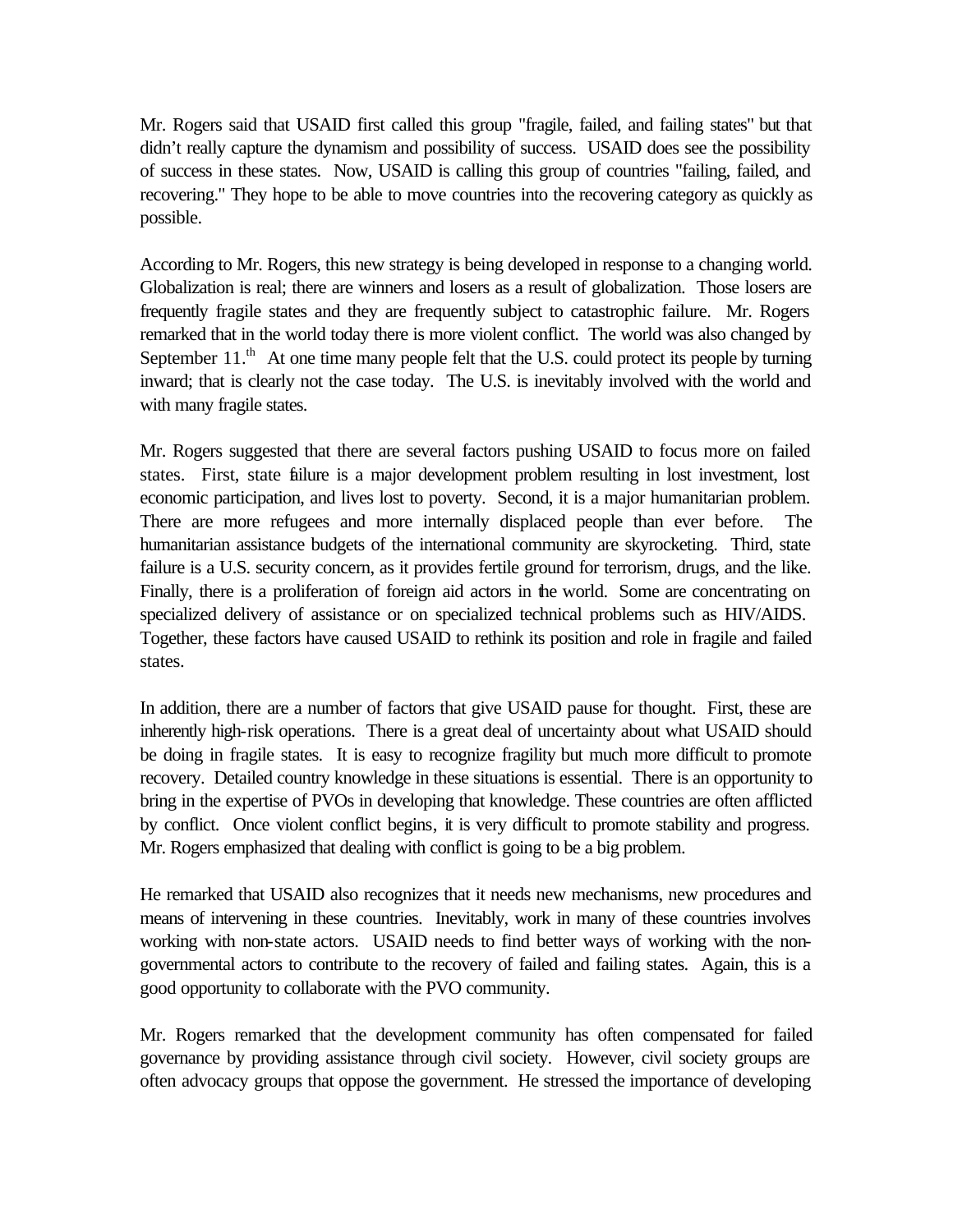effective governments and the role of civil society in helping to make governments stronger and more effective.

Mr. Rogers said that inevitably USAID is going to be involved with these countries and should be one of the leaders in this arena. He remarked that the question lies in how to address this group of countries in which the risk of failure is high. USAID recognizes that they need to be specific about which countries fall into this category. Categorizing these countries is not simple. In some ways all developing countries are fragile. Conflict is often key, but it is not always a marker for fragility. All countries, including the U.S., are changing all the time. There is a need for continual monitoring and assessment of the situation.

He remarked that USAID recognizes that there are no bright lines to divide countries into categories. As a result, they have developed a framework for thinking about fragility and assessing vulnerability to failure. Mr. Rogers presented the framework as a chart. USAID worked with academics at the University of Maryland and George Washington University to develop this framework. Effectiveness and legitimacy of the government are the two main indicators of whether or not a state is stable. Effective states are those that provide their people with economic opportunity, ensure public safety, and deliver government services efficiently. Legitimate states reflect the interests and the values of their citizens, treat different groups within society equitably, and are governed justly and honestly. It is almost always the case that legitimate states are democracies. Democracy is the key to legitimacy.

The framework assesses effectiveness and legitimacy across four different dimensions: economic, social, political and security. This analytical tool will be used to examine individual countries and determine their vulnerability to state failure.

Mr. Rogers stated that once the analysis is done, decisions about the risk of failure need to be made. The key seems to be change. If a state seems vulnerable to failure and there is deterioration in that state, then that is an indicator that there is a major problem. Changes in legitimacy and effectiveness are seen as being mutually supported, for good or for bad. When there is a decline, particularly if it is accompanied by conflict, then the risk of state failure is high. Conversely, when recovery is stimulated, both legitimacy and effectiveness can come together and be a powerful movement toward recovery. Mr. Rogers said that it is clear that there will be some significant operational implications for USAID.

## **Melissa Brown**, *Bureau for Policy and Program Coordination, USAID*

Ms. Brown said that it is important to get the analysis right, but USAID is an operational organization. It is important to translate these ideas into more effective operations in fragile states. Ms. Brown highlighted nine areas that have been presented and discussed to date. She welcomed feedback on these areas or on areas that have been missed.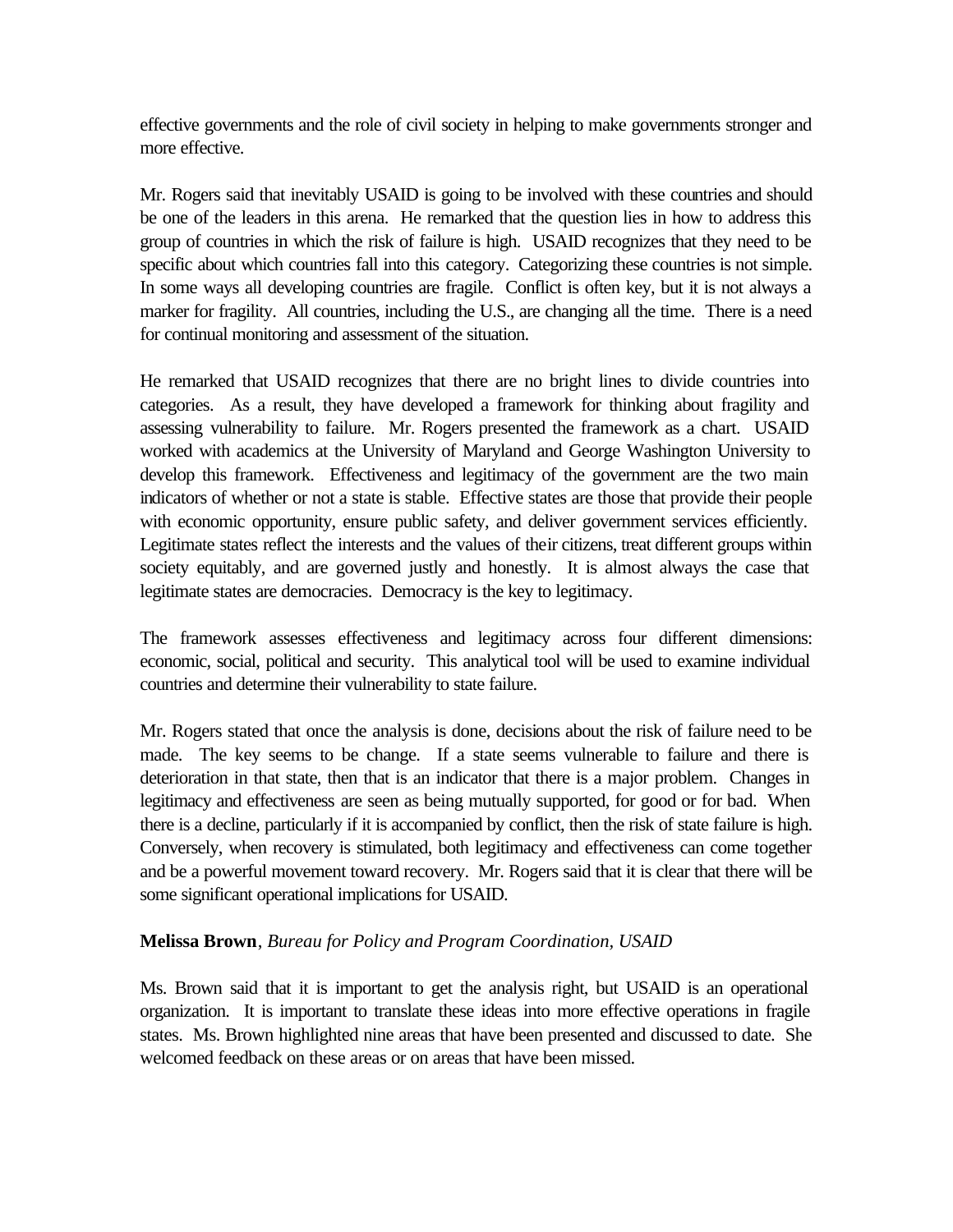- 1. Fragile states are different, and they require different goals. Initially, USAID is looking at three interrelated goals: stabilizing the situation, reforming where possible, and advancing recovery towards stability.
- 2. Achieving these goals will be dependent on commitment from the fragile states. Where a country is lacking in effectiveness, but strong on legitimacy, the commitment is more likely to be there. The more vexing situation is when there is a major legitimacy gap; then commitment will be an issue. However, USAID will also be looking at actors outside of government to drive recovery.
- 3. Progress on these goals is dependent on collaboration and joint approaches within the U.S. government, and on effective donor coordination.
- 4. Integrated analysis is important to understand the larger picture of what is driving fragility. It is important to have program priorities and focus development actors on the key issues. Because of the large numbers of countries that could fit into the fragile states category, analysis will help to inform a discussion about priorities for intervention.
- 5. The integrated analysis will need to be connected with integrated decision-making. Interbureau efforts within USAID will need to be connected to other U.S. government agencies, as well as PVOs and other donors.
- 6. Selectivity is a challenge. The same principles cannot be applied to fragile states as to transformational countries. Better integrated analysis will provide for better cross-country analysis and can provide a basis for selectivity. Need, commitment, ability to make a difference, and foreign policy priorities are all likely to feed into the issue of selectivity.
- 7. USAID should move away from measuring effectiveness in fragile states by traditional development standards and look at effectiveness from the perspective of stability, key reforms, and recovery.
- 8. USAID is looking at ways of gaining greater flexibility in the application of funding in fragile states in order to maximize responsiveness.
- 9. It is important to look at procedures, including a range of procurement, administrative and personnel procedures. USAID is looking at how Missions can be more flexible as the environment changes, how they can redirect their strategies, and how they can maximize program flexibility. This also includes looking at the constraints that PVOs face in being more responsive.

Ms. Brown emphasized that this is a work in progress and USAID is actively seeking feedback from those on the front lines of dealing with fragile states.

# **QUESTIONS AND ANSWERS**

**Mary McClymont,** ACVFA member, asked about the number of fragile countries and what it will mean to give a country this label.

**Mr. Rogers** replied that what may drive the numbers is the opportunity to make a difference. The analysis will yield a substantial number of fragile countries, but after looking at many of those countries USAID may conclude that there is an opportunity for change in only a few. He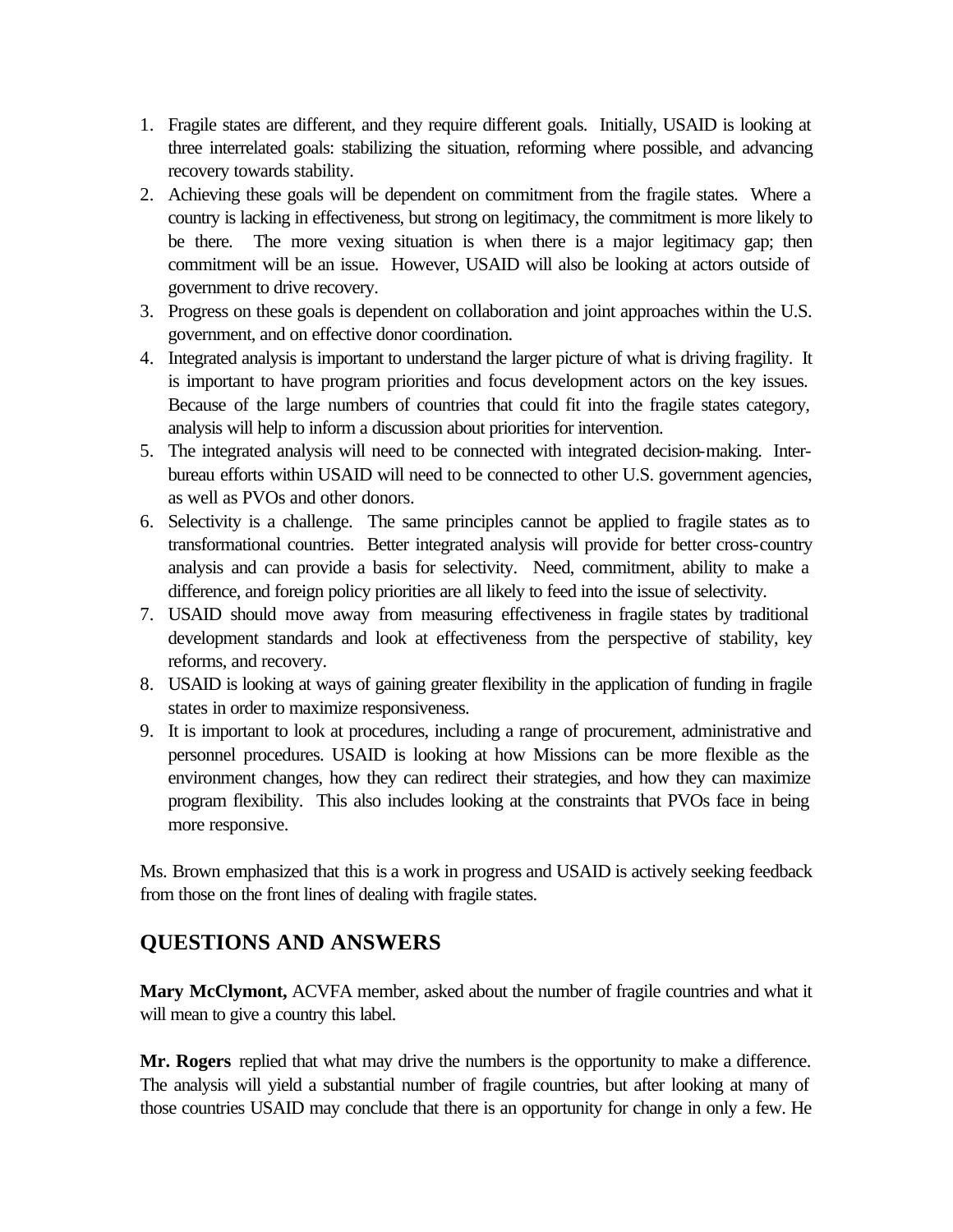said that his guess is that there are fifteen to twenty-five countries in which U.S. assistance could make a difference.

Peggy Curlin, ACVFA member, remarked that civil society organizations need to be encouraged to play a greater part in policy development, and women need to be full participants. She emphasized that civil society organizations that advocate for the people they serve are essential to bringing about effective development.

**Mr. Rogers** agreed and clarified that the point he was trying to make was that it is also important for civil society to be supportive of effective and legitimate government.

**Ted Weihe**, ACVFA member, asked Mr. Rogers to address the issue of infrastructure development in fragile states.

**Mr. Rogers** responded that USAID has recently been involved in some large infrastructure projects, particularly in Afghanistan and Iraq. USAID is now rethinking the role of infrastructure in its development programs.

**A participant** expressed concern about U.S. involvement in failed states, particularly the diffusion of resources, the exit strategy, and the opportunity costs.

**Mr. Rogers** replied that the U.S. is already involved in many failed and failing states, often with very large resources. USAID hopes to reorient its focus to promote recovery and move towards long-term development. Flexibility to shift resources is one of the big issues. USAID doesn't always have the right kind of resources to be responsive to the particular country needs.

**Ms. Butler** said that there is often significant overlap between the categories of failed states and strategic interests. It is an important dialogue. While one may be the primary driver of the engagement, it is important to use the lens of fragile states to shape the goals of the assistance.

**Ms. Turner** remarked that USAID would like to have the flexibility to manage foreign assistance with a longer-term vision. For instance, some of the money that is being poured into Liberia now might be used more effectively for development in a year or two, after some of the government institutions are in place.

**Robert Chase**, ACVFA member, remarked that for many fragile states the root problem is law and order. He asked what consideration has been given to either expanding the authorities of USAID or enhancing the coordinating relationships with the institutions that provide security.

**Mr. Rogers** responded USAID recognizes that security is a big problem in these countries and that the U.S. government does not have a strong capacity to respond in all situations. Postconflict reconstruction has been identified as a problem area and the U.S. government is attempting to find ways to establish this capacity. This issue will be examined by the DOS-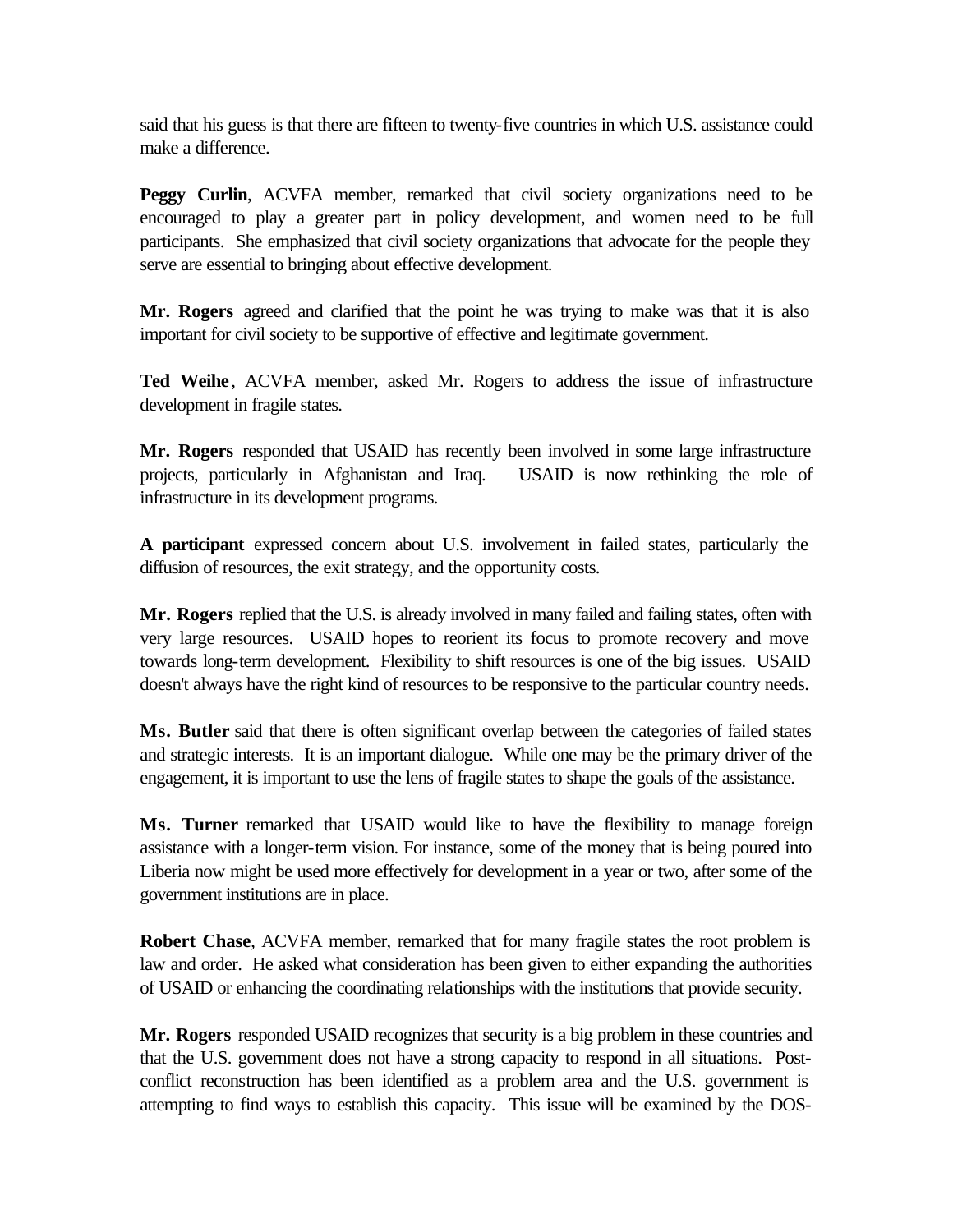USAID Joint Policy Council. Mr. Rogers remarked that it is his perception that USAID has limited inclination to be heavily involved in police or military work.

**Ms. Brown** added that experts have identified security and political concerns as key issues for effectiveness and legitimacy. In the recovering arena, when there is legitimacy and effectiveness, infrastructure is probably a good investment.

**A participant** inquired how the strategy addresses the building and rebuilding of governments and the lessons learned in this area.

**Ms. Turner** remarked that in the writing of the White Paper, one of the initial thoughts was that maybe USAID had moved too far from governance issues. It is clear that some form of government is needed in order for development to happen. In the fragile states this is a particularly important issue. Humanitarian aid can often be carried out without a strong government, but in the long-term, governance issues are key.

**Mr. Rogers** said that Somalia is the most difficult challenge. There are a lot of other countries that have failed, but which retain a nucleus of a government to work with. When the state collapses entirely, as in Somalia, it is hard to put it back together again.

**A participant** asked about USAID's role or potential influence in policy intervention based on early warning systems of conflict prevention.

**Mr. Rogers** replied that the challenge is to provide a fuller vetting of all issues in these countries so that the DOS can play its leadership role. The DOS-USAID Joint Council sets up a mechanism to ensure this cooperation.

**Ms. Butler** remarked that USAID needs to work effectively with other donors and partners, in addition to the DOS, on the prevention of conflict situations.

**A participant** inquired about the coordination with other agencies and organizations around the issue of migration.

**Ms. Brown** replied that USAID is trying to focus on the dynamic between state and society, but they are also looking at external factors. It is important to examine the response of a society to shocks and how that affects a country's vulnerability.

**Laura Henderson**, with CARE, asked if USAID envisions the broadening of any of the mandates of the USAID bureaus or offices. She asked about new thoughts on working with youth or education in fragile states.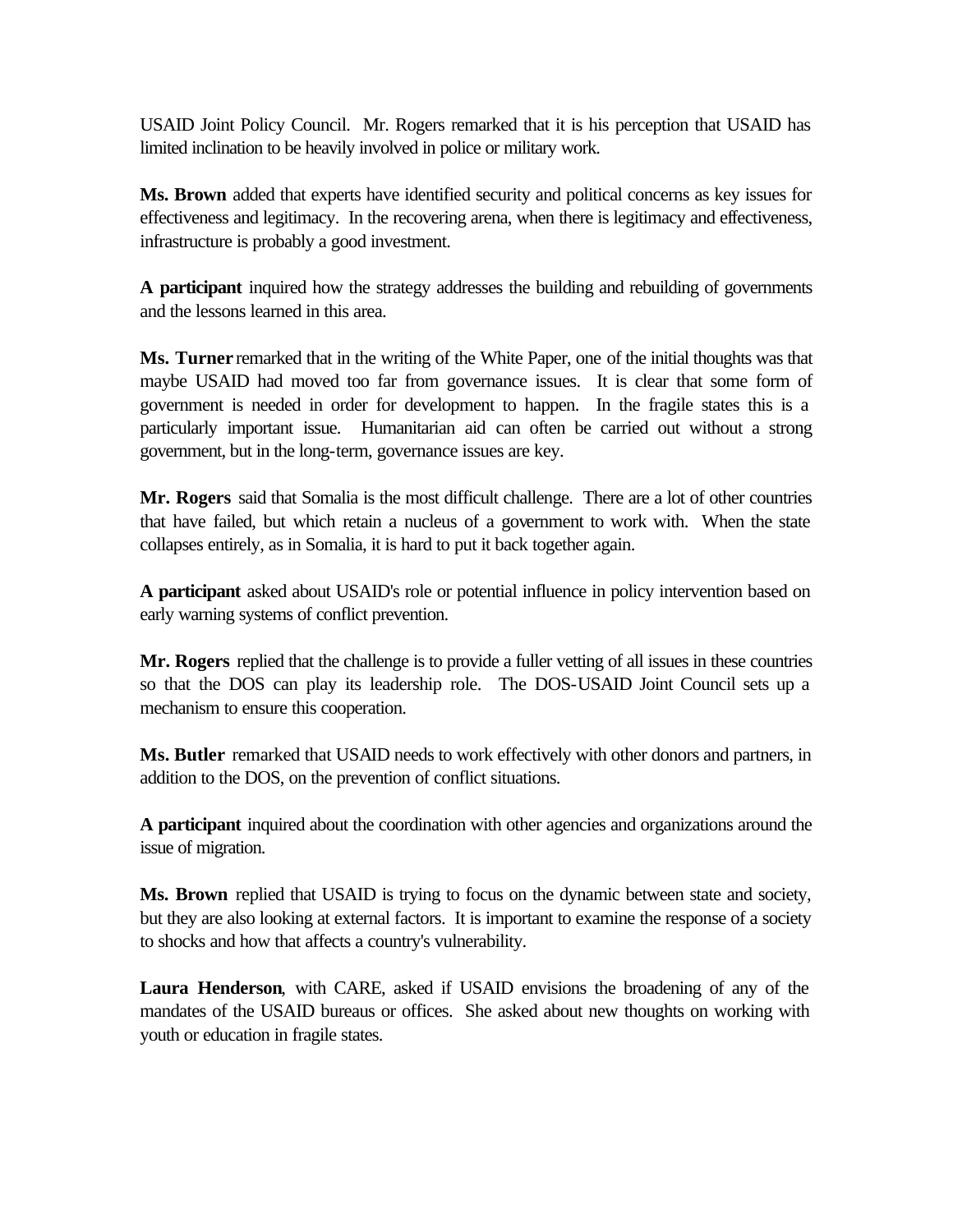**Mr. Rogers** said that he hopes that the White Paper will result in significant changes for USAID. One of the areas that has been identified for further discussion is youth in conflict. However, the organizational response remains to be seen.

**Ms. Butler** remarked that there has been a great deal of discussion about how the U.S. government as a whole can best array itself on the issue of conflict mitigation. It is important not to rush into what it means for structure without some sense of where other deliberations are going.

**Mr. Reese** commented that the White Paper is really aimed at transforming USAID; aligning goals with resources is transformational.

## **UPDATE: U.S. HIV/AIDS STRATEGY**

**E. Anne Peterson, M.D**., *Assistant Administrator, Bureau for Global Health, USAID*

Dr. Peterson stated that the President's HIV/AIDS Initiative has a strong focus. The Initiative aims to provide treatment for two million people, prevent seven million new infections, and provide care for ten million people living with AIDS. There is also a focus on a new way of doing business.

There is a new strategy that builds on the lessons learned and focuses on how USAID can collaborate with other agencies to have the most impact. She stressed that this is a great initiative -- lives can be saved. It is imperative that it is successful; there may not be another opportunity.

Dr. Peterson commented that HIV/AIDS is one of Administrator Natsios' top priorities. USAID brings strengths to the effort, particularly its field presence, lessons learned, relationships with NGOs and governments, and contracting and procurement abilities. There are also challenges to USAID's participation in the Initiative. Staffing up and moving fast is a challenge for USAID, just as it would be for any bureaucratic system.

Dr. Peterson remarked that USAID is continuing to work in countries other than those that are part of the President's Initiative. USAID is working in HIV/AIDS in more than one hundred countries. The pillar Bureau for Health has a number of roles within USAID. These include technical assistance to the field, research, and global leadership. The technical assistance to the field relative to the President's HIV/AIDS Initiative includes all of the teams that are helping to move the strategy forward.

In research, USAID has done some of the initial studies on the abstinence, be faithful, and condom use strategy, providing a strong database for the ABC paradigm. USAID is continuing to do research to show that this is a viable and effective intervention. USAID has also done operations research to make sure that implementation is working well, specifically within the mother to child prevention programs. Operations research that was done several years ago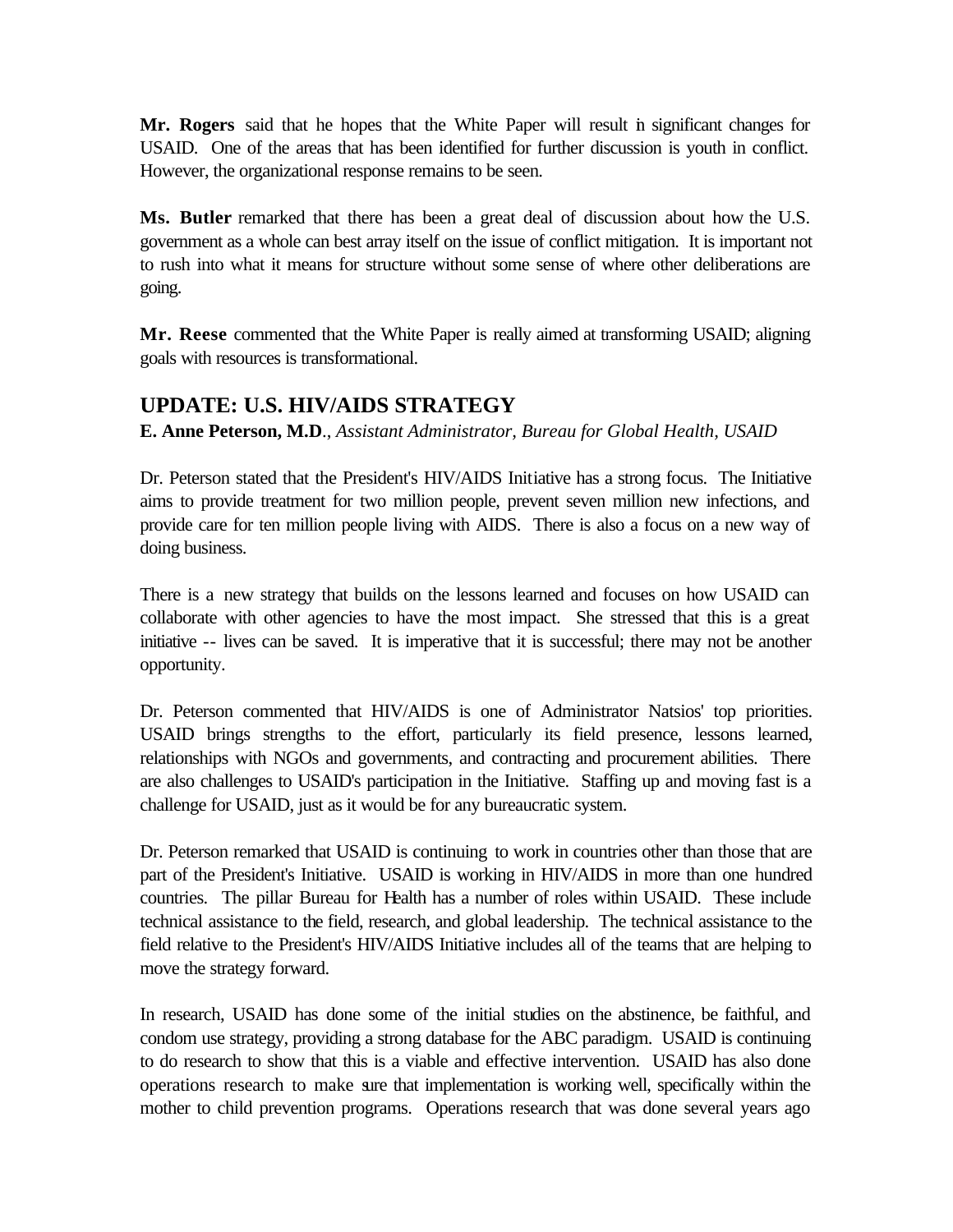identified outreach to men as absolutely vital to overcoming stigma so that women would be tested and receive therapy. Dr. Peterson said that vaccine research years ago led to the development of "uni-jet," a single dose injection mechanism. It is now available to reduce medical transmission of HIV/AIDS. More importantly, if USAID had not invested in this research fifteen years ago, they wouldn't have developed a way to bring single-dose drugs into the home for use with infants. A long-term investment in research has led to a quick turn around in tools needed to implement the HIV/AIDS Initiative.

Dr. Peterson described other research currently being done in the area of safe drinking water, as well as tuberculosis and malaria prevention and treatment and the impact on people living with HIV/AIDS. She said that these are all the pieces from the research portfolio that allow USAID and U.S. government strategy to be at the cutting edge of intervention.

USAID also brings to the table a multi-sectoral approach. USAID is attempting to wrap the interventions that can assist in the HIV/AIDS arena around the HIV/AIDS programming. For example, USAID is trying to link food aid with communities that have high HIV/AIDS rates. Because HIV/AIDS causes harm in every area, the multi-sectoral approach is particularly important.

Dr. Peterson remarked that her office is engaged in child survival revitalization. There is an effort to pull together the work of donors to meet the Millennium Development Goals for child survival. Thirty thousand children die every day. Two-thirds of those deaths can be prevented with the tools and resources that are available today. Children most likely to die of preventable childhood diseases are the poorest of the poor, children with sick parents, or those who have been orphaned. The HIV/AIDS epidemic puts more children at risk for preventable diseases. Therefore, child survival revitalization is integrally linked to the HIV/AIDS Initiative. Ms. Peterson commended Save the Children for the fabulous January newsletter that outlines these issues.

USAID is looking at how it can bring the child survival issues to international attention. Dr. Peterson shared her experience in Ethiopia in December. The government officials wanted to talk about child survival and what they could do within their current resources. USAID will continue to follow-up on this effort. She said that the Gates Foundation has joined USAID on these high level trips to promote child survival.

#### **Ambassador Randall Tobias**, *U.S. Global AIDS Coordinator, U.S. Department of State*

Mr. Tobias opened his remarks with a salute to all of the organizations that have been working in HIV/AIDS and have made critical contributions to turning the tide against this terrible disease. Mr. Tobias said that he is the first U.S. Global AIDS Coordinator. He has the responsibility and privilege of leading a five-year, \$15 billion effort to combat global AIDS. The President's Emergency Plan represents the largest commitment ever by a single nation for any international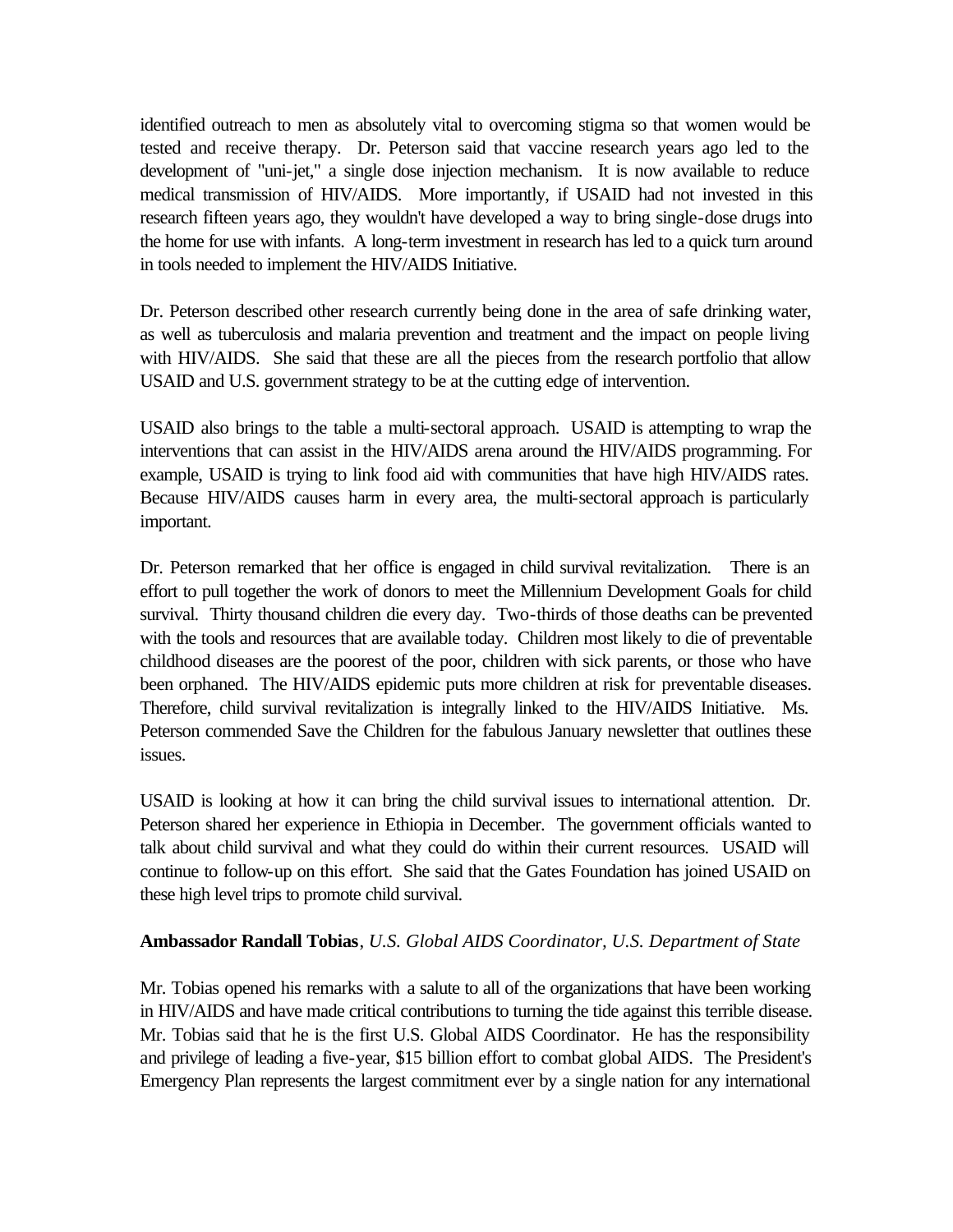health initiative. There has been nothing like this for any humanitarian purpose since the Marshall Plan.

In October 2003, Mr. Tobias traveled to Africa and visited a number of HIV/AIDS locations in South Africa, Botswana, and Namibia. In December, he visited Rwanda, Uganda, Kenya, and Zambia. On both of those trips, he was struck by the amazing work that is being carried out in partnerships by communities, NGOs, faith-based groups, governments, and donors of all kinds. He was also struck by how terribly much more there is to do. Regardless of the barriers imposed by stigma, science, lack of leadership, or limited resources, he saw repeatedly that results can be achieved in the battle against HIV/AIDS and that new possibilities for intervention are being constantly illuminated. Mr. Tobias remarked that in part, the President's decision to launch this Initiative is a testament to the work of many of the organizations represented at this public meeting. Those organizations brought voice to the devastation of the pandemic, developed strategies to combat the disease, and provided armies of women and men serving people in need.

Mr. Tobias presented some of the statistics of the HIV/AIDS pandemic. During 2003, three million people died from the complications of AIDS, leaving behind anguished loved ones, orphaned children, and ravaged communities. At the same time, five million people became newly infected, bringing the estimated total to forty million infected worldwide. Mr. Tobias remarked that "we are losing the war." In claiming the lives of society's most productive citizens aged 15-45, HIV/AIDS threatens a basic principle of development - that each generation should do better than the one before it. This disease has deepened poverty, reduced life expectancy, diverted resources, and left a generation to grow up without the love and guidance of parents and teachers. This year, however, may bring the hope of a new approach.

Mr. Tobias said that the global community is coming together to focus on HIV/AIDS as never before. With virtually every sector - public, private, religious, non-governmental, and multilateral, all are coming together to bring a renewed focus to this fight. Nowhere is that resolve greater than in the Oval Office. In his State of the Union address last year, President Bush called for an unprecedented act of compassion to halt the ravages of AIDS. The President committed \$15 billion over five years to address the global HIV/AIDS pandemic, more money than has ever been committed by any nation to anything like this. Nine billion dollars will go to new programs to address HIV/AIDS in fourteen of the world's most affected nations, with a fifteenth country to be added in the next few weeks. These countries account for more than fifty percent of the world's HIV/AIDS infections. Five billion dollars will go to provide continuing support in the approximately one hundred nations where the U.S. currently has bilateral HIV/AIDS programs. One billion dollars will go to support the Global Fund for HIV/AIDS, Tuberculosis, and Malaria. This brings the U.S. commitment to the Global Fund to nearly \$2 billion through 2008.

Mr. Tobias said that the President's vision is becoming a reality. Four and a half months after launching the Office of the Global AIDS Coordinator and less than one month after Congress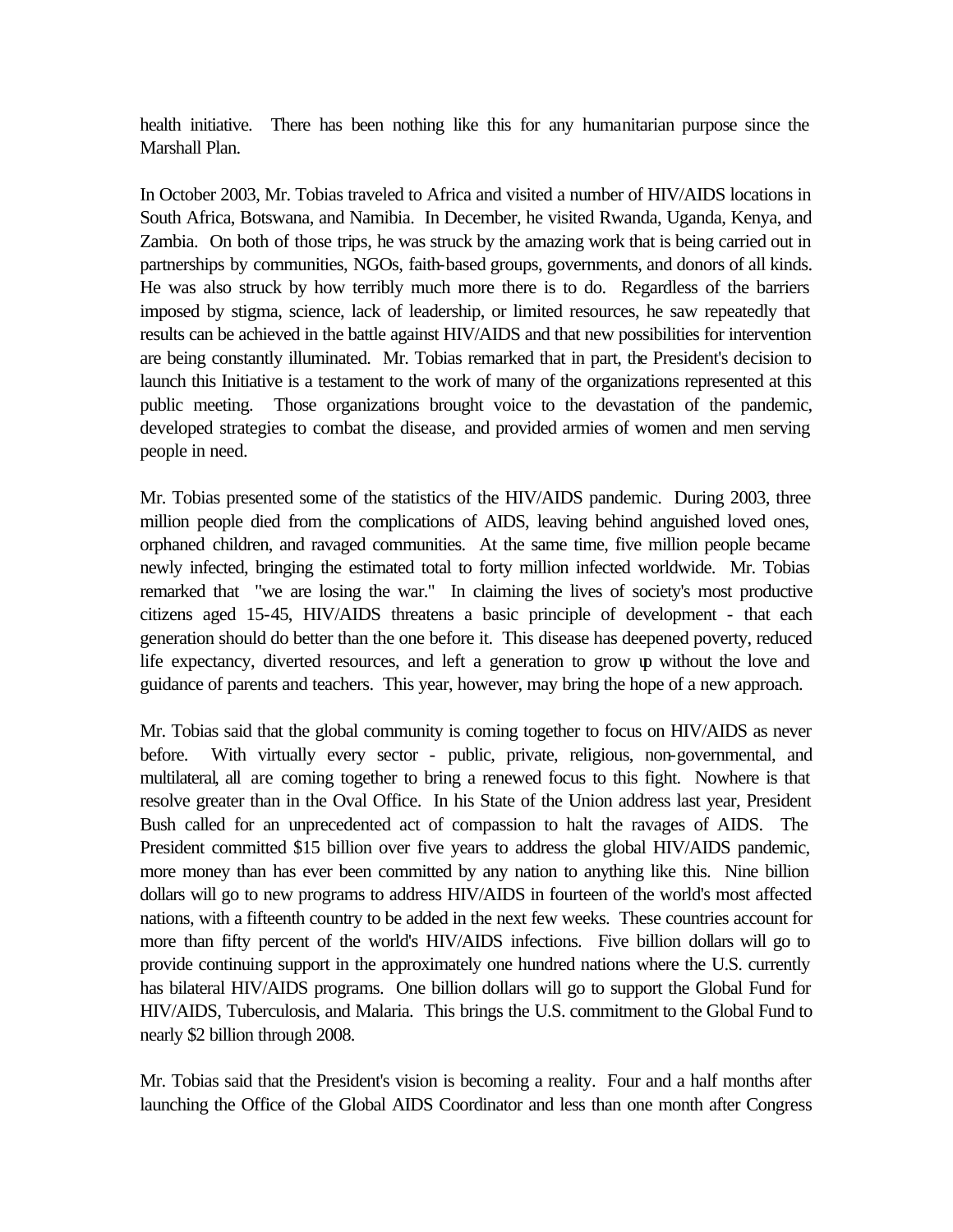appropriated funds for the plan, \$350 million moved out the door to go into the hands of service providers in the fourteen focus countries. The money will be used to scale-up programs providing anti-retroviral (ARV) treatment, prevention programs targeted to young people, safe medical practices programs, and programs to provide care for orphans and vulnerable children. It is also expected that several national safe blood programs will be funded.

These targets were chosen because they are at the heart of addressing the treatment, prevention, and care goals that are the focus of the President's Emergency Plan. The specific recipients of funding were chosen because they have existing operations on the ground, a track record, and the capacity to scale-up rapidly. Mr. Tobias said that his intent is to move as quickly as possible to bring hope and relief to those who are suffering from the devastation of AIDS.

Just as importantly, with the next round of funding, there will be a great deal of emphasis on attracting new partners, partners who can bring expanded capacity, new thinking, and innovation to the effort. With the first round of funds, an additional fifty thousand people living with HIV/AIDS will begin to receive treatment. As small as that is relative to the need, it will nearly double the number of people currently receiving treatment in all of Sub-Saharan Africa. In addition, prevention through abstinence messages will reach about 500,000 additional young people, and resources will be provided to assist in the care of about 60,000 additional orphans.

Mr. Tobias said that this week his office submitted to Congress a comprehensive, five-year strategic plan for the President's Initiative. He commented that in an effort to focus the resources on what they were intended to do, very few copies of the plan will be printed. It will be available on-line at www.state.gov/s/gac. This strategic plan is an important step, a road map that will guide the deployment of resources for maximum effect. The plan should be viewed as a work in progress. It will continue to be informed by lessons learned along the way. As the plan outlines, there will be a concentration on prevention, treatment, and care, the core of the President's Emergency Plan. Over the five years, the focus of the plan is to provide two million people with treatment, prevent seven million deaths, and provide care for ten million who are affected by the disease, including orphans and vulnerable children. As the plan is launched, it will capitalize on the existing core of strengths and capabilities across the government. These capabilities include established funding and disbursement mechanisms, two decades of experience in fighting HIV/AIDS, lessons learned about what works, field presence and strong relationships with host countries in over 100 countries, and well-developed partnerships with many NGOs who can help to deliver the programs.

Mr. Tobias remarked that the Office of the U.S. Global AIDS Coordinator is not a large bureaucracy. When fully staffed he anticipates having at most fifty people on board. He expects that in many ways it will be a virtual organization, a new leadership model bringing together all the resources that already exist within the U.S. government. It is a model that is intended to bring together into a single effort the programs and personnel of all of the agencies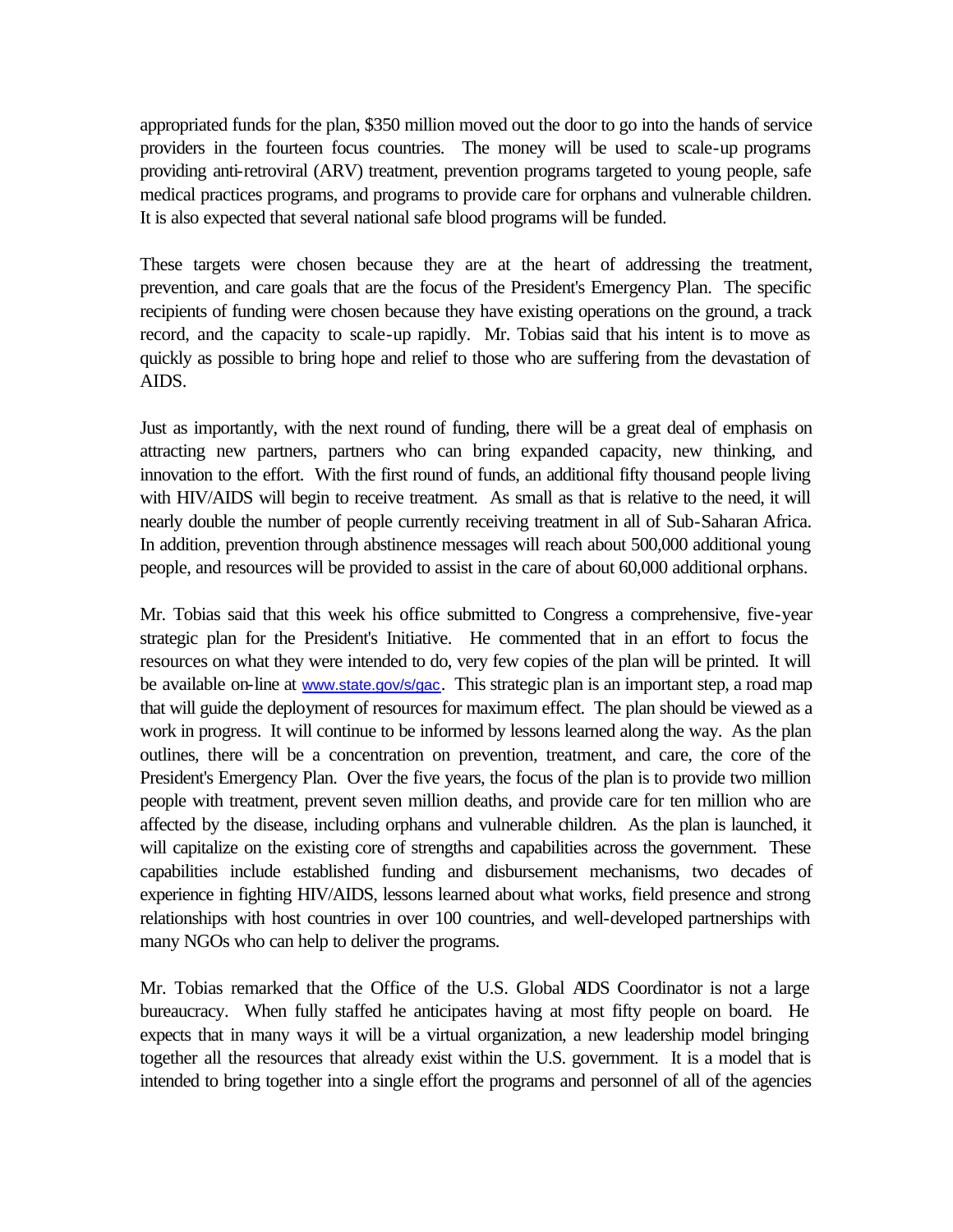of the U.S. government who are engaged in this effort, without moving them into a new organization.

Mr. Tobias commented that multilateral efforts are also an important part of the strategy. The most prominent example is the U.S. support of the Global Fund to Fight HIV/AIDS, Tuberculosis and Malaria. The U.S. helped to create the Global Fund and was its first contributor. The U.S. leads the world in donations to the Global Fund, accounting for 37.4% of total pledges and 31.1% of the contributions delivered to date. Mr. Tobias said that the Global Fund has a unique partnership structure and has the potential to achieve great results against HIV/AIDS. The U.S. is committed to building its capability. It is a very important element of the overall U.S. strategy. Secretary Thompson is currently the chairman of the Board of the Global Fund and through his commitment to the issue, is giving special leadership to the Fund in its formative stages. Mr. Tobias remarked that the U.S. needs to do a more persuasive diplomatic job in engaging the rest of the world in committing resources to fight the global HIV/AIDS pandemic.

In 2002 and 2003, international HIV/AIDS contributions by the U.S. government totaled more than all the other donor governments combined. If one assumes that the contributions of other donor governments will remain flat in 2004, the U.S. contributions to HIV/AIDS will be approximately twice those of the rest of world's donor governments combined. The budget request for combating global HIV/AIDS, announced last month in the President's budget, is 16% above what has just been appropriated for 2004. Mr. Tobias stressed that the developed world is focusing more on this issue and hopefully the resources will follow. Increasingly, national leaders of the most afflicted nations of the world are recognizing the problems and will devote more time and resources to fighting it. He said that, in general, they are welcoming the assistance of those who want to help.

Global and national leadership is essential. Early and effective action can contain and even roll back epidemics and reduce the burden of disease on families, communities, and nations. While the President's Emergency Plan has a particular focus on turning the tide in some of the most highly impacted countries of the world, there is also a recognition that no country in which the U.S. currently supports HIV/AIDS activities is unaffected by the problem. Some are facing enormous emerging epidemics. The President's Emergency Plan offers a fresh opportunity to harmonize HIV/AIDS policy across all bilateral programs to create the momentum that truly can turn the tide against HIV/AIDS.

The Emergency Plan begins in fiscal year 2004 with \$2.4 billion in funding, rising to \$2.8 billion in 2005, and steadily increasing until the total over five years reaches \$15 billion. Mr. Tobias added that these annual budget requests in the start-up years have been a source of contention that in his view are unfair to the President. Some people simply look at the magnitude of the global need without regard to the steps required to effectively put resources to work and have suggested that more money should be committed immediately. The President committed to \$15 billion in five years to be deployed in a way that increases expenditures over time in order to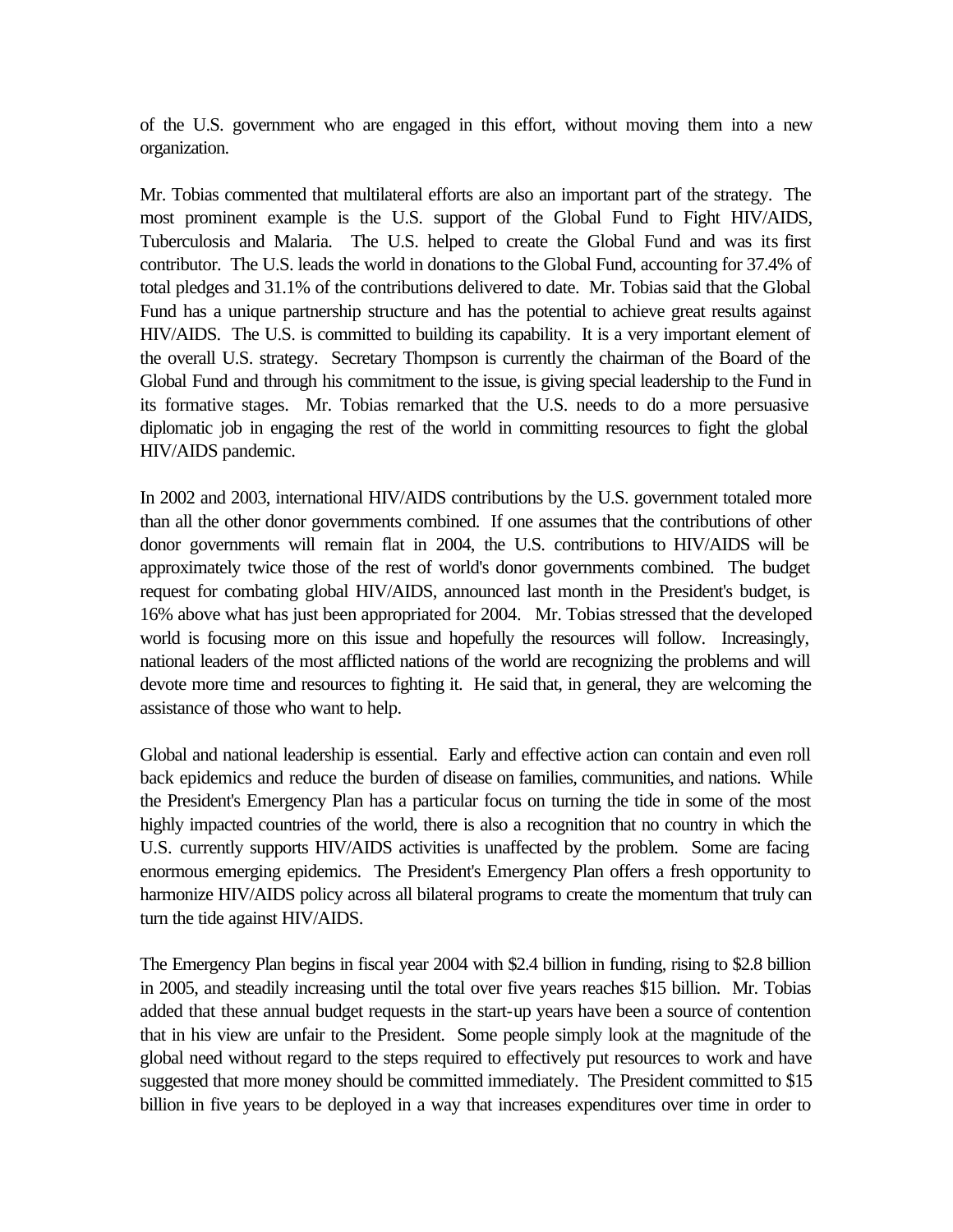spend the money as efficiently and effectively as possible. Mr. Tobias said that he hopes the speed with which the first funds have been utilized is an indication of the sense of urgency of this endeavor.

Mr. Tobias remarked that this is not enough money to solve the global problem, but the U.S. is doing as much as possible, as rapidly as possible. This is an effort unprecedented by any other nation. The focused health care approach will require working with target countries to develop the necessary human and technical infrastructure in order to use these funds effectively. Mr. Tobias remarked that he is pleased with the progress in laying the foundation for the President's vision - to bring prevention, treatment, and care to millions of adults and children living with HIV/AIDS, and to begin to replace despair with hope.

Mr. Tobias quoted Albert Einstein: "Stupidity is doing the same thing over and over again, and expecting different results." He said it is very important to look carefully at what works and what does not work. To do this job effectively will require new paradigms. The battle against HIV/AIDS has historically been fought with only the weapon of prevention. The integration of prevention, treatment, and care represents an important new paradigm. This comprehensive and unparalleled approach is essential.

Mr. Tobias reminded the audience that HIV/AIDS is 100% preventable. Prevention is the chief weapon in the spread of HIV/AIDS, and it must be the number one priority. Tragically, most of the 40 million people worldwide who are infected with HIV/AIDS do not know their status. Far too few people are being tested. Without knowing their status, people cannot get the assistance they need. Stigma, denial, and fear remain enormous barriers to testing. The provision of treatment can provide hope and the incentive for people to be tested. That, in turn, can contribute to prevention efforts. Thus, where there used to be a treatment versus prevention debate, today few dispute that it is not an "either-or" issue. There are no bright lines between prevention, treatment, and care. They are interconnected and achieving results requires addressing all three.

Mr. Tobias said that another new paradigm is the focus on evidence-based, results-oriented approaches to prevention, treatment, and care. It is important to take a fresh look at the evidence of what has worked and what has not worked in HIV/AIDS programs. One of the cornerstones of the President's plan is the ABC prevention model, which has been much discussed but not always understood. The program focuses different messages on different age and population groups. The "A" is for the message of abstinence to young people. "B" stands for being faithful to a single partner for those who reach an appropriate age to marry or become sexually active. "C" is the correct and appropriate use of condoms.

Research indicates that the ABC approach, when correctly understood and implemented, can be a powerful tool against the spread of HIV/AIDS. The ABC approach was pioneered with success in Uganda. Mr. Tobias recently had the opportunity to see this program at work in a primary school in Uganda. He said it is straightforward, relatively inexpensive, and enormously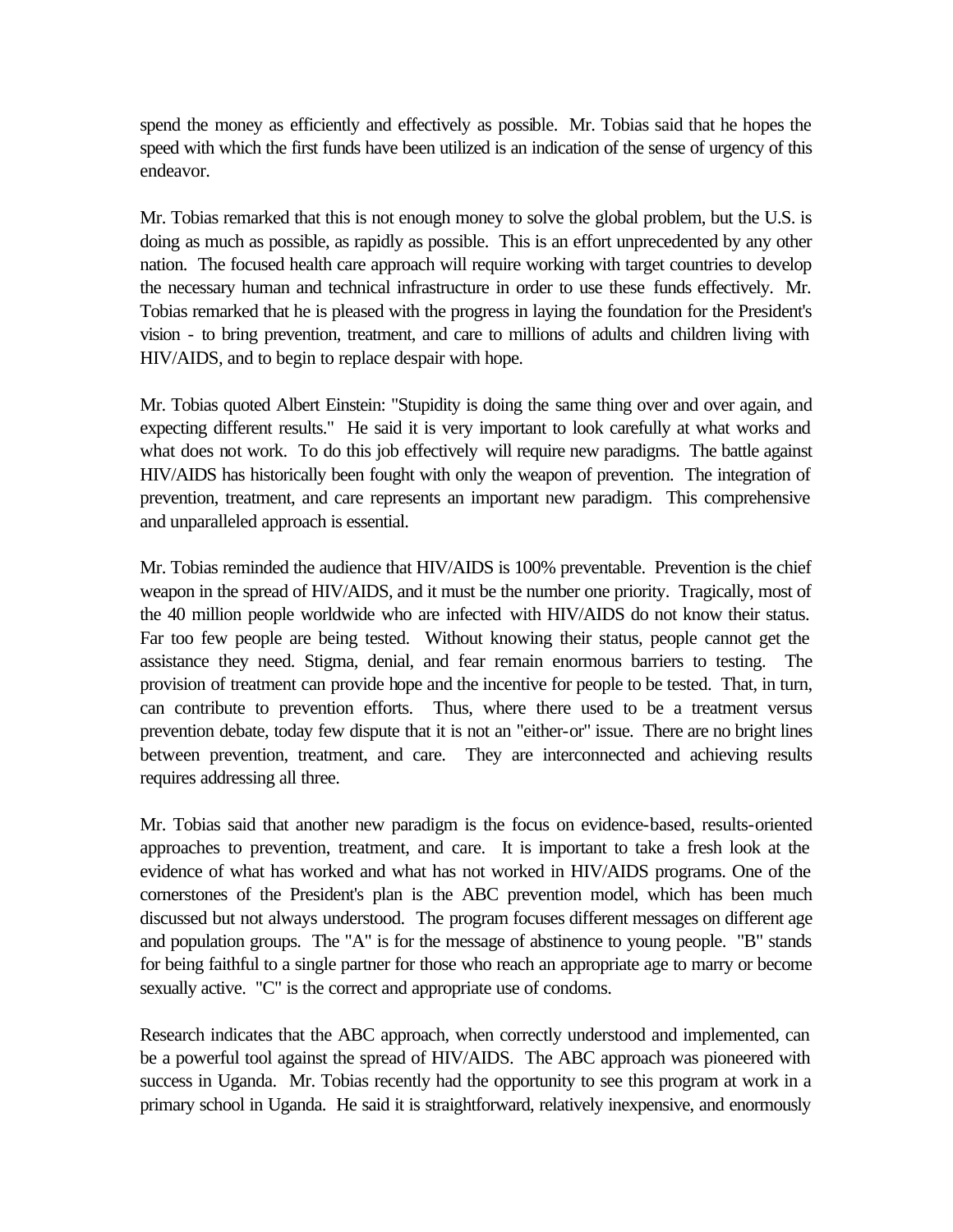effective. The message for young people has three components. The program starts with helping young people develop self-esteem, helping them know that they can take charge of their own lives and their own futures. Part of taking care of their own futures is being abstinent until marriage. The second part of the message that is being delivered in the schools is to not associate with people who could harm them. The third part of the message is that the school will help them learn the necessary skills to keep them safe and healthy.

Mr. Tobias remarked that the battle against HIV/AIDS will ultimately be won or lost locally. The implementation of the programs must be field driven against the policies and principles set out in the strategy. People on the ground can be responsive to particular circumstances and available resources in each country and can leverage the innovations of field staff. The Ambassador in each focus country has been asked to provide leadership in the development of an integrated implementation plan to carry out this initiative at the country level.

Mr. Tobias said that there is also a new paradigm around organization. All of the agencies and organizations have come together to form a single U.S. government team. He has received strong support from USAID for moving in this direction. Coordination with non-governmental organizations that are making a contribution to the fight against HIV/AIDS is also critical. The crisis of HIV/AIDS is greater than any one organization can solve. Turning the tide will require a sustained collaborative effort from a multitude of international, national, and local organizations leveraging their comparative strengths.

Mr. Tobias emphasized that fighting HIV/AIDS will require the coordination of diverse resources and diverse actors. It is necessary to find ways to coordinate and harmonize the HIV/AIDS Initiative activities with all of the other elements that need to surround it to get the job done. The President's Emergency Plan focuses unprecedented resources on achieving the targeted goals of prevention, treatment, and care while focusing heavily on strengthening capacity and infrastructure in health care systems. It is important to coordinate this effort broadly while maintaining a focus on the task.

Mr. Tobias has witnessed amazing work being carried out through partnerships of diverse organizations. In closing, Mr. Tobias shared his experiences on a recent visit to Uganda. The U.S. government is partnering with a community-based support organization for people living with AIDS. This program provides patients with safe water, a daily antibiotic, and ARV therapy. Community health workers visit each patient weekly. Adherence to the therapy regimen is nearly 95%, higher than in the U.S. Some have opined that ARV treatment is too complex for these types of environment. Mr. Tobias' experience demonstrated that this is not the case. Community health workers have imparted very complicated information that seems to be fully comprehended by the people in the program. Mr. Tobias remarked that these programs can, indeed, bring hope to people living with HIV/AIDS.

# **QUESTIONS AND ANSWERS**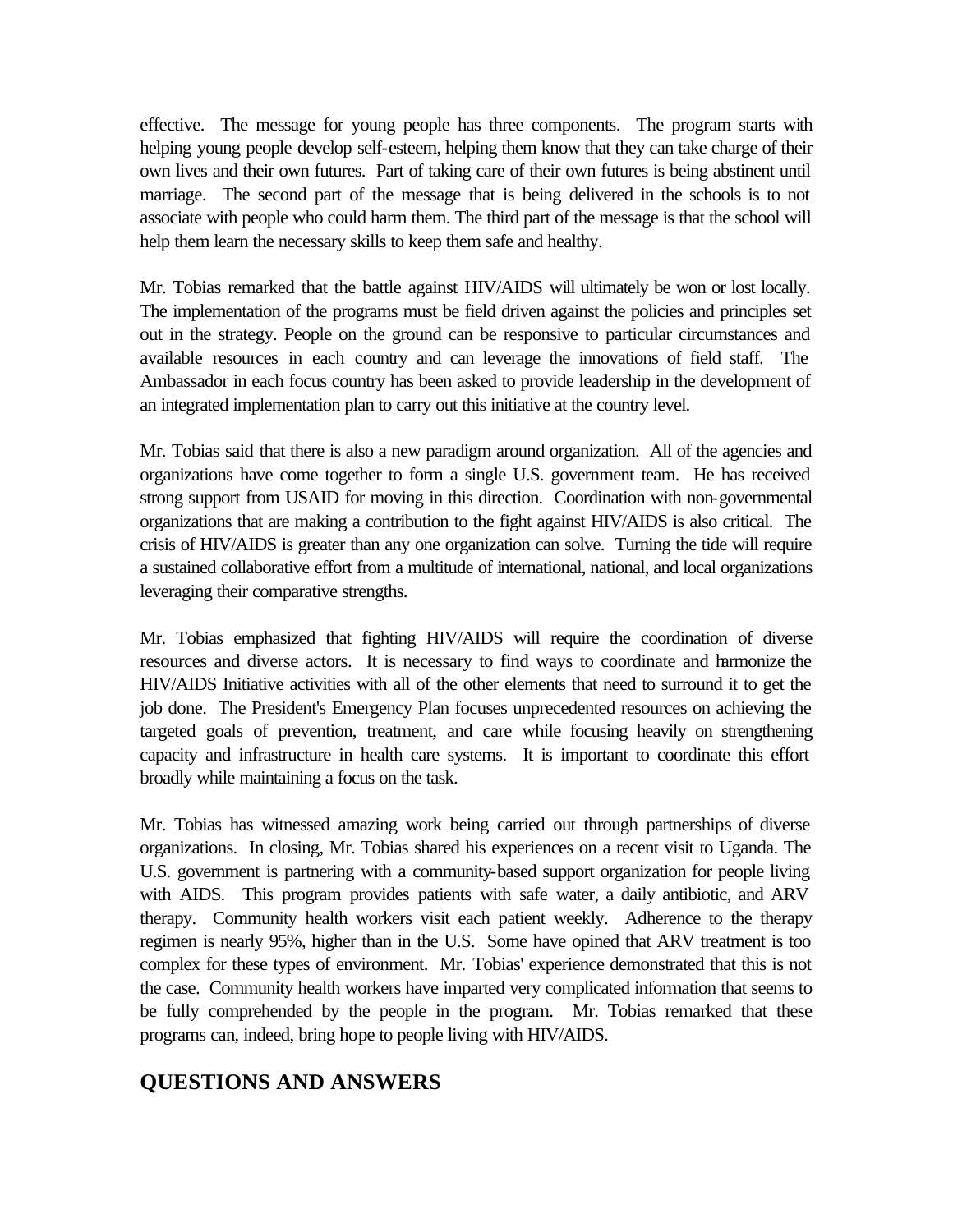**Ted Weihe** , ACVFA member, made the comment that ARV drugs will not work without a nutritional boost. There is \$1 billion worth of dairy surplus in the U.S. Land 'O Lakes designed a functional food to provide this nutritional boost. Mr. Weihe asked Mr. Tobias to comment on how nutritional programs such as this could be combined with the HIV/AIDS Initiative.

**Mr. Tobias** replied that this program is very focused on prevention, treatment, and care, but it is important to find ways to collaborate with other supportive activities.

**Charles MacCormack**, ACVFA member, asked Mr. Tobias to comment on how to rally the leadership in other countries around the world to support HIV/AIDS efforts.

**Mr. Tobias** replied that leadership is very important, and his office is trying to mount a concerted effort in that regard, starting with utilizing diplomatic resources to communicate with and encourage the leaders of other countries. Mr. Tobias advised the President that he could help with this effort by raising the issue every time he communicates with the leadership of another country.

**A participant** asked about plans for involving other organizations that are not already operational at the field level in the effort in the longer-term.

**Mr. Tobias** replied that the best way to get things started quickly was to scale-up what was already happening. However, new ideas and new capacities are needed. There is an enormous opportunity to build relationships with many diverse groups and develop broad-based support.

In closing, Mr. Tobias asked the meeting participants to do the same thing that he asked the President to do -- spread the word to the American public. Every day the equivalent of twenty fully loaded 747 airplanes crash, killing everyone on board. There is a critical need for broadbased public support to make this a success.

# **UPDATE: DEPARTMENT OF STATE-USAID JOINT POLICY COUNCIL**

**Letitia Butler**, *Director, Office of Policy Planning, Bureau for Policy and Program Coordination, USAID* 

Ms. Butler, echoing the comments of other speakers, remarked that the context of foreign assistance has changed dramatically in the past decade. The U.S. strategy for providing foreign assistance must change to keep pace. The new post-cold war and post-September 11 world requires adjustments in how the U.S. conducts foreign policy. Fifteen to twenty years ago national security and policy discussions centered on the Soviet Union, Western Europe, Israel and Egypt. Now, discussions focus on fragile and failing states like Afghanistan, Iraq, and Sudan, as well as global pandemics, and transnational criminality.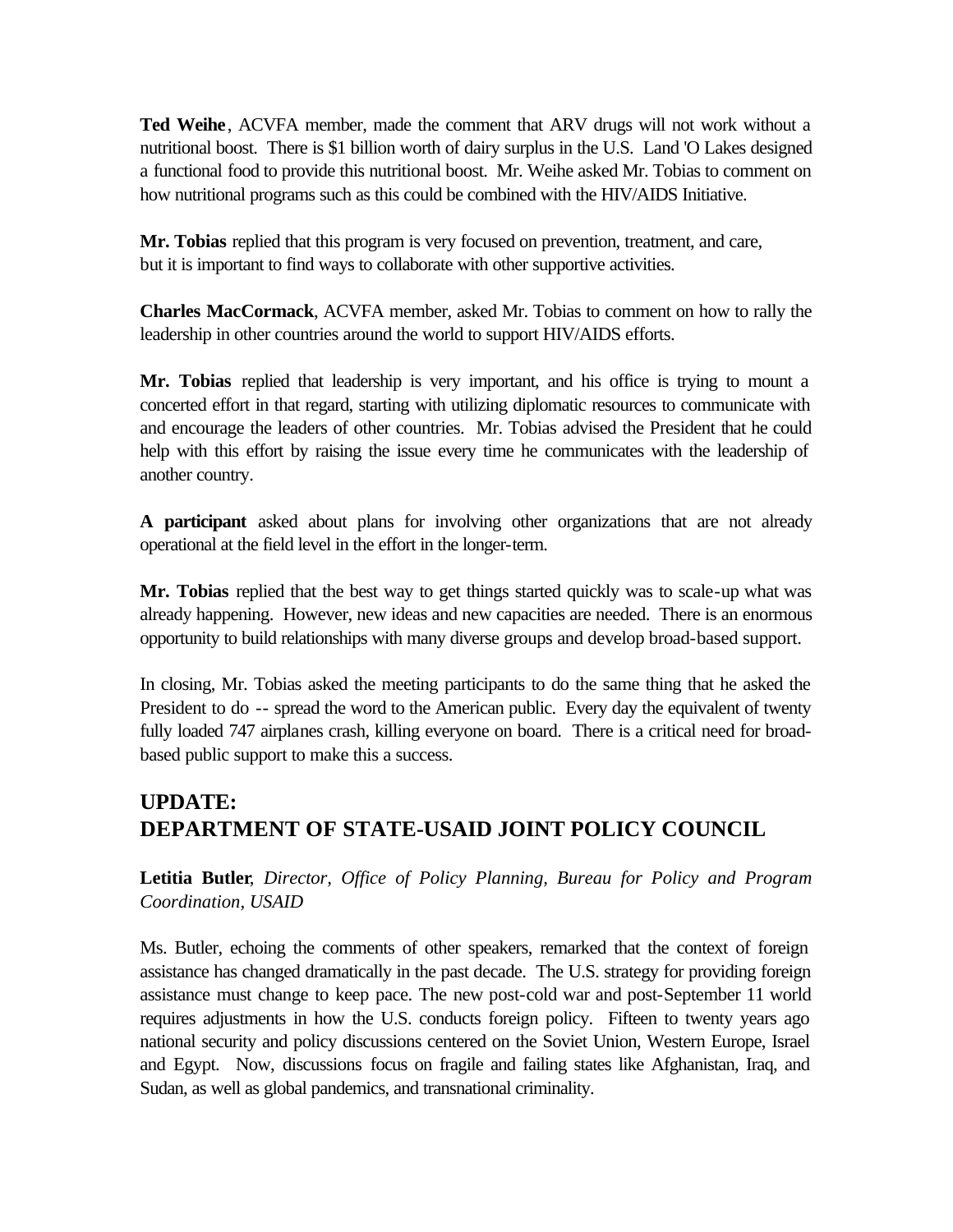From the perspective of USAID, the DOS is very much in the process of redefining its diplomatic mandate and evolving from the historic role of political observation and analysis to active engagement in political, economic, and social issues in the developing world. DOS has a growing assistance budget and a growing appreciation for the complexities and challenges of development. USAID's ability to insert relevant development issues into cabinet level policy formulations is often dependent on the DOS.

The reality of this changing relationship was recognized when a new Joint DOS-USAID plan was developed for 2004-2009. The plan outlines a common mission to create a more secure, democratic, and prosperous world for the benefit of the American people and the international community. It identifies four very broad strategic objectives, twelve strategic goals, and thirteen current priorities to be targeted jointly by DOS and USAID. The plan also calls for the creation of two deliberative bodies, the Joint Management Council and the Joint Policy Council. The Joint Management Council is up and running and examining administrative and management issues that the two institutions share. The Joint Policy Council had its first meeting with the Executive Committee on January  $13$ ,<sup>th</sup> so it is still relatively new.

Ms. Butler remarked that the Joint Policy Council represents an important potential for three reasons. First, the impetus from this Council has come from very high levels within DOS and USAID. From her perspective the leadership within DOS is very committed to a closer and more productive relationship with USAID. They are also fully aware of the contribution of development to foreign policy and national security. Second, because the Council engages a broad cross-section from both organizations, it creates the expectation of a level playing field for policy discussions, based on mutual respect and open communication. Third, because Joint Policy Council discussions will require a better mutual understanding of the issues and the U.S. interests at stake in policy discussions, it should lead to complementary roles for DOS and USAID, roles based on comparative organizational advantages. It should not contribute to a blurring of the lines between the two agencies.

Ms. Butler said that as development, humanitarian efforts, and the fragile states all become more central to the execution of foreign policy, so also will the role of NGOs as partners. She commented that USAID and DOS would very much like to find ways to tap into the pool of knowledge and experience represented by the NGO community.

#### **Don Steinberg**, *Director, Joint Policy Council, U.S. Department of State*

Mr. Steinberg remarked that the Joint Policy Council was established in November 2003 by Deputy Secretary of State, Richard Armitage and USAID Administrator Andrew Natsios. Both have put their weight behind this initiative. The Council has its origins in the DOS-USAID Strategic Plan for 2004-2009, which fully stressed the need to coordinate and align foreign policy and development assistance. The strategic mission is "to create a more secure,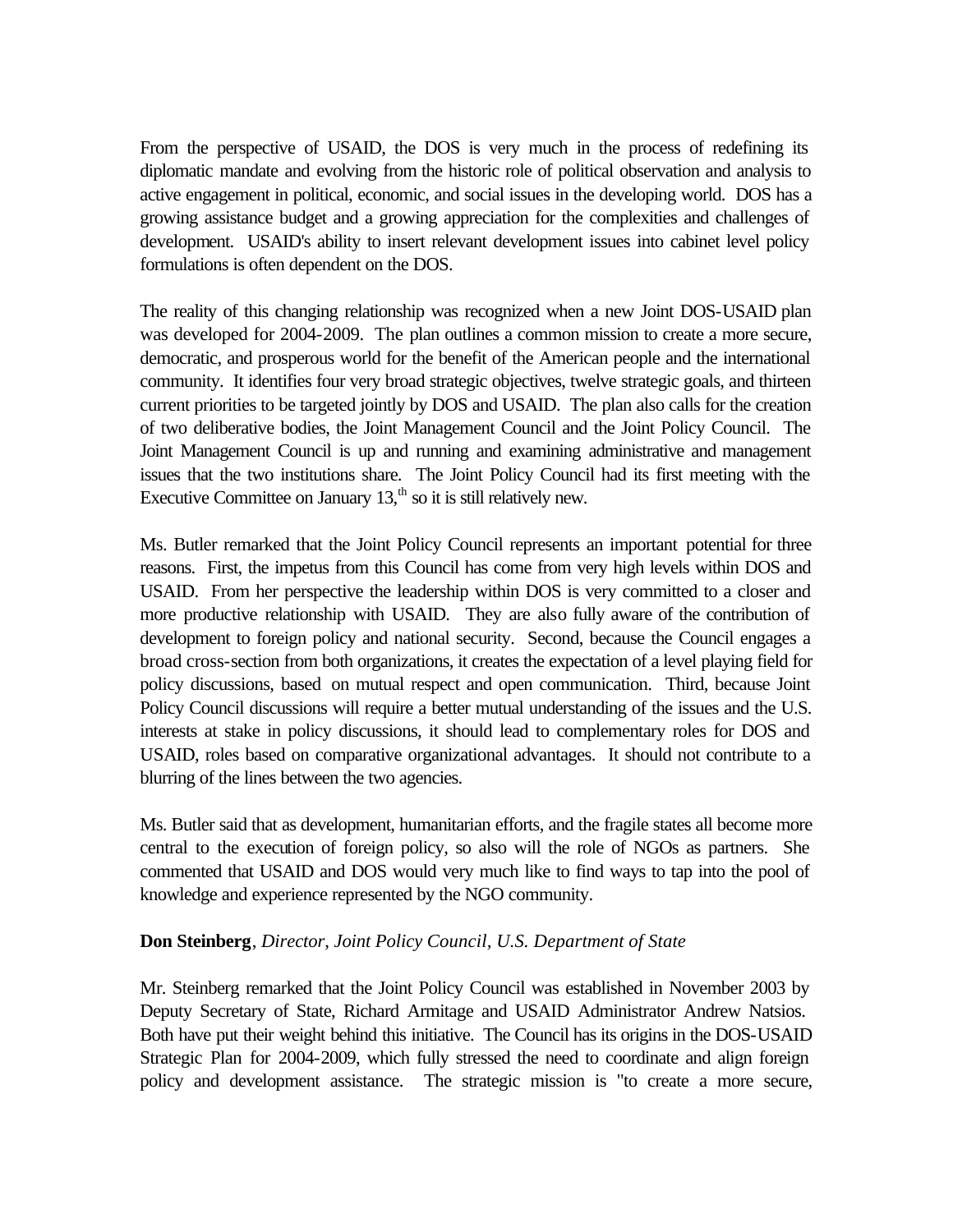democratic, and prosperous world for the benefit of the American people and the international community."

To achieve this mission, the Joint Policy Council is charged with reviewing existing DOS-USAID coordinating mechanisms, creating new procedures where there are gaps, and addressing crosscutting issues that are currently falling between the cracks. It is already helping to create new habits of cooperation between the two agencies, giving DOS officials new insights into USAID's assistance priorities, and USAID officials insight into DOS policy priorities.

An Executive Committee that is chaired by Deputy Secretary Armitage and Administrator Natsios directs the Council. The overall coordinator is Under Secretary Mark Grossman. The real work of the Council takes place in twelve policy working groups that cover the principle geographic regions and six functional areas. The functional areas include the promotion of democracy and human rights, economic development, humanitarian response, social and environmental issues, security and regional stability, and public diplomacy. These groups recently prepared work plans, highlighting joint policy goals and resources, existing coordination mechanisms, and priority policy coordination issues for future consideration. Combined, the groups identified seventy different issues to be addressed over the next year.

As an example, the security and regional stability group will be looking at five specific areas:

- 1. Whether to propose a formal interagency coordination mechanism for international law assistance
- 2. How to better align anti-corruption efforts with development assistance
- 3. How to ensure that USAID's alternative development programs are consistent with DOS counter-drug goals
- 4. Considering what formal role economic development and governance assistance should play in the fight against terrorism
- 5. Better coordination with the Department of Defense on programs for conflict areas and humanitarian emergencies

In addition to the twelve working groups, there are also four crosscutting groups that address issues related to Muslim outreach, law enforcement assistance, effectiveness of aid, strategic use of resources, and budget and planning synchronization. The Joint Council is also open to addressing new issues in the future, such as the implications of the MCA, the Fragile States Strategy, food assistance and famine relief and prevention, and health issues in humanitarian crises. Mr. Steinberg emphasized that there is full buy-in for this effort at the DOS. In closing, he said that the Joint Council looks forward to cooperation with all of the groups present at the public meeting.

# **QUESTIONS AND ANSWERS**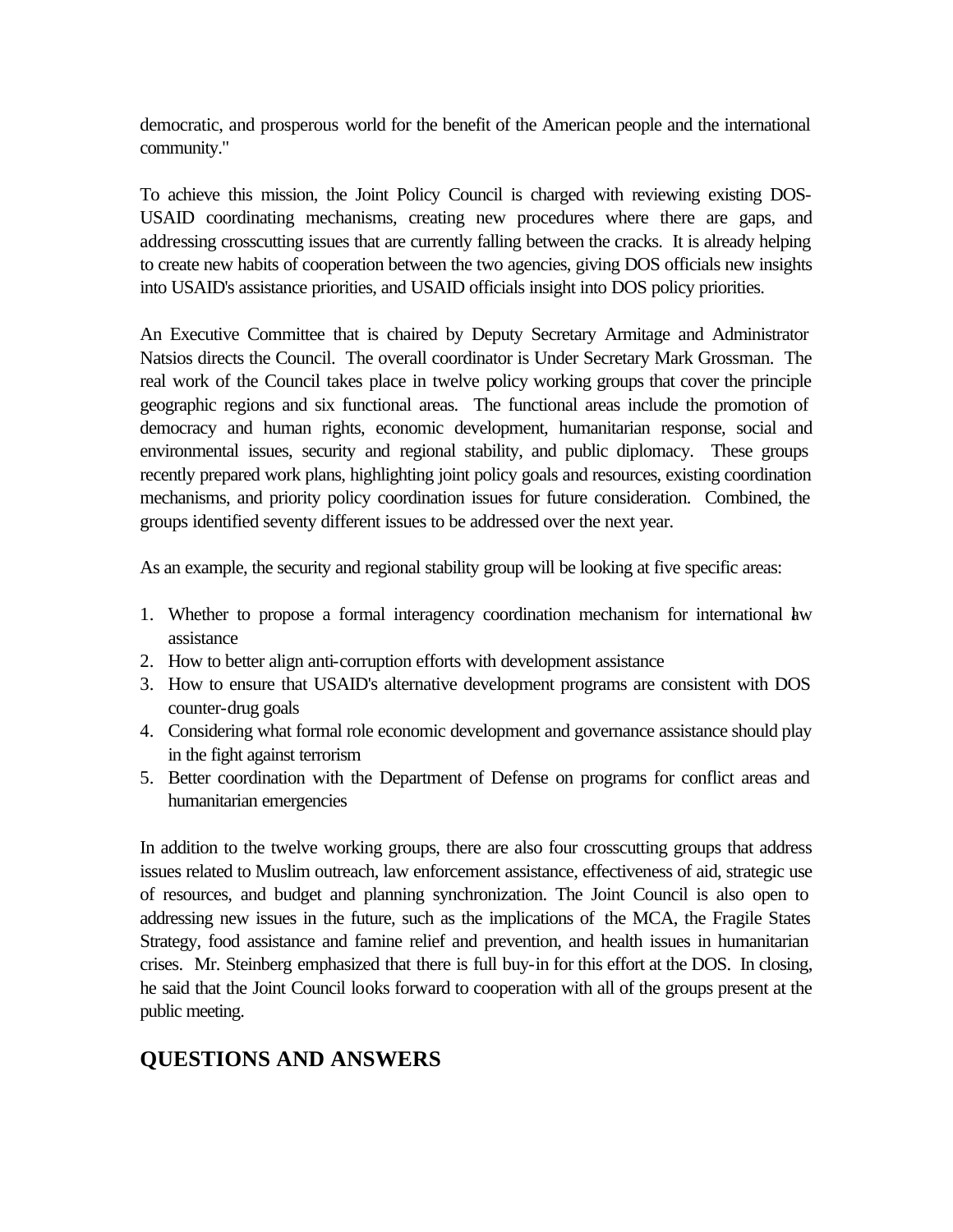**Ted Weihe** , ACVFA member, asked about plans for involvement of the PVO community in various policy issues.

**Ms. Butler** replied that the policy issues will be debated and hopefully resolved at the working group level. To the best of her knowledge the working groups have not yet discussed outreach beyond the working group membership. The crosscutting issues represent natural points for which there should be outside input. Ms. Butler remarked that there is a need to look at mechanisms for reaching out more broadly.

**Mr. Reese** commented that he hoped the Joint Policy Council sees the ACVFA, not only as a public relations mechanism, but also as a good resource.

**Mr. Steinberg** replied that the Joint Policy Council very much wants to open a dialogue with the ACVFA and the PVO community.

**Elise Fiber Smith**, ACVFA member, asked how DOS and USAID will maximize impact and minimize redundancies between the two agencies.

**Mr. Steinberg** responded by saying that the Joint Policy Council will not duplicate efforts if they are already working well.

**Ms. Butler** added that the Joint Policy Council represents a very broad structure within both DOS and USAID that could potentially be used for distributing information and mutual education. In the beginning, though, the intention is to use the Council as a venue for resolving policy issues.

**Don Crane** from ACDI/VOCA asked for comments about the necessity of preserving the continuity of resources as the purpose of the assistance changes.

**Ms. Butler** answered that one of the issues to be addressed by the Council is a common view of aid effectiveness. The issue of long-term/short-term will be central to the discussion.

**A participant** asked how the Council will interact with the field organizations.

**Mr. Steinberg** remarked that a message has already been sent to ambassadors and USAID Directors worldwide asking for their input. Additionally, some of the working groups have asked the missions for input into the proposed work agenda.

**Mary McClymont**, ACVFA member, asked for comments on the role of the Council vis-à-vis the new efforts based at the DOS, including the HIV/AIDS Initiative, the Middle East Partnership Initiative, and the MCA.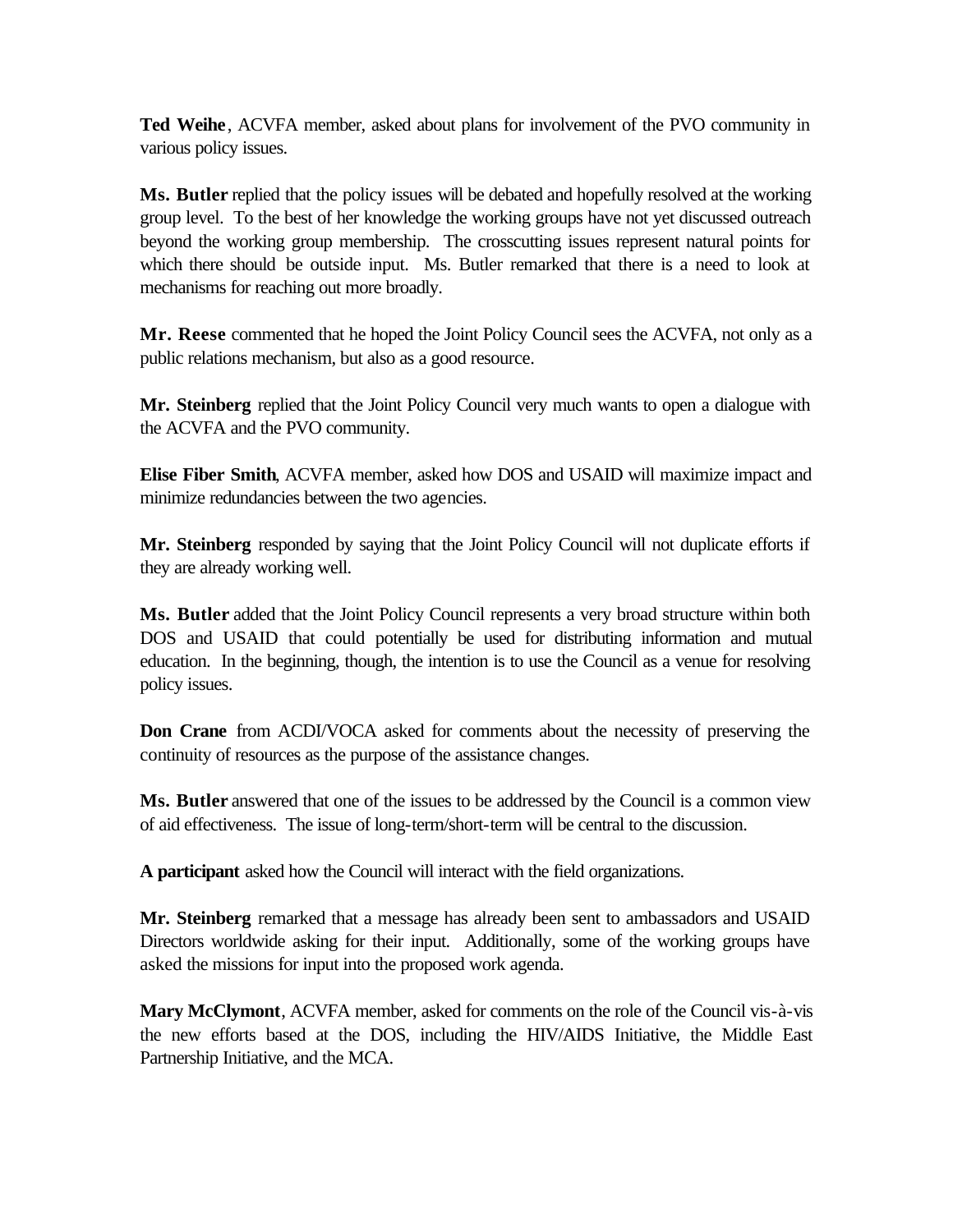**Mr. Steinberg** replied that there were originally fourteen working groups, including the MCA and HIV/AIDS. However, these initiatives are already being coordinated by program offices and there was not a need to "coordinate the coordinators." The crosscutting group on aid effectiveness will look at the MCA "near-miss" countries.

**Ms. Butler** remarked that the Joint Policy Council is a bilateral effort, but the issues will require the engagement of other agencies and groups, including the Development Policy Coordination Committee (PCC).

**Robert Chase**, ACVFA member, asked Mr. Steinberg to comment on the perception that the move towards shorter-term time frames in development assistance is related to the closer integration of DOS and USAID.

**Mr. Steinberg** responded that there is a clear understanding that DOS and USAID have different time horizons. There is a need to coordinate these two points of view into a strategy that responds to the crisis of the day, but maintains a long-term development perspective.

**Ms. Butler** added that both DOS and USAID cultures need to change so that they are more agile and responsive. She said that the Joint Policy Council is not the beginning of the merger between USAID and DOS. This Council ensures that there is a seat at the policy table for both agencies.

**Stephen Moseley**, ACVFA member, pointed out that increasingly people who are participating in U.S. government sponsored programs are being stopped at the border or encounter other problems related to national security efforts. There is a growing frustration with lack of coordination with U.S. government entities responsible for security, and it is undermining many good programs of DOS and USAID.

**Mr. Steinberg** replied that there is a working group on public diplomacy that is looking at getting the word out about the good work that the U.S. is doing around the world. That working group is looking at educational and cultural exchange programs and how to maximize the benefit from those. It has taken on the issue of sending mixed signals.

**Mr. Reese** remarked that some of these issues are a reflection of how the U.S. government is organized. One must keep in mind that the U.S. is not the only country that is dealing with these issues.

# **BREAKOUT SESSIONS ON THE WHITE PAPER**

## **Discussion questions** :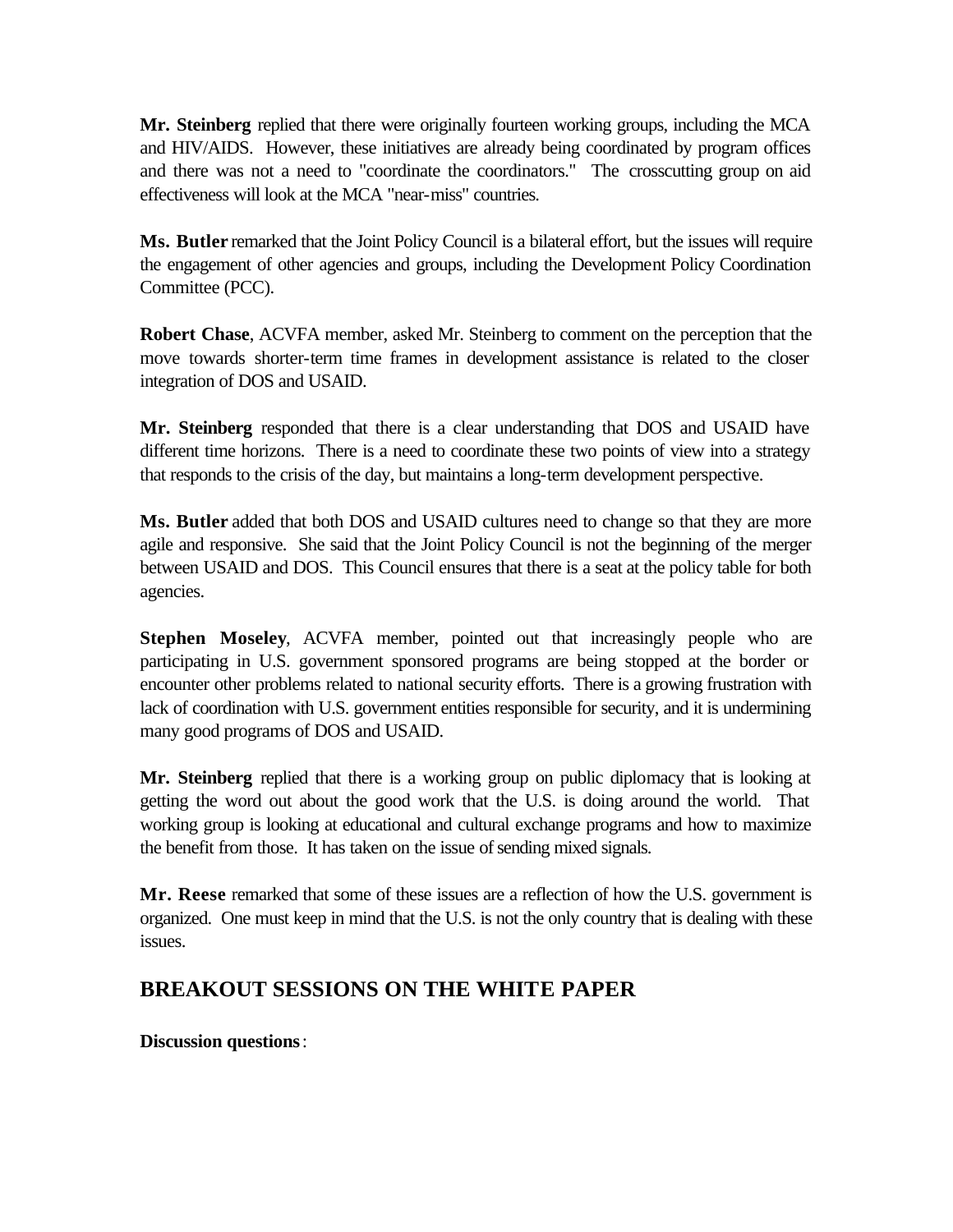- 1. Do you think that the five core goals taken together will allow us to meet the challenges of foreign aid in the  $21<sup>st</sup>$  century?
- 2. What can we do to be more effective in pursuing "transformational" development?
- 3. Selectivity is an important guiding principle and means setting priorities among and within countries. What would be the priority actions in fragile states?
- 4. What can we do to improve our effectiveness in fragile states?
- 5. In what ways would the ideas discussed in the morning presentations affect the work of the non-governmental community in foreign assistance?

**Breakout Group 1 Moderator:** Robert Chase, ACVFA Member **USAID Resource Staff:** Joan Atherton Tjip Walker

**Ms. Atherton** opened the discussion by pointing out three principles behind the White Paper:

- 1. Effective development is primarily the responsibility of the country itself. Development assistance is most effective in countries that are investing their own resources in development.
- 2. A recognition that national security is an important driver behind foreign assistance today.
- 3. There are multiple U.S. agencies involved in foreign assistance, pursuing multiple objectives. The White Paper is an attempt to look at the big picture.

**Mr. Chase** asked about the game plan; what is next for the White Paper?

**Ms. Atherton** responded that there is a plan to bring in other perspectives. The White Paper will be presented on Capitol Hill soon. The Fragile States Strategy is being worked on at this time. She said that USAID is looking at scenario planning. Where this strategy goes will depend somewhat on resource allocation.

**A participant** asked how the five categories of goals address the lack of coherence of U.S. foreign policy and the specifics such as procurement and employment practices. He said the paper does not set priorities. It is difficult to view the five goals as "goals" and not just categories of foreign assistance.

**Ms. Atherton** responded that three of the goals are distinctive and two are crosscutting. The goal of humanitarian assistance is to meet human needs. She said that the five goals reflect what foreign assistance does, regardless of which U.S. government agency is funding or implementing the program.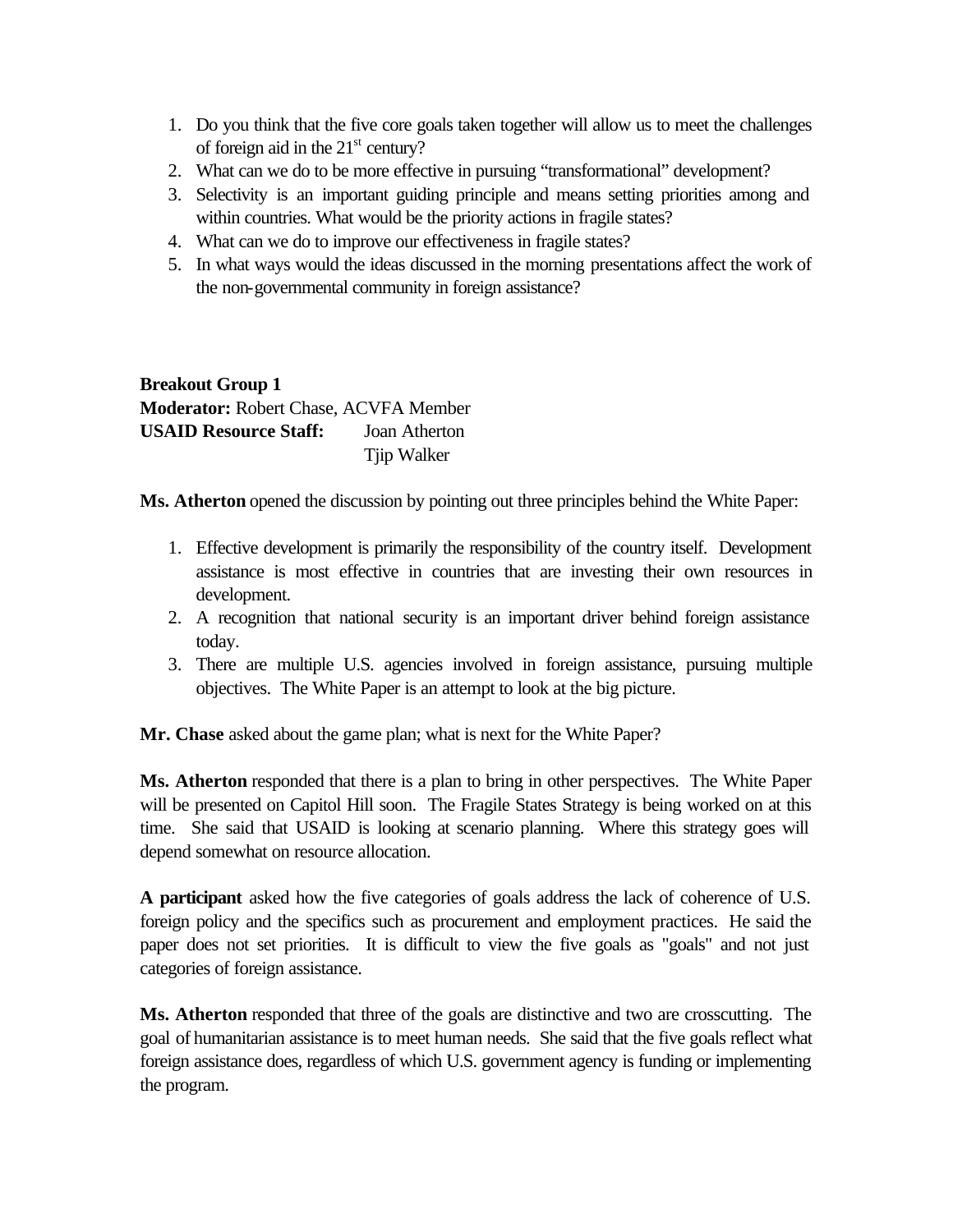In the area of transnational issues, assistance is based on severity of the problem, not performance. She stated that sectoral goals don't demonstrate how the country as a whole is performing. There is a need to incorporate all of the different goals into planning for effective programs.

**A participant** asked how basic education fits into the five goals. Ms. Atherton answered that education is included under each of the five goals. The expectations for outcomes will be different depending on the overall goal of the assistance. For instance, one would expect different educational outcomes in fragile states and transformational states.

**Mr. Chase** noted that one of the key changes proposed by the White Paper is the alignment of resources with goals. There are separate objectives and tools for each goal. However, one country could fall into as many as four categories.

**Mr. Walker** responded that the idea is to determine the principal manner in which the U.S. should relate to a particular country. Although a country may fall into more than one category, a decision should be made about which one is the priority for foreign assistance.

**Ms. Atherton** added that the line between fragile and transformational states is often unclear. There is a need to remain flexible so that assistance can be targeted appropriately as countries move from fragile to transformational.

**Mr. Chase** asked if a move from fragile to transformational status would require a change in funding sources. Mr. Walker responded that resources might have to come from another source. However, the intent is to remain flexible and responsive to country needs.

**A participant** asked if the thinking in the White Paper represents a retreat from dealing with the world's poorest countries.

**Ms. Atherton** replied that country need is definitely a criterion of the MCA. Some very poor countries are on the MCA list. However, there is recognition that countries must demonstrate a willingness to put in place policies and programs that will move them in the right direction. Country commitment is extremely important.

**A participant** asked about benchmarks for graduation from U.S. foreign assistance.

**Mr. Walker** answered that the intention is to develop specific criteria for graduation. It is important to have the right criteria and be evaluating progress within a realistic time frame.

**Ms. Atherton** added that the White Paper lays the graduation issue squarely on the table. USAID has used eligibility for IDA funding as a criterion in the past; this includes both social and economic indicators. She noted that there are a number of countries ready to graduate from development assistance, but they may still have some specific needs for outside help, such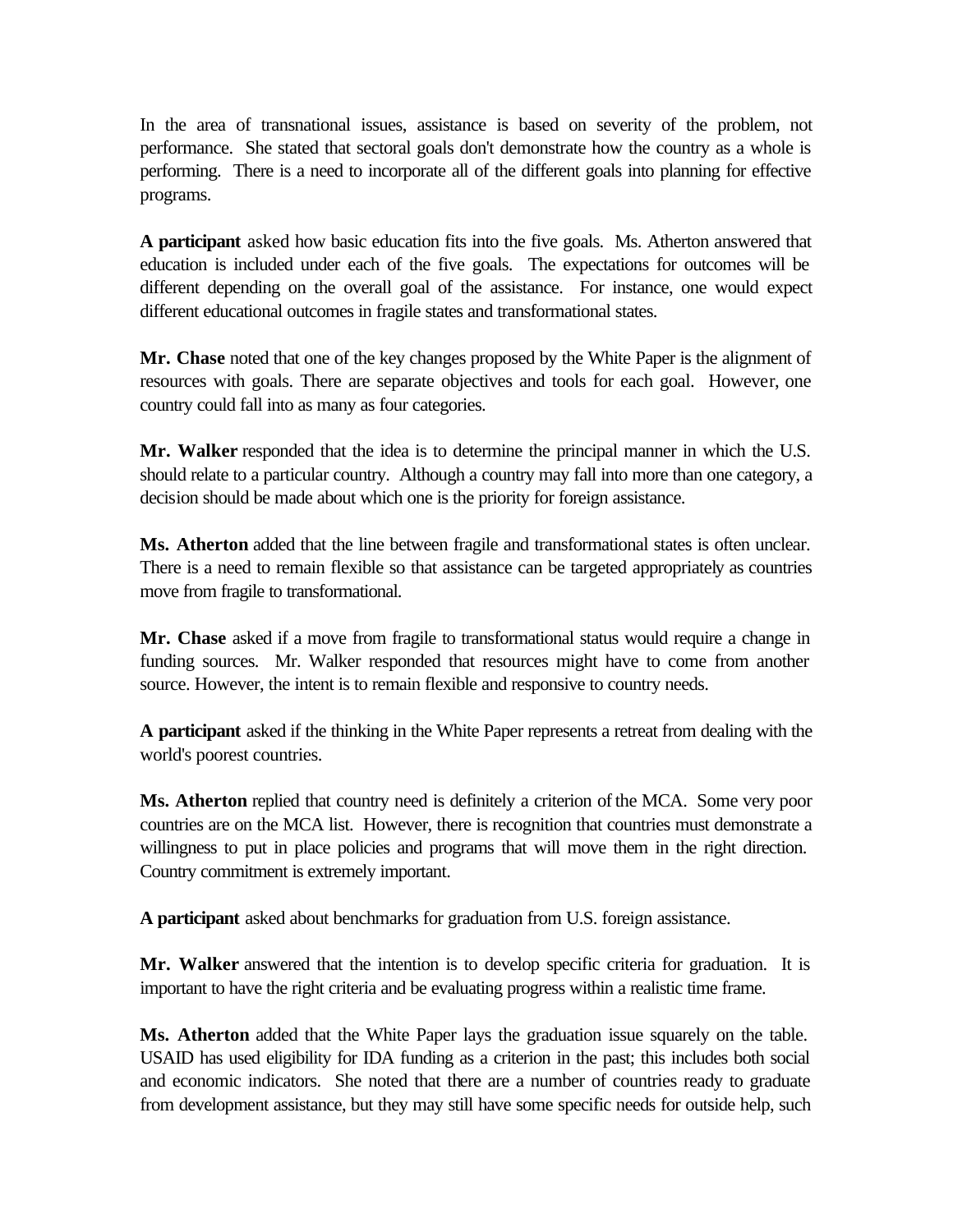as in the area of HIV/AIDS. USAID is looking at how to phase out its major programs while remaining flexible enough to provide targeted assistance.

**Mr. Chase** remarked that many would like to see the principles of the MCA carried over to the development accounts. A participant asked if USAID's close association with DOS might derail development assistance.

**Ms. Atherton** said that USAID manages a lot of resources from DOS. USAID and DOS need to work together to be more analytical about how assistance is targeted.

**Mr. Walker** added that one of the intentions of the paper is to recognize that there are a number of goals of foreign assistance but to clearly define long-term development as a legitimate goal.

**Mr. Reese** commented that there are dangers in working closely with the DOS, but there are good things also. He stressed that the MCA is a development dream -- an enormous amount of money going to the world's poorest countries. He remarked that it is important not to load up the category of global and transnational issues or it will risk diluting the whole effort.

| <b>Breakout Group 2</b>                   |                   |  |  |
|-------------------------------------------|-------------------|--|--|
| <b>Moderator:</b> Ted Weihe, ACVFA Member |                   |  |  |
| <b>USAID Resource Staff:</b>              | Michael Crosswell |  |  |
|                                           | Melissa Brown     |  |  |
|                                           | Letitia Butler    |  |  |

#### **Discussion**

## **Question 1**

**Participants** remarked that they see no problem with the five goals; they are inclusive but do not overlap. One participant noted that it might be difficult to achieve the goals on a country-bycountry basis in a globalized economy where jobs, diseases and technologies migrate easily.

**Mr. Crosswell** noted that some of the goals assume a level of interdependence; this guided the Bureau for Policy and Program Coordination in delineating global and transnational issues in the White Paper. Development progress is primarily a result of recipient self-help. It is important to note that some countries have been able to make progress in adverse settings, while neighboring countries have failed to develop (e.g., Chile succeeds while Argentina flounders). Good governance is always a critical factor in a country's success, but circumstances and the pace of change will vary in each country.

**A participant** noted that the White Paper does not set forth goals in population, reproductive health or the environment. How do these areas fit in with the other priorities in the paper? India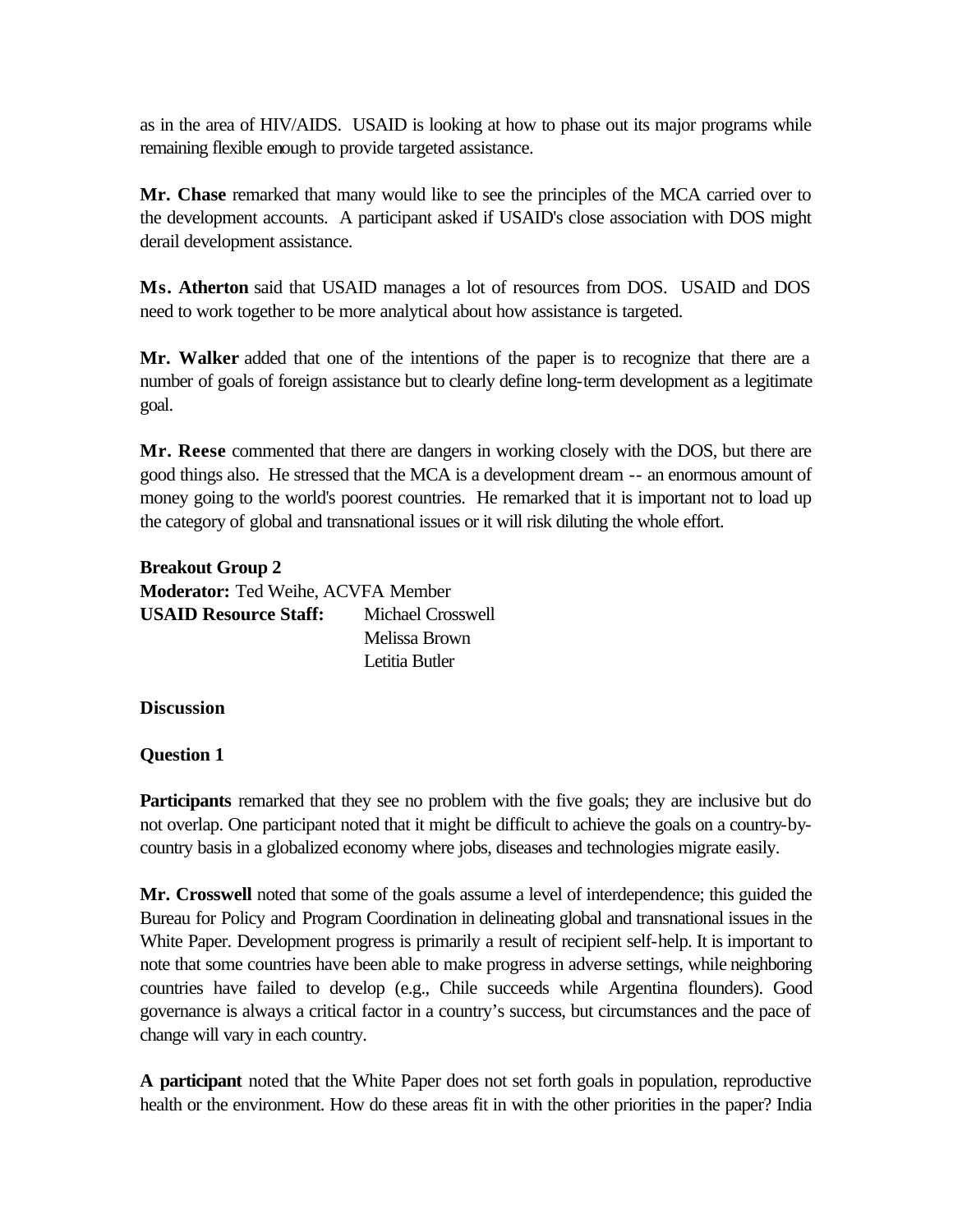is a good example of a country that needs assistance in child survival and family planning as its population increases.

**Mr. Crosswell** said the White Paper deliberately avoids discussion of individual sectors and their role in development. These issues are addressed under particular goals, in the context of fragile states and transnational concerns, for example.

**Ms. Butler** remarked that the White Paper is a follow on to USAID's "Foreign Aid in the National Interest" report, which addressed particular sectors. The two papers should be seen as complementary.

**Ms. Brown** conceded there is tension between broad articulation of development problems and focusing specifically on individual country circumstances. The White Paper framework takes into account the sources of fragility, which can include governance, health and security issues. The World Bank has conducted a lot of research on the environment and economics in fragile states; these can be major drivers of instability.

**A participant** remarked that the White Paper does not address how to empower and educate people in developing nations.

**Ms. Brown** said USAID invests in developing country leaders. The difficulty lies in identifying them; some work within government and some work in the non-governmental sector.

## **Question 2**

**Mr. Weihe** asked the group for their reactions to the term "transformational" development in lieu of "sustainable" development. About half the group indicated they preferred the new term.

**A participant** noted that the word transformational does reflect USAID's commitment to change perceptions of society and roles and responsibilities of developing country citizens.

**A participant** asked if the U.S. has the right to define what is transformational for a particular country. Aren't there negative moral overtones to this phrase? There is a risk that the term will be misunderstood. USAID must ensure that developing country citizens are included in decision-making processes.

**A participant** stated that USAID's American Schools and Hospitals Abroad (ASHA) Program is a good example of transformational development. A former Minister of Education in Guatemala was educated at an ASHA institution.

**Ms. Butler** said transformational development means having enough flexibility to recognize local ownership. The concept embraces participatory decision-making and local leadership,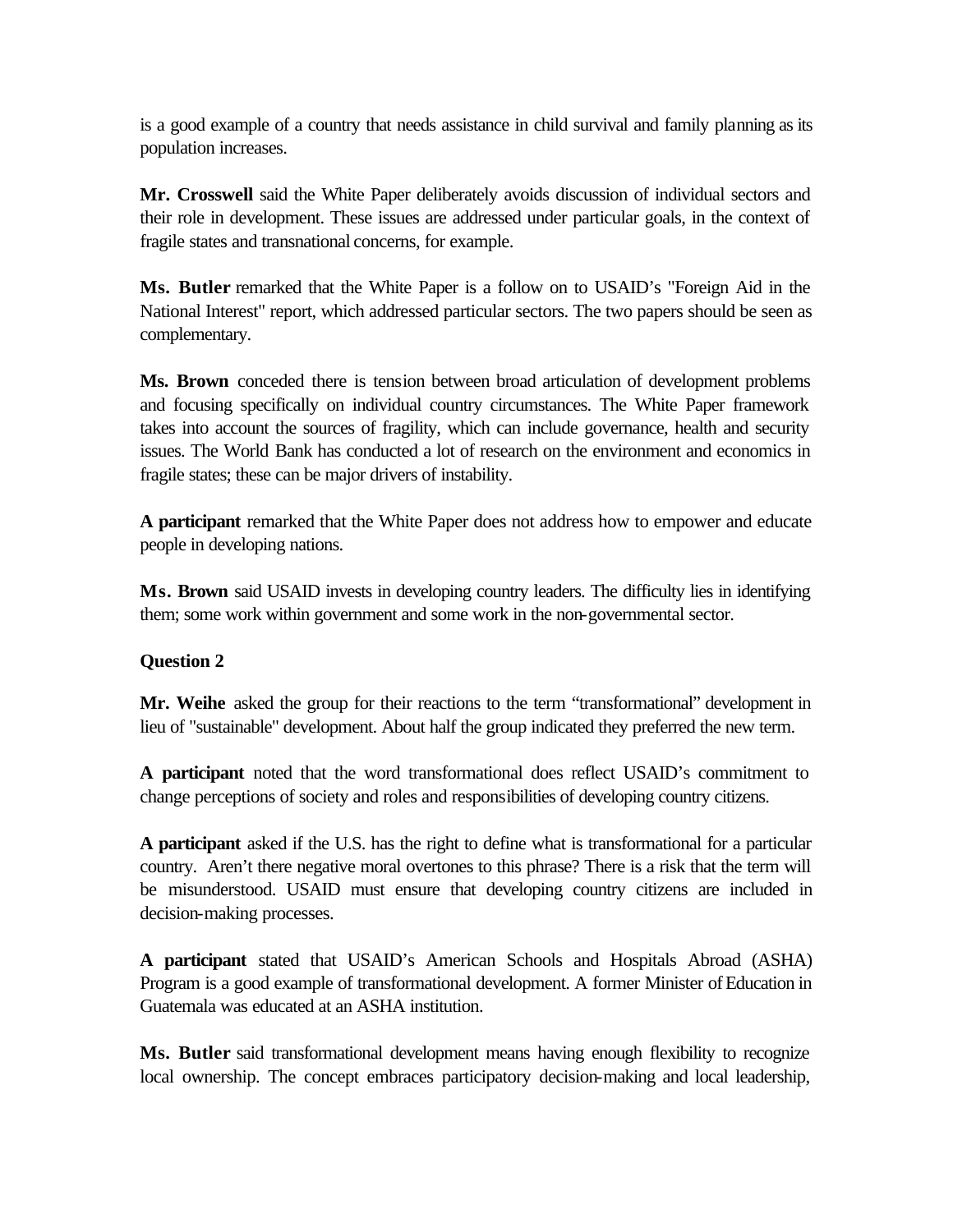which President Bush emphasized when he announced the MCA. "Transformation" requires greater responsiveness to local conditions.

**A participant** stated that USAID should focus on growing local leaders instead of training them.

**Ms. Brown** said many of USAID's civil society programs are growing leaders.

**Mr. Crosswell** said transformational development is about change and how to help poor countries become non-poor. USAID assumes that most countries do not want to remain poor, but want to make progress.

**Mr. Weihe** noted that there are problems with how USAID defines transformational development; USAID staff should work to refine the definition.

## **Question 3**

**Mr. Crosswell** noted that USAID makes choices based on where it can get the best results. The White Paper divides countries into three groups:

- 1) Countries that are relatively stable;
- 2) Countries that are fragile, with no medium-term development prospects; and
- 3) Countries of special geo-strategic interests to the United States (e.g., Turkey, Egypt). For the last group, foreign aid levels will be determined based on foreign policy criteria.

**Mr. Weihe** asked to which group USAID would give priority.

**Ms. Brown** said USAID grapples with the question of where to put resources to achieve a basic level of stability. Short-term indicators might include youth unemployment and level of natural resources.

**A participant** asked how USAID selects the best of the fragile states. These states are either descending into crisis or emerging from it and intervening at either end of the spectrum involves risk.

**Ms. Brown** said USAID focuses on identifying signs of vulnerability in order to intervene sooner rather than later. USAID wants to give Missions more flexibility to respond to these situations but does consider, at the same time, foreign policy priorities, level of need, and targeting states in which resources can make a difference. It is important to note that most countries in conflict will return to conflict within five years.

Ms. Butler said selectivity is not a binary concept. USAID is not walking away from a whole category of countries.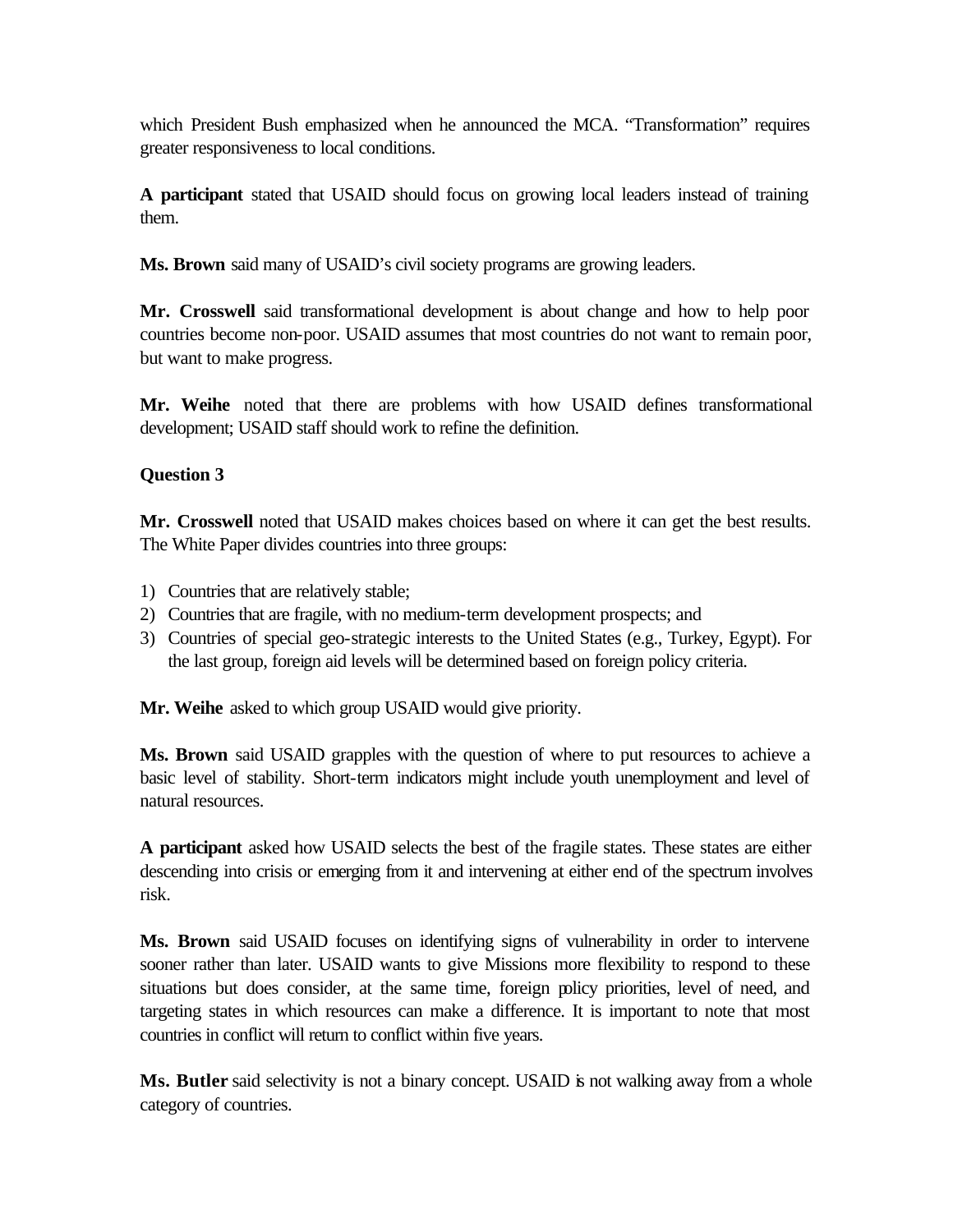**Mr. Weihe** advised USAID staff to make sure that they match skill with the magnitude of the problem in each country.

## **Question 4**

**Mr. Weihe** asked USAID staff how they are promoting the relief-to-development continuum.

**Ms. Butler** said that this is a challenge. Both the relief and development cultures need to change to focus on medium-term results. The Fragile States Paper will address this issue.

**A participant** asked how USAID plans to support middle-of-the-road states like Niger.

**Mr. Crosswell** said USAID would favor better performers but it will be a question of resources.

## **Question 5**

**Mr. Weihe** asked participants to list one or two ideas each had found of interest during the day's discussions. Issues, suggestions, and questions included:

- What impact will the increased focus on global, transnational issues have on USAID's work?
- How can USAID use the expertise of NGOs/PVOs in implementing the new strategy?
- USAID has clearly delineated a change in its growth strategy.
- USAID needs to listen to NGOs.
- USAID's focus on the legitimacy of governments will be critical.
- How will the White Paper be implemented? Will it involve new procedures?
- How will the new strategy affect work in countries that aren't selected for assistance? NGOs will not want to stop work in these countries.
- USAID must make itself understood to the American public and on Capitol Hill.
- Who will participate in implementing the new strategy?
- The more clarity within USAID, the better.
- The DOS-USAID Joint Strategy is as important as the White Paper.
- How will national security interests be integrated into USAID priorities?
- How will USAID's emphasis on good governance square with the MCA strategy?

## **REPORT FROM BREAKOUT GROUPS**

**Breakout Group 1 - Report** 

**Rapporteur**: Jo Luck, ACVFA Member

*Highlights of the discussion:*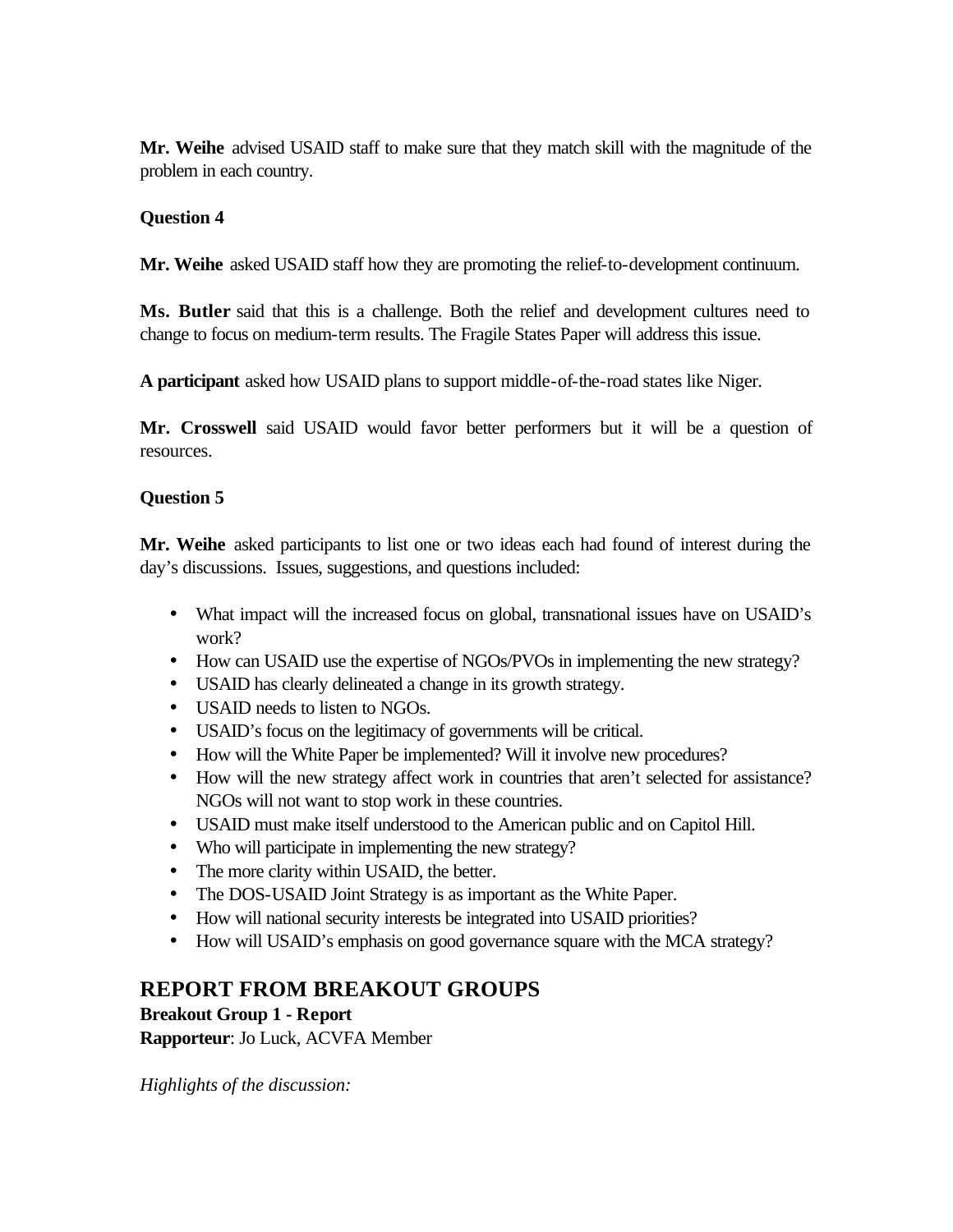- The issues discussed in the White Paper will continue to unfold in the coming months.
- How the resources fall will determine some of the implications for implementation.
- Collective agreement on these five goals will help bring a common focus to discussions of foreign assistance.
- Education is embedded in a number of the goals, but the outcomes will be different depending on the goal. For example, there will be different expectations and outcomes for fragile or transformational states.
- This paper better aligns U.S. resources and gives a clearer vision of how those resources should be used.
- There is a very fuzzy line between fragile states and transformational development. Criteria is being developed that will give better definition to these groups of countries.
- This approach to development does not exclude the poorest countries, but invests in those that have shown initiative and have made some progress.
- USAID is looking very carefully at graduation or exit strategies. Some countries may be ready to graduate but will still need assistance on particular issues, such as HIV/AIDS.

# **Breakout Group 2 - Report**

**Rapporteur:** Ted Weihe, ACVFA Member

## *Highlights of the discussion:*

- There needs to be attention to regional issues, not just country focus.
- There was a concern about not enough focus on some specific issues in the White Paper
- The term "transformational development" needs to be better defined.
- Some educators felt that transformation has to do with developing leadership.
- There were concerns about categorizing countries. Selectivity within the category of failed states could be very difficult.
- There is a need to get away from the stovepipes and look at the myriad of issues facing fragile states and how to redesign the responses to best meet the needs.
- The White Paper could provide more clarity to what USAID does.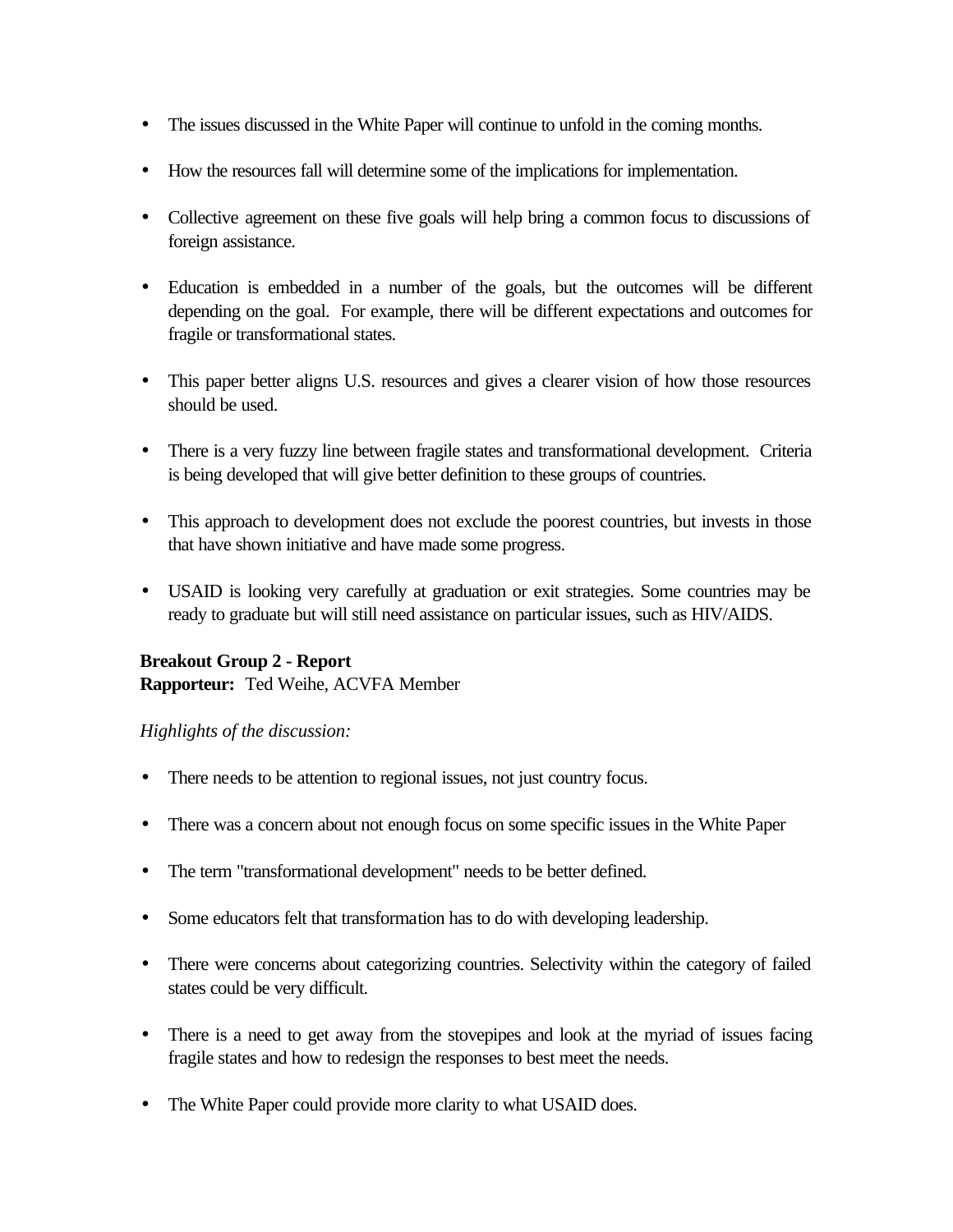• The PVO community needs to be engaged in these discussions. It is difficult to determine the implications of the White Paper for particular organizations or field staff.

# **MEETING WRAP-UP**

**Ms. Butler** thanked the meeting participants for their time and their comments on the White Paper. She said that the paper is still at a very conceptual level. The White Paper is an attempt to find clarity without oversimplifying the options for the field.

Ms. Butler emphasized that Administrator Natsios is committed to moving the White Paper forward in every way possible. She welcomed comments and feedback from the PVO community.

**Mr. Reese** thanked the USAID staff and the meeting participants for their time and participation.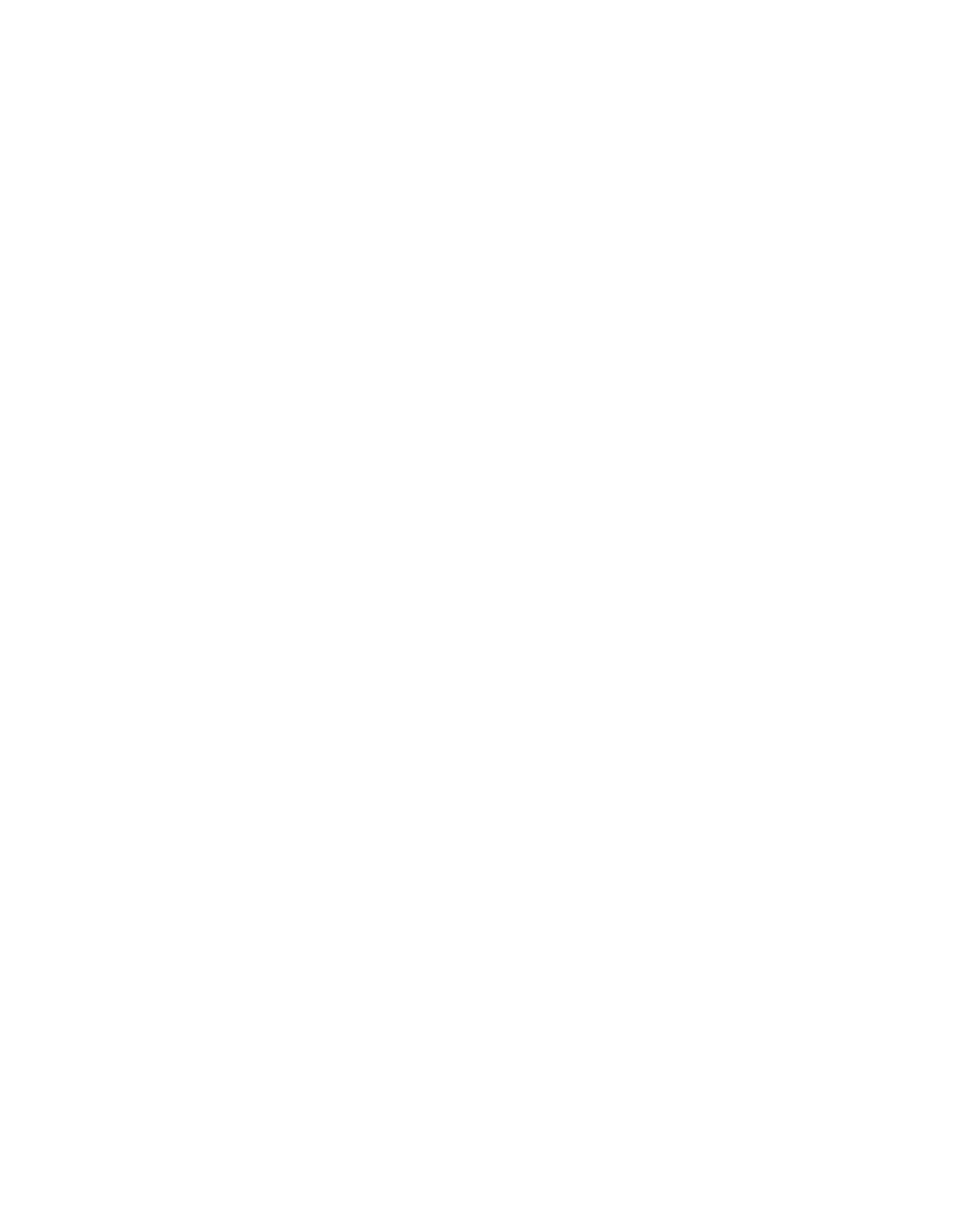

# Advisory Committee on Voluntary Foreign Aid

**Public Meeting Wednesday, February 25, 2004 9:15 am – 5:15 pm** 

**National Press Club 529 14th Street, NW, 13th Floor Washington, DC** 

# **Agenda**

# *"The Changing Face of Foreign Assistance: New Opportunities and Challenges"*

| 9:15  | Welcome<br><b>Ballroom</b>                                                                                                                                        |  |  |
|-------|-------------------------------------------------------------------------------------------------------------------------------------------------------------------|--|--|
|       | <b>William S. Reese</b><br><b>ACVFA Chairman</b>                                                                                                                  |  |  |
| 9:30  | <b>Keynote Address</b><br><b>Ballroom</b>                                                                                                                         |  |  |
|       | <b>Andrew S. Natsios</b><br>Administrator, U.S. Agency for International Development                                                                              |  |  |
| 10:00 | Q & A                                                                                                                                                             |  |  |
| 10:30 | <b>White Paper</b><br>"U.S. Foreign Aid: Meeting the Challenges of the Twenty-first Century"<br><b>Ballroom</b>                                                   |  |  |
|       | <b>Barbara Turner</b><br>Acting Assistant Administrator, Bureau for Policy and Program Coordination, U.S.<br><b>Agency for International Development</b>          |  |  |
| 11:00 | Q & A                                                                                                                                                             |  |  |
| 11:30 | <b>Fragile States Strategy</b><br><b>Ballroom</b>                                                                                                                 |  |  |
|       | <b>Leonard Rogers</b><br>Deputy Assistant Administrator, Bureau for Democracy, Conflict and Humanitarian<br>Assistance, U.S. Agency for International Development |  |  |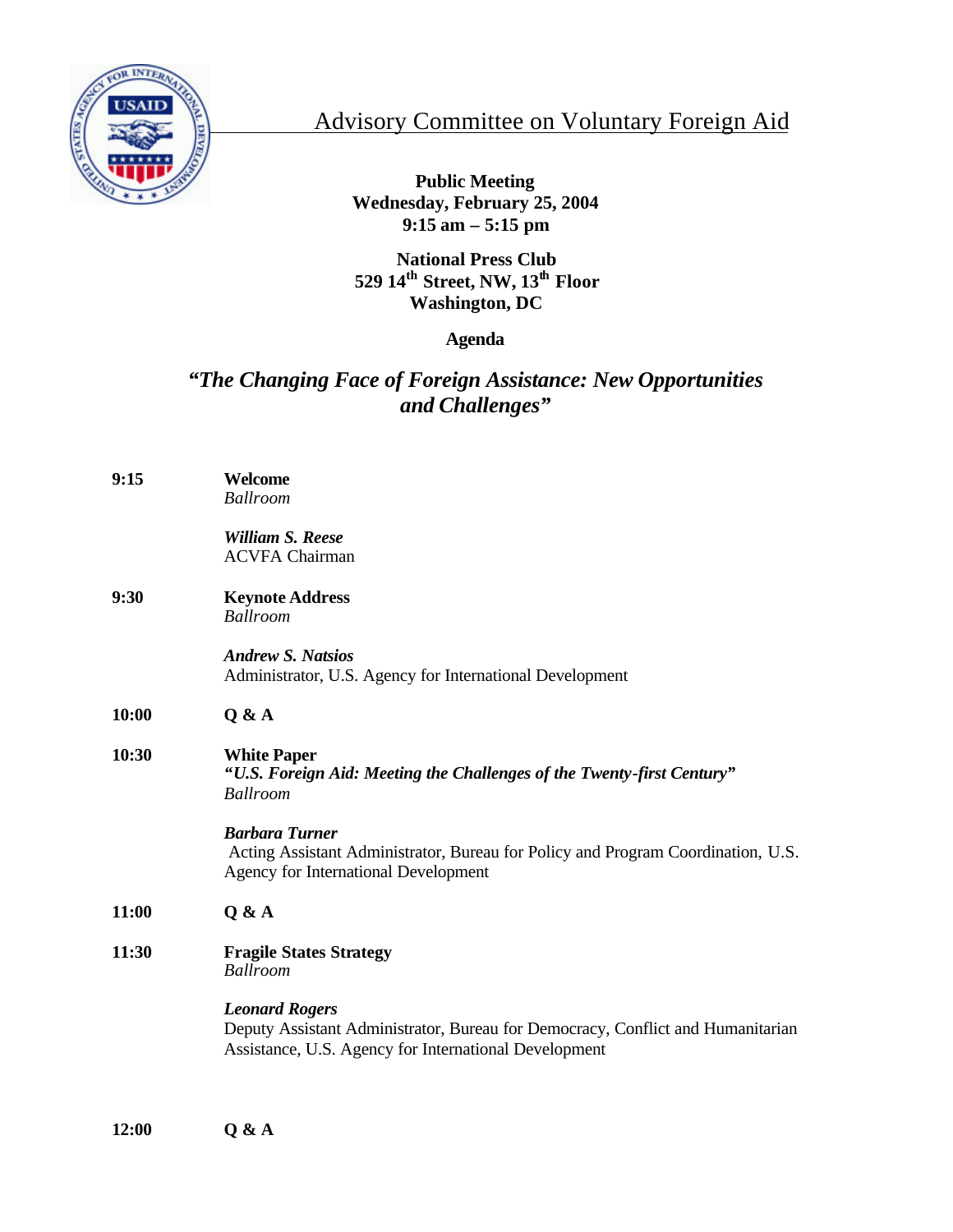|       | <b>Resource for the White Paper/Fragile States Strategy Discussion:</b>                                                                          |                                                                                   |  |
|-------|--------------------------------------------------------------------------------------------------------------------------------------------------|-----------------------------------------------------------------------------------|--|
|       | Letitia Butler, Melissa Brown, and Michael Crosswell<br>Bureau for Policy and Program Coordination, U.S. Agency for International<br>Development |                                                                                   |  |
| 12:30 | Lunch<br>The First Amendment Lounge                                                                                                              |                                                                                   |  |
| 1:45  | <b>Update: U.S. HIV/AIDS Strategy</b><br><b>Ballroom</b>                                                                                         |                                                                                   |  |
|       | E. Anne Peterson, M.D.<br>Assistant Administrator, Bureau for Global Health, U.S. Agency for International<br>Development                        |                                                                                   |  |
|       | <b>Ambassador Randall Tobias</b><br>U.S. Global AIDS Coordinator, U.S. Department of State                                                       |                                                                                   |  |
| 2:30  | Q & A                                                                                                                                            |                                                                                   |  |
| 2:45  | <b>Update: Department of State-USAID Joint Policy Council</b><br>Ballroom                                                                        |                                                                                   |  |
|       | Letitia Butler<br>Director, Office of Policy Planning, Bureau for Policy and Program Coordination, U.S.<br>Agency for International Development  |                                                                                   |  |
|       | <b>Don Steinberg</b><br>Director, Joint Policy Council, U.S. Department of State                                                                 |                                                                                   |  |
| 3:30  | Q & A                                                                                                                                            |                                                                                   |  |
| 3:45  | Break Out Sessions on the White Paper: "U.S. Foreign Aid: Meeting the Challenges<br>of the Twenty-First Century"                                 |                                                                                   |  |
|       | The First Amendment Lounge<br>The Holeman Lounge                                                                                                 |                                                                                   |  |
|       | <b>Resource:</b>                                                                                                                                 |                                                                                   |  |
|       | <b>USAID:</b><br>Joan Atherton<br>Melissa Brown<br>Letitia Butler<br>Mike Crosswell<br><b>Anne Phillips</b><br>Tjip Walker                       | <b>ACVFA:</b><br><b>Bob Chase</b><br>Jim Henson<br>Ted Weihe<br><b>Bill Reese</b> |  |

- **4:45 Plenary**  *Ballroom*
- **5:15 Adjournment**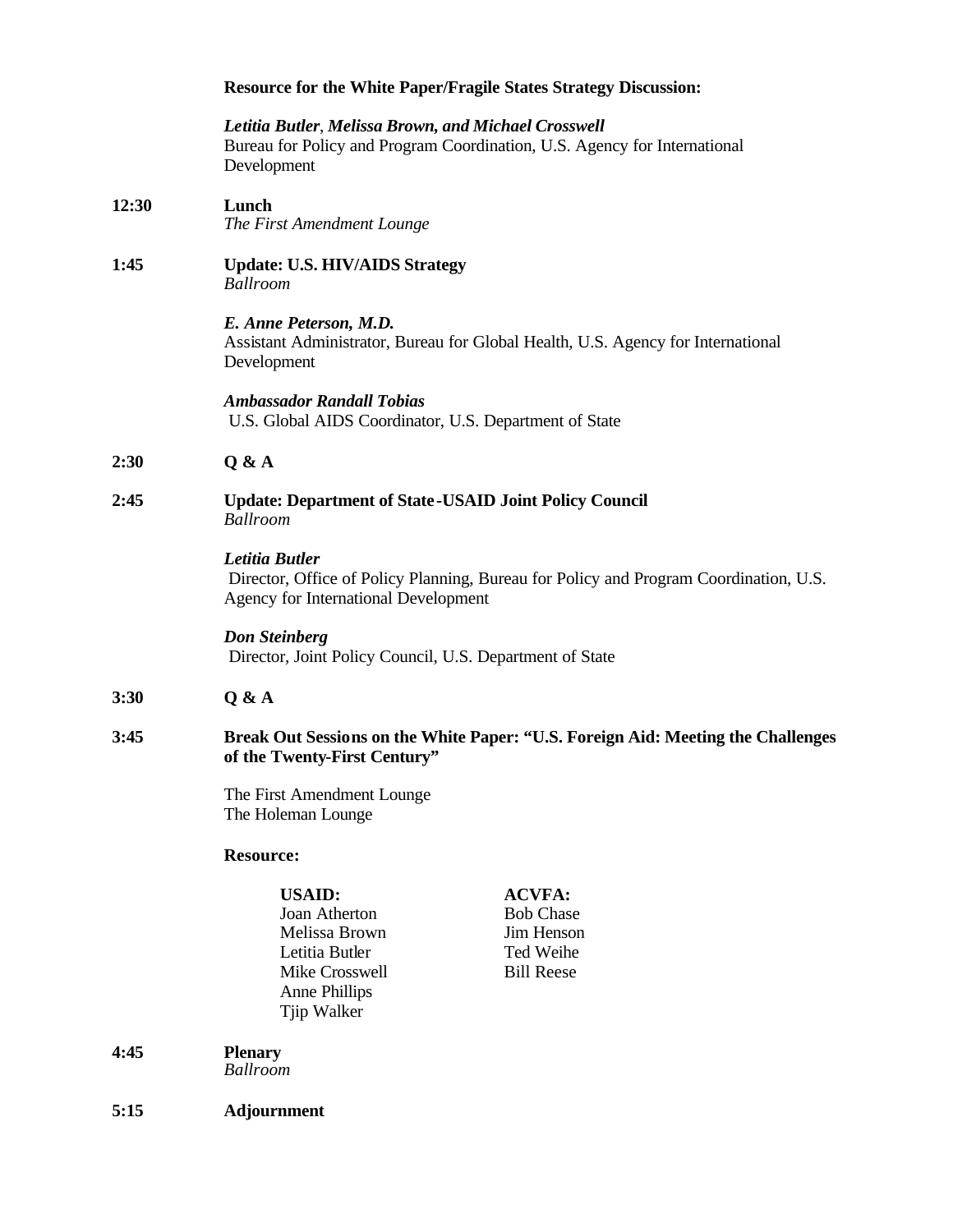

# Advisory Committee on Voluntary Foreign Aid

# **(ACVFA)**

# **Public Meeting Wednesday, February 25, 2004**

**National Press Club 529 14th Street, NW Washington, DC** 

# **Participant List**

# **Ackerley, Sue**

International Executive Service Corps 901  $15<sup>th</sup>$  Street, NW Suite # 350 Washington, DC 20005 Phone: (202) 326-0280 E-Mail: sakerley@iesc.org

## **Albert, Casey**

Deloitte Emerging Markets Group 1001 G Street, NW Suite # 90 W Washington, DC 20008 Phone: (202) 572-7093 E-Mail: calbert@deloitte.com

## **Al-Kohlany, Fouad**

Embassy of the Republic of Yemen 2600 Virginia Avenue, NW Suite # 705 Washington, DC 20037 Phone: (202) 965-4760 E-Mail: Fouad@yemenembassy.org

## **Amdemaria, Yobi**

Eritrean Development Foundation  $1012$   $14^{\text{th}}$  Street, NW Suite # 1030 Washington, DC 20005 Phone: (202) 783-3273

# **Anastasi, Marie-Christine**

World Vision USA 300 I Street, NE Washington, DC 20002 Phone: (202) 572-6327 E-Mail: manastas@worldvision.org

## **Andrushkiw, Vera**

U.S. – Ukraine Foundation 733  $15<sup>th</sup>$  Street, NW Suite # 1026 Washington, DC 20005 Phone: (202)347-4264 E-Mail: vandrushkiw@usukraine.org

## **Arseculer, Sonali**

Aid to Artisans 331 Wethersfield Avenue 3rd Floor Hartford, CT 06114 Phone: (860) 947-3344 E-Mail: Sonali\_Areseculeratne@aidtoartisans.org

## **Baanante, George**

Independent Consultant 9211 Bailey Lane Fairfax, VA 22031 Phone: (703) 385-5194 E-Mail: Jobaan@aol.com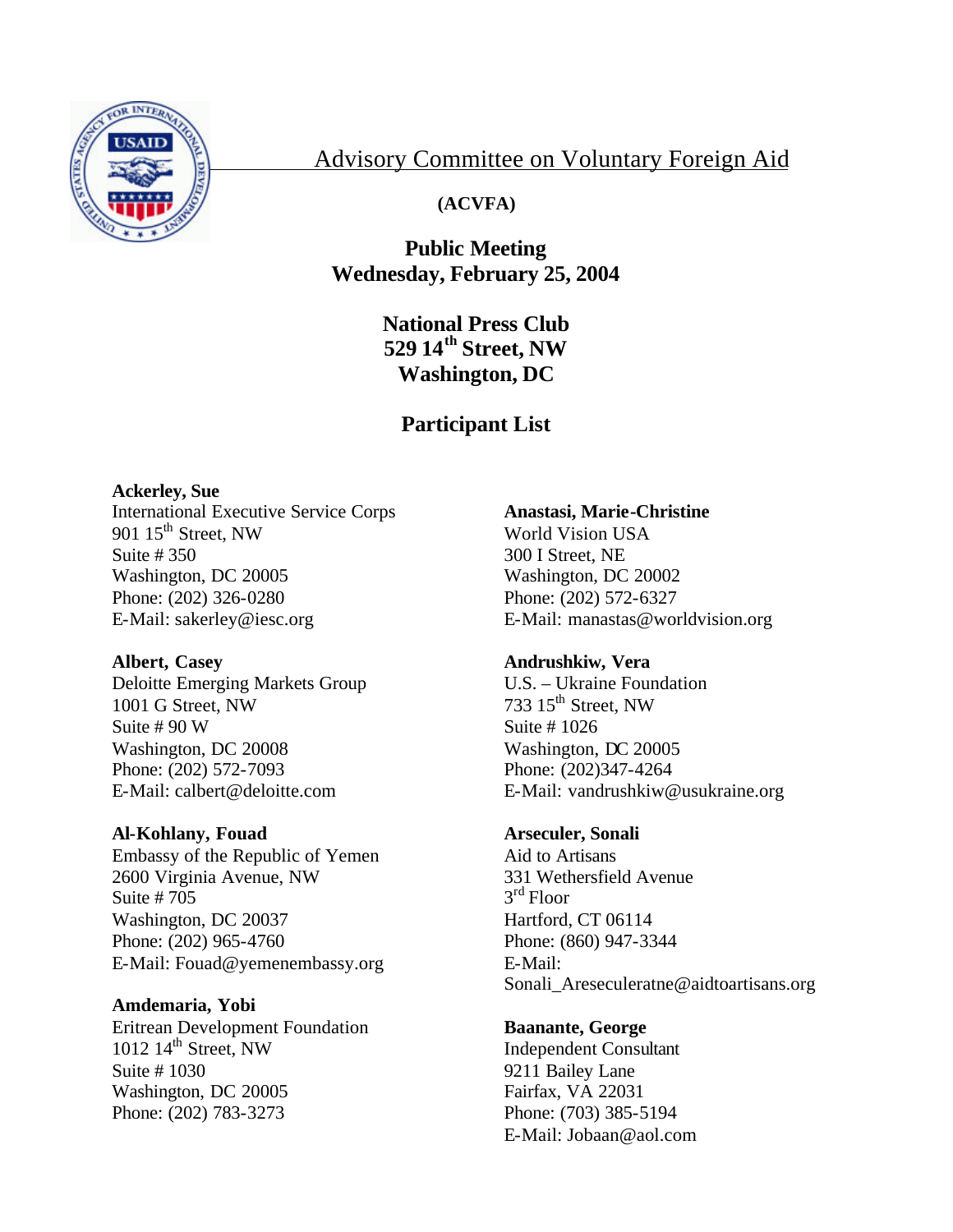**Bae, Sujin**  CIVICUS World Alliance for Citizen Participation 1112  $16^{th}$  Street, NW Suite # 540 Washington, DC 20036 Phone: (202) 331-8518 E-Mail: sujin@civicus.org

#### **Baly, Michael**

International Relief and Development, Inc. 1621 North Kent Street  $4<sup>th</sup>$  Floor Arlington, VA 22209 Phone: (703) 778-4626 E-Mail: mbaly@ird-dc.org

## **Barca, Peter**

Aurora Associates International 1825 Connecticut Avenue, NW Suite # 640 Washington, DC 20036 Phone: (202) 588-5884 E-Mail: pbarca@aurorainternational.com

### **Basaric-Keys, Jasna**

International Relief and Development, Inc. 1621 North Kent Street Suite # 400 Arlington, VA 22209 Phone: (703) 248-0161 E-Mail: jkeys@ird-dc.org

#### **Bassan, Betsy**

Chemonics International 1133  $20<sup>th</sup>$  Street, NW Washington, DC 20036 Phone: (202) 955-7565 E-Mail: bbassan@chemonics.net

#### **Bauman, Stephan**

World Hope International 8136 Old Keene Road Suite # 209 A Springfield, VA 22152 Phone: (703) 923-9414 E-Mail: stephenbauman@worldhope.net

#### **Baxter, Brooke**

Carelift International 1 Belmont Avenue Suite # 425 Bala Cynwyd, PA 19004 Phone: (610) 617-0995 E-Mail: brooke@carelift.org

#### **Bawden, Nathan**

Medical Care Development International 8401 Colesville Road Suite # 425 Silver Spring, MD 20910 Phone: (301) 562-1920 E-Mail: mcdi@mcd.org

## **Beck, Lawrence**

Logistics Management Institute 2000 Corporate Ridge Operational Logistics/International Programs McLean, VA 22102 Phone: (571) 633-7862 E-Mail: lbeck@lmi.org

# **Bensen, Deborah**

Operation Blessing International 977 Centerville Turnpikes Virginia Beach, VA 23463 Phone: (757) 226-3440 E-Mail: deborah.bensen@ob.org

## **Bernstein, Adam**

Save the Children 2000 M Street, NW Suite # 500 Washington, DC 20036 Phone: (202) 530-4380

# **Beverly, Kevin**

Social and Scientific Systems 8757 Georgia Avenue Suite # 1200 Silver Spring, MD 29010 Phone: (301) 628-3045 E-Mail: kbeverly@s-3.com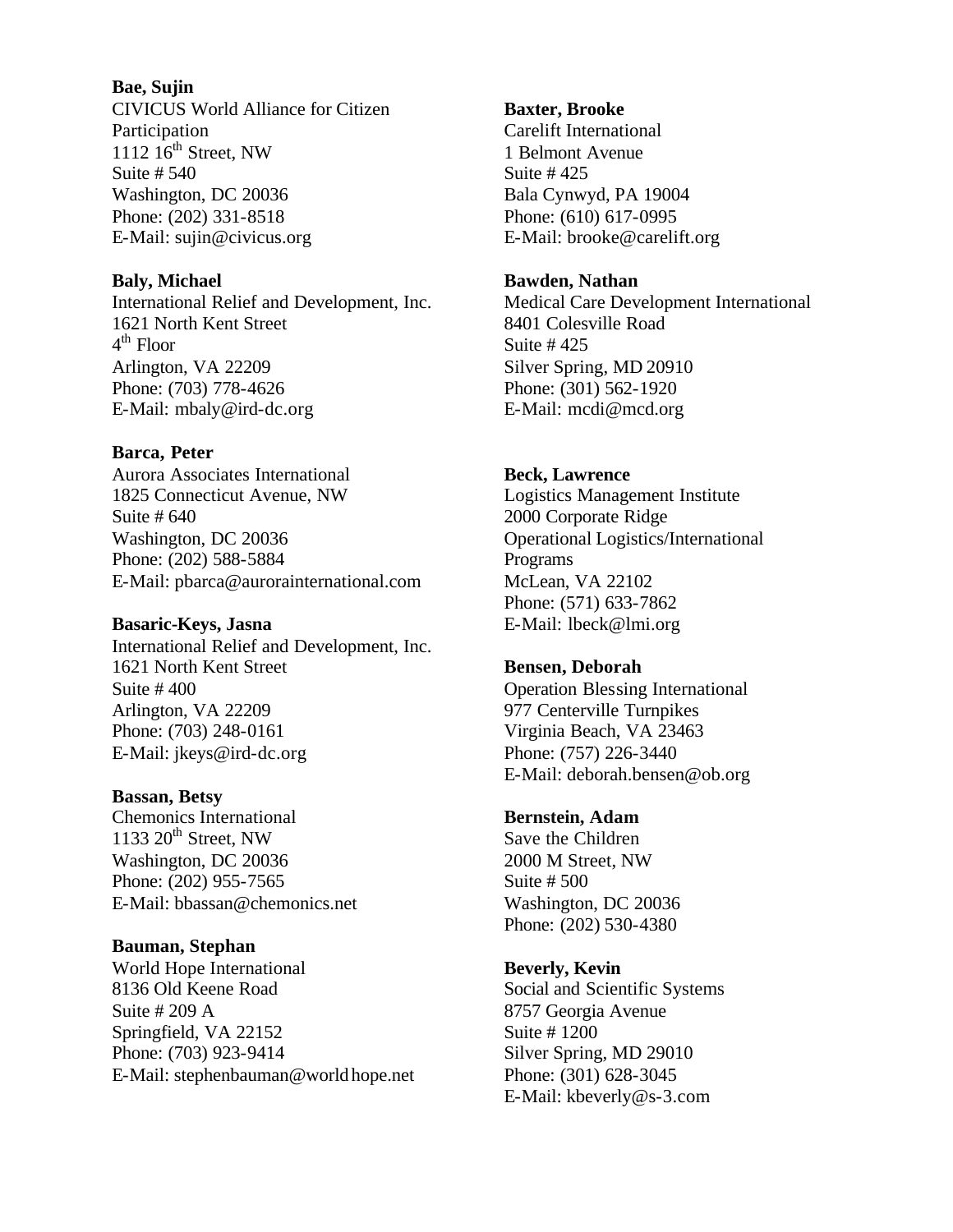## **Bidus, Mark**

Academy for Educational Development 1825 Connecticut Avenue, NW Washington, DC 20009 Phone: (202) 884-8049 E-Mail: mbidus@aed.org

#### **Bolnick, Bruce**

Nathan Associates 2101 Wilson Boulevard Suite # 1200 Arlington, VA 22201 Phone: (703) 516-7866 E-Mail: bbolnick@nathaninc.com

## **Bolognese, Kerry**

NASULGC 1307 New York Avenue, NW Suite # 400 Washington, DC 20005 Phone: (202) 478-6023 E-Mail: kbolognese@nasulgc.org

## **Borja, Armando**

Jesuit Refugee Service USA 1616 P Street, NW Suite # 300 Washington, DC 20036 Phone: (202) 462-0400 E-Mail: aborja@jesuit.org

## **Breslin, Partick**

Inter-American Foundation 901 North Stuart Street Tenth Floor Arlington, VA 22203 Phone: (703) 306-4311 E-Mail: pbreslin@iaf.gov

## **Brinkerhoff, Derick**

Research Triangle Institute 1615 M Street, NW Suite # 740 Washington, DC 20036 Phone: (202) 728-2479 E-Mail: dbrinkerhoff@rti.org

#### **Brinkerhoff, Jennifer**

George Washington University 805 21<sup>st</sup> Street, NW Suite # 601 Washington, DC 20052 Phone: (202) 994-3598 E-Mail: jbrink@gwu.edu

## **Brody, Kristen**

Academy for Educational Development 1825 Connecticut Avenue, NW Washington, DC 20009 Phone: (202) 884-8791 E-Mail: kbrody@aed.org

# **Brown, Courtney**

Food for the Hungry 220 I Street, NE Suite # 230 Washington, DC 20002 Phone: (202) 547-0560 E-Mail: Courtney.brown@fh.org

# **Brown, Jennifer**

1500 Connecticut Avenue, NW Suite # 600 Washington, DC 20036 Phone: (202) 861-2242 E-Mail: jenbrown@audubon.org

## **Brown, Richard**

Winrock International 1621 North Kent Street Suite # 1200 Arlington, VA 22209 Phone: (703) 525-9430 E-Mail: rbrown@winrock.org

## **Brown, Lena**

Project Hope 255 Carter Hall Lane Millwood, VA 22646 Phone: (540) 837-2100 E-Mail: lbrown@projecthope.org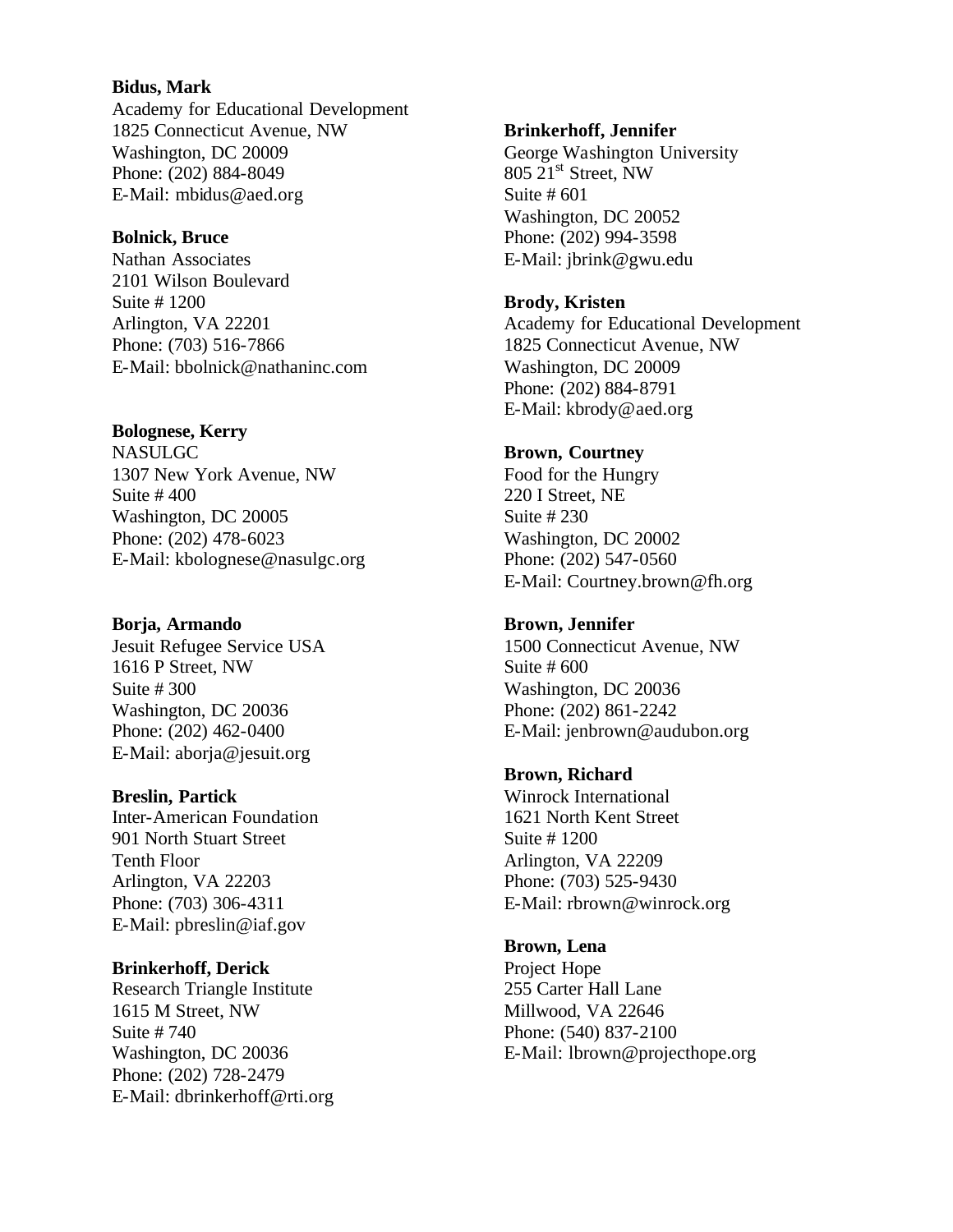#### **Brown, Richard**

Winrock International 1621 North Kent Street Suite # 1200 Arlington, VA 22209 Phone: (703) 525-9430 E-Mail: rbrown@winrock.org

## **Bryant, George**

International Foundation for Education and Self-Help 5040 East Shea Boulevard Suite # 260 Scottsdale, AZ 85254 Phone: (480) 443-1800 E-Mail: brygeorge@aol.com

# **Burgess, David**

America's Development Foundation 101 North Union Street Suite # 200 Alexandria, VA 22314 Phone: (703) 836-2717 E-Mail: dburgess@adfusa.org

# **Burke, John**

2825 Park Center Drive Alexandria, VA 22302 Phone: (703) 567-9122 E-Mail: jburkema@aol.com

## **Burns, Richard**

World Learning  $1015$  15<sup>th</sup> Street, NW Suite # 750 Washington, DC 20005 Phone: (202) 408-5429 E-Mail: Richard.burns@worldlearning.org

## **Buzzard, Shirley**

Heartlands International 510 N Street, NW Suite # 527 Washington, DC 20024 Phone: (202) 554-6316 E-Mail: sbuzzard@heartlandsinternational.com

## **Caffrey, Particia**

Save the Children Federation 2000 M Street, NW Suite # 500 Washington, DC 20036 Phone: (202) 261-4687 E-Mail: tcaffrey@dc.savechildren.org

## **Husan, Zafreen**

Aga Khan Foundation 1825 K Street, NW Suite # 901 Washington, DC 20006 Phone: (202) 293-2537 E-Mail: zafreen@akfusa.org

# **Campanaro, Giulia**

CARE 1625 K Street, NW Suite # 500 Washington, DC 20006 Phone: (202) 595-2817 E-Mail: gcampanaro@dc.care.org

# **Campbell, Douglas**

U.S.- Ukraine Foundation 733  $15<sup>th</sup>$  Street, NW Suite # 1026 Washington, DC 20005 Phone: (202) 347- 4264 E-Mail: dcampbell@usukraine.org

# **Campbell, Kimberly**

Graduate School USDA 600 Maryland Avenue, SW Suite # 320 Washington, DC 20024 Phone: (202) 314-3513 E-Mail: Kimberly Campbell@grad.usda.gov

## **Catania, Frank**

Americares 88 Hamilton Avenue Stamford, CT 06902 Phone: (203) 658-9560 E-Mail: fcatania@americares.org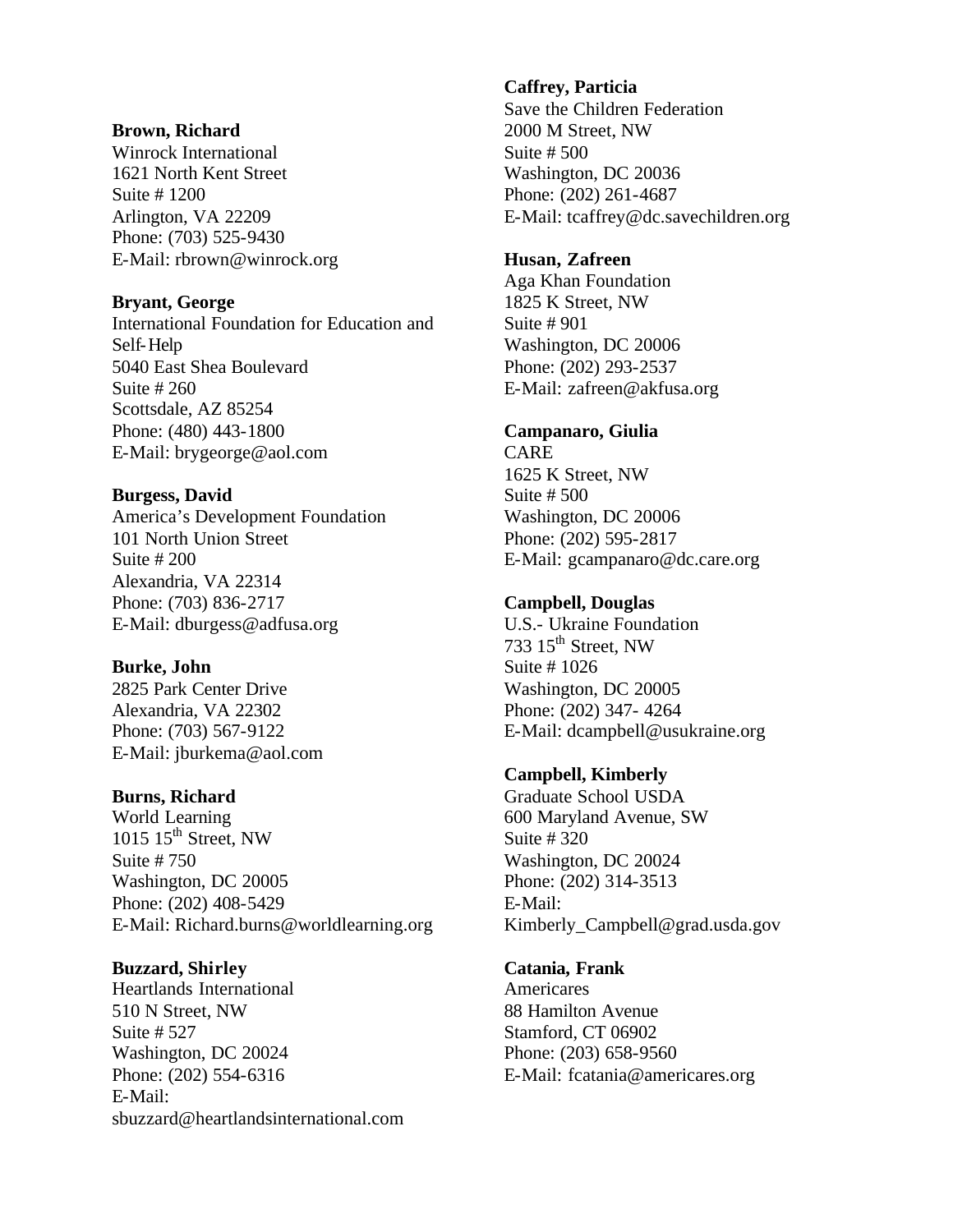#### **Capper, Sarah**

AMIDEAST 1730 M Street, NW Suite # 1100 Washington, DC 20036 Phone: (202) 776-9668 E-Mail: scapper@amideast.org

## **Cardinal, Stephanie**

CARE USA 151 Ellis Street Atlanta, GA 30303 Phone: (404) 979-9371 E-Mail: cardinal@care.org

## **Carter, Joseph**

Medical Care Development International 8401 Colesville Road Suite # 425 Silver Spring, MD 20910 Phone: (301) 562-1920 E-Mail: mcdi@mcd.org

## **Cartwright, Joel**

**TASC** 4801 Stonecroft Boulevard Chantilly, VA 20151 Phone: (703) 633-8300 E-Mail: joel.cartwright@ngc.com

**Chekara, Monica**  Institute for International Economics 1400 K Street, NW Washington, DC 20036 Phone: (202) 326-7821 E-Mail: mchekara@iie.org

## **Chaker, Amar**

Civil Engineering Research Foundation 2131 K Street Suite # 700 Washington, DC 20037 Phone: (202) 785-6420 E-Mail: achaker@cerf.org

#### **Chao, Sandra**

Academy for Educational Development 1825 Connecticut Avenue, NW Washington, DC 20009 Phone: (202) 884-8259 E-Mail: schao@aed.org

# **Cheng, Laura**

American University 1301 Vermont Avenue, NW Suite # 602 Washington, DC 20005 E-Mail: garbanzo17@hotmail.com

#### **Chesky, Edward**

3176 Upland Terrace, NW Washington, DC 20015 E-Mail: edwch@worldnet.att.net

**Christian, Angela**  National Institute Health 459 Massachusetts Avenue Washington, DC 20001 E-Mail: ginebra54@hotmail.com

# **Claffey, Joan**

Association Liaison Office for University Cooperation 1307 New York Avenue, NW Suite # 500 Washington, DC 20005 Phone: (202) 478-4700 E-Mail: claffeyj@aascu.org

## **Clarke, Mari**

**CEDPA**  $1400$   $16<sup>th</sup>$  Street, NW Suite # 100 Washington, DC 20036 Phone: (202) 667-1142 E-Mail: mclarke@cedpa.org

#### **Claxton, Ann**

World Vision 300 Eye Street, NE Suite # 270 Washington, DC 20002 Phone: (202) 572-6434 E-Mail: aclaxton@worldvision.org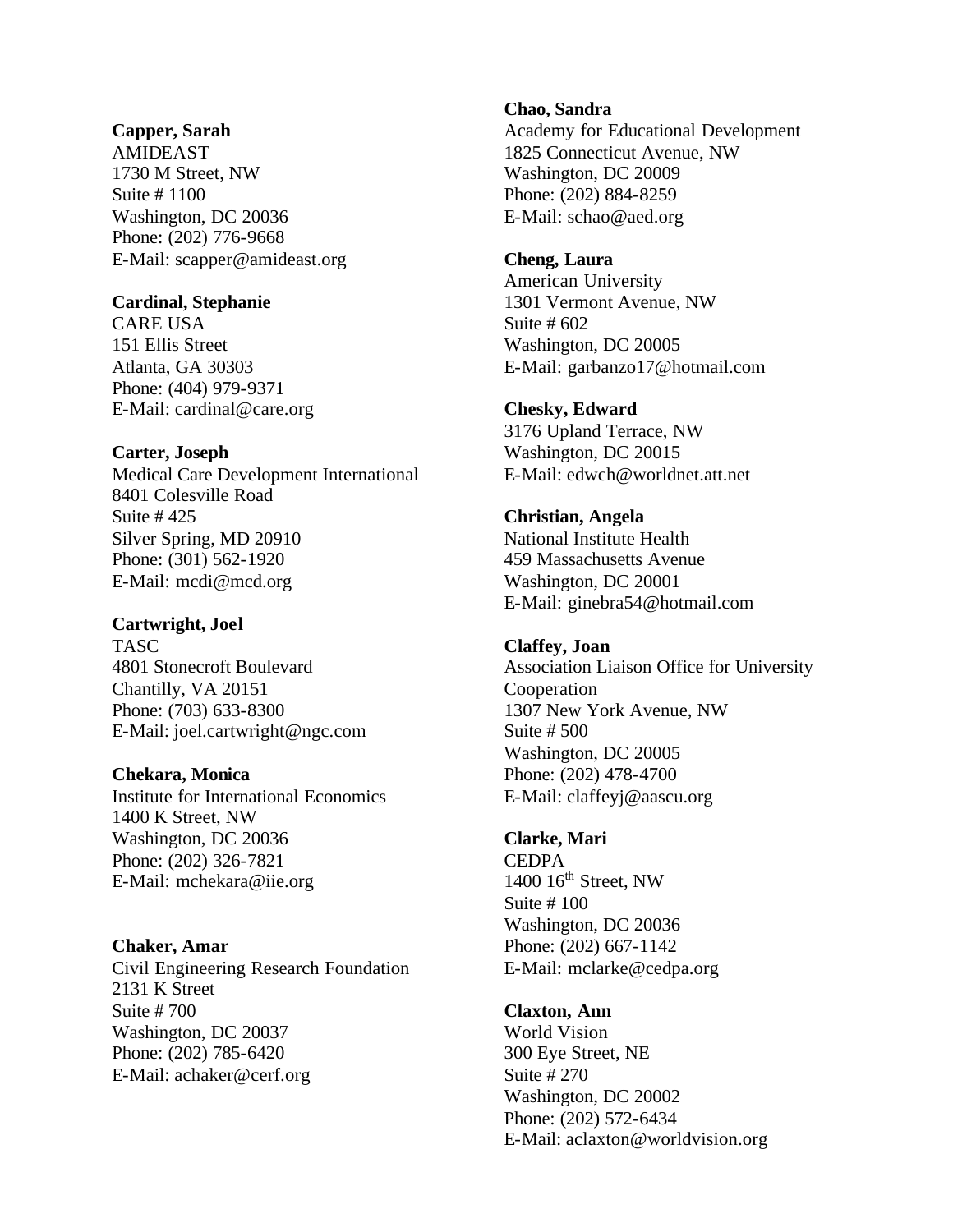#### **Cohen, David**

David Cohen and Associates 2361 Players Pond Lane Reston, VA 20191 Phone: (703) 742-3340 E-Mail: d.cohen@cox.net

# **Cohen, Donald**

Plan USA 1730 North Lynn Street Suite # 600 Arlington, VA 22209 Phone: (703) 807-1264 E-Mail: cohend@childreach.org

# **Coles, Julius**

Africare 440 R Street, NW Washington, DC 20001 Phone: (202) 328-5323 E-Mail: jcoles@africare.org

## **Coneth, Jamal**

Mercy Children Relief Fund 18 Wilberforce Street Freetown, Jamaica Phone: 011 232 766 09752 E-Mail: maymusjay@yahoo.com

#### **Constable, Peter**

Catholic Relief Services 209 West Fayette Avenue Baltimore, MD 21231 Phone: (410) 951-7255 E-Mail: pconstable@catholicrelief.org

## **Cowey, Collette**

Independent Consultant 4032 Sentinel Drive Apartment # 206 Bethesda, MD 20816 Phone: (301) 229-1698 E-Mail: cccowey@earthlink.net

## **Covert, Kevin**

Chemonics International 1133  $20<sup>th</sup>$  Street, NW Washington, DC 20036 Phone: (202) 955-3426 E-Mail: kcovert@chemonics.net

## **Crane, Donald**

ACDI/VOCA 50 F Street, NW Suite # 1100 Washington, DC 20001 Phone: (202) 879-0224 E-Mail: dcrane@acdivoca.org

## **Crowley, Susan**

Merck & Co., Inc. One Merck Drive Whitehouse, NJ 08889 Phone: (908) 423-7769 E-Mail: susan\_crowley@merck.com

## **Cruz, Ivee**

IMCC 2101 Wilson Blvd Arlington, VA 22201 E-Mail: ccruz@imcc.com

## **Culbreth, Marshall**

Citizens Network for Foreign Affairs, Inc. 1111  $19^{th}$  Street, NW Suite # 900 Washington, DC 20036 Phone: (202) 296-3920 E-Mail: mculbreth@cnfa.org

# **Dalton, James**

Business Alliance for International Economic Development 700 New Hampshire Avenue, NW Apartment # 409 Washington, DC 20037 Phone: (202) 333-5743 E-Mail: jdaltonDC@compuserve.com

## **Dar, Kami**  The Development Executive Group 2501 Calvert Street, NW Suite # 806 Washington, DC 20008 Phone: (202) 494-5805 E-Mail: kami.dar@developmentex.com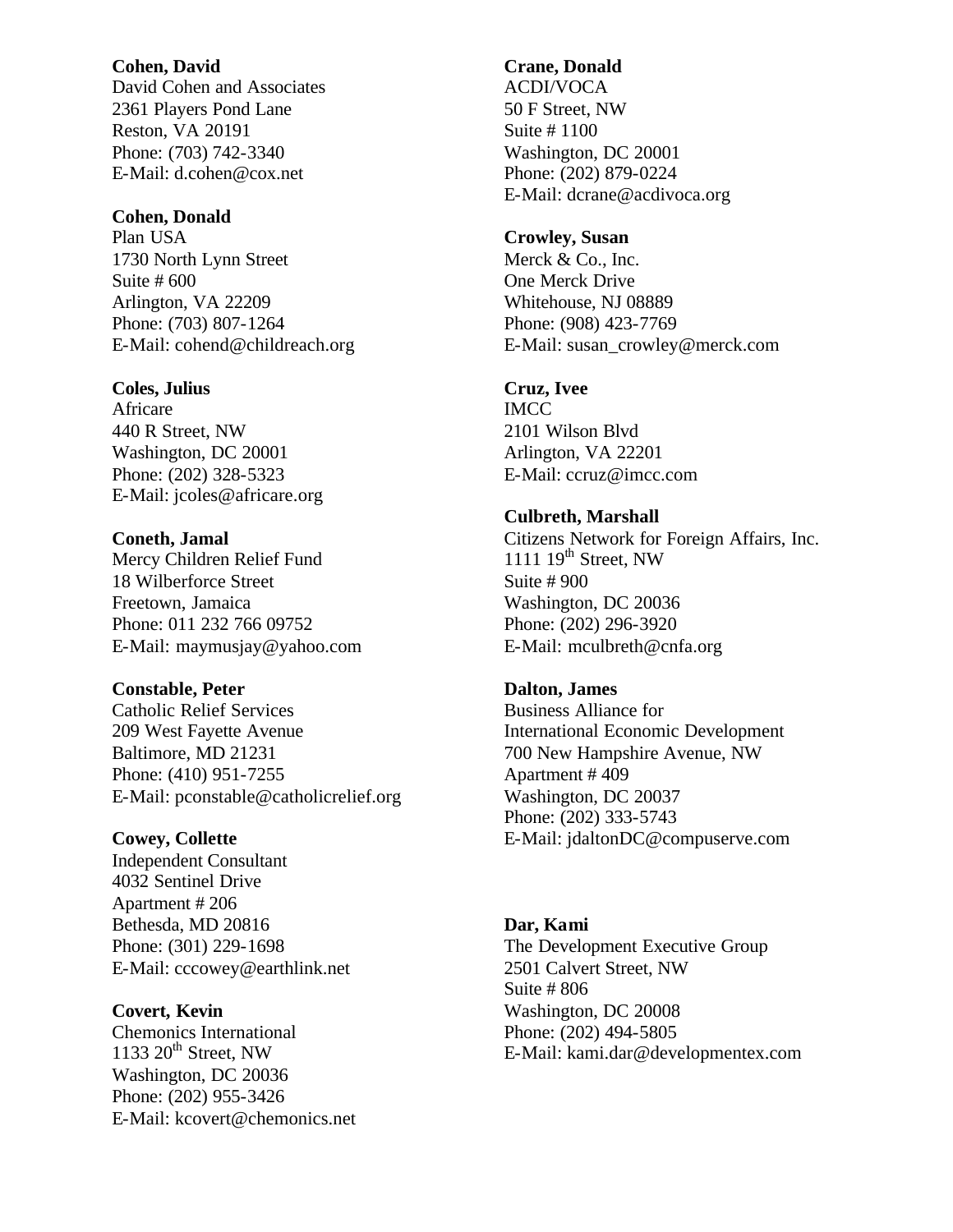#### **D'Aubermont, Natalie**

International Fund for Agriculture Development 17775 K Street, NW Suite # 410 Washington, DC 20003 Phone: (202) 454-2154 E-Mail: n.thompson@ifad.org

## **Daughtry-Weiss, Lisa**

**CEDPA** 1400 16th Street Suite # 100 Washington, DC 20036 Phone: (202) 202-667-1142 E-Mail: ldaughtry.weiss@cedpa.org

## **Davis, Robert**

The Mountain Institute 1828 L Street, NW Suite # 725 Washington, DC 20036 Phone: (202) 452-1636 E-Mail: bdavis@mountain.org

## **Dee, John**

Cooperative Housing Foundation International 8601 Georgia Avenue Suite # 800 Silver Spring, MD 20910 Phone: (301) 587-4700 E-Mail: jdee@chfhq.org

## **Deegan, Michael**

ACDI/VOCA 50 F Street, NW Suite # 1075 Washington, DC 20001 Phone: (202) 383-4971 E-Mail: mdeegan@acdivoca.org

#### **Derfuss, Monique**

Conservation International 1919 M Street, NW Suite # 600 Washington, DC 20036 Phone: (202) 912-1386 E-Mail: m.derfuss@conservation.org

#### **Devlin-Foltz, David**

The Aspen Institute One Dupont Circle Suite # 700 Washington, DC 20036 Phone: (202) 736-5812 E-Mail: ddf@aspeninstitute.org

#### **Dhanani, Qahir**

Aga Khan Foundation USA 1825 K Street, NW Suite # 901 Washington, DC 20006 Phone: (202) 293-2537 E-Mail: qahir@akfusa.org

## **Didion, Catherine**

Association for Women in Science 1200 New York Avenue, NW Suite # 650 Washington, DC 20005 Phone: (202) 326-8940 E-Mail: didion@awis.org

# **Dixon, Dwan**

PACT, Inc. 1200 18th Street NW Suite # 350 Washington, DC 20036 Phone: (202) 466-5666 E-Mail: DDixon@pacthq.org

## **Dodkhudoev, Gulru**

Aga Khan Foundation USA 1825 K Street, NW Suite # 901 Washington, DC 20006 Phone: (202) 293-2537 E-Mail: gulru@akusa.org

#### **Doi, Shari**

Center for Health and Gender Equity 6930 Carroll Avenue Suite # 910 Takoma Park, MD 20912 Phone: (301) 270-1182 E-Mail: sdoi@genderhealth.org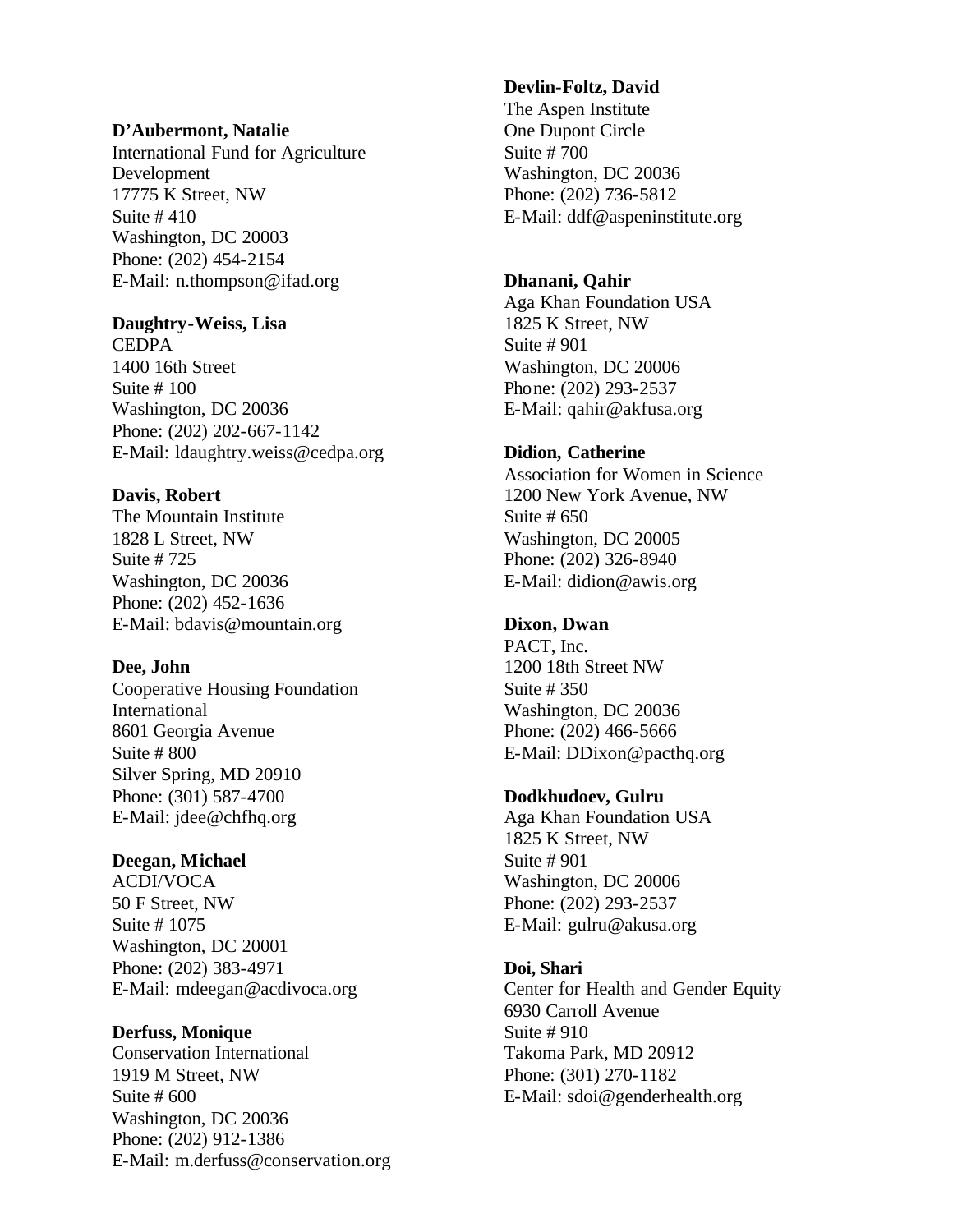#### **Doshi, Reenal**

Global Health Council 1701 K Street, NW Suite # 600 Washington, DC 20006 Phone: (202) 833-5900 E-Mail: rdoshi@globalhealth.org

## **Downey, Jack**

Academy for Educational Development 1825 Connecticut Avenue, NW Washington, DC 20009 Phone: (202) 884-8049 E-Mail: jdowney@aed.org

#### **El-Sadek, Sally**

International Relief and Development, Inc. 1621 North Kent Street Suite # 4 Washington, DC 22209 Phone: (703) 248-0161 E-Mail: selsadek@ird-dc.org

## **Engman, Mark**

Christian Children's Fund 1717 N Street, NW Washington, DC 20036 Phone: (202) 955-7951 E-Mail: mgengman@ccfuse.org

## **Fadeyi, Toluwanim**

Global Health Council 1701 K Street, NW Suite # 600 Washington, DC 20006 Phone: (202) 833-5900 E-Mail: tfadyei@globalhealth.org

#### **Fanning, Marina**

Management Systems International 600 Water Street, SW Washington, DC 20024 Phone: (202) 484-7170 E-Mail: mfanning@msi-inc.com

#### **Farag, Pheobe**

Coptic Orphans P.O. Box 2881 Merrifield, VA 22116 Phone: (703) 641-8910 E-Mail: pfarag@copticorphans.org

#### **Ferguson Colas, Cynthia**

National Council of Negro Women, Inc. 633 Pennsylvania Avenue, NW Washington, DC 20004 Phone: (202) 737-0120 E-Mail: ccolas@ncnw.org

#### **Fillinger, Tamera**

Population Services International  $1120$   $19<sup>th</sup>$  Street, NW Suite # 600 Washington, DC 20036 Phone: (202) 785-0172 E-Mail: tfillinger@psi.org

## **Fisken, Bernie**

Gelman, Rosenberg & Freedman 4550 Montgomery Avenue Suite # 650 North Bethesda, MD 20814 Phone: (301) 951-9090 E-Mail: bfisken@grfcpa.com

## **Fitzsimmons, Ian**

Institute of International Education 1400 K Street, NW Suite # 650 Washington, DC 20005 Phone: (202) 326-7789 E-Mail: ifitzsimmons@iie.org

## **Foden, Lynn**

African Wildlife Foundation  $1400$   $16<sup>th</sup>$  Street, NW Suite # 120 Washington, DC 20036 Phone: (202) 939-3341 E-Mail: lfoden@awf.org

## **Forner, Patricia**

World Vision 300 I Street, NE Washington, DC 20002 Phone: (202) 572-6340 E-Mail: pforner@worldvision.org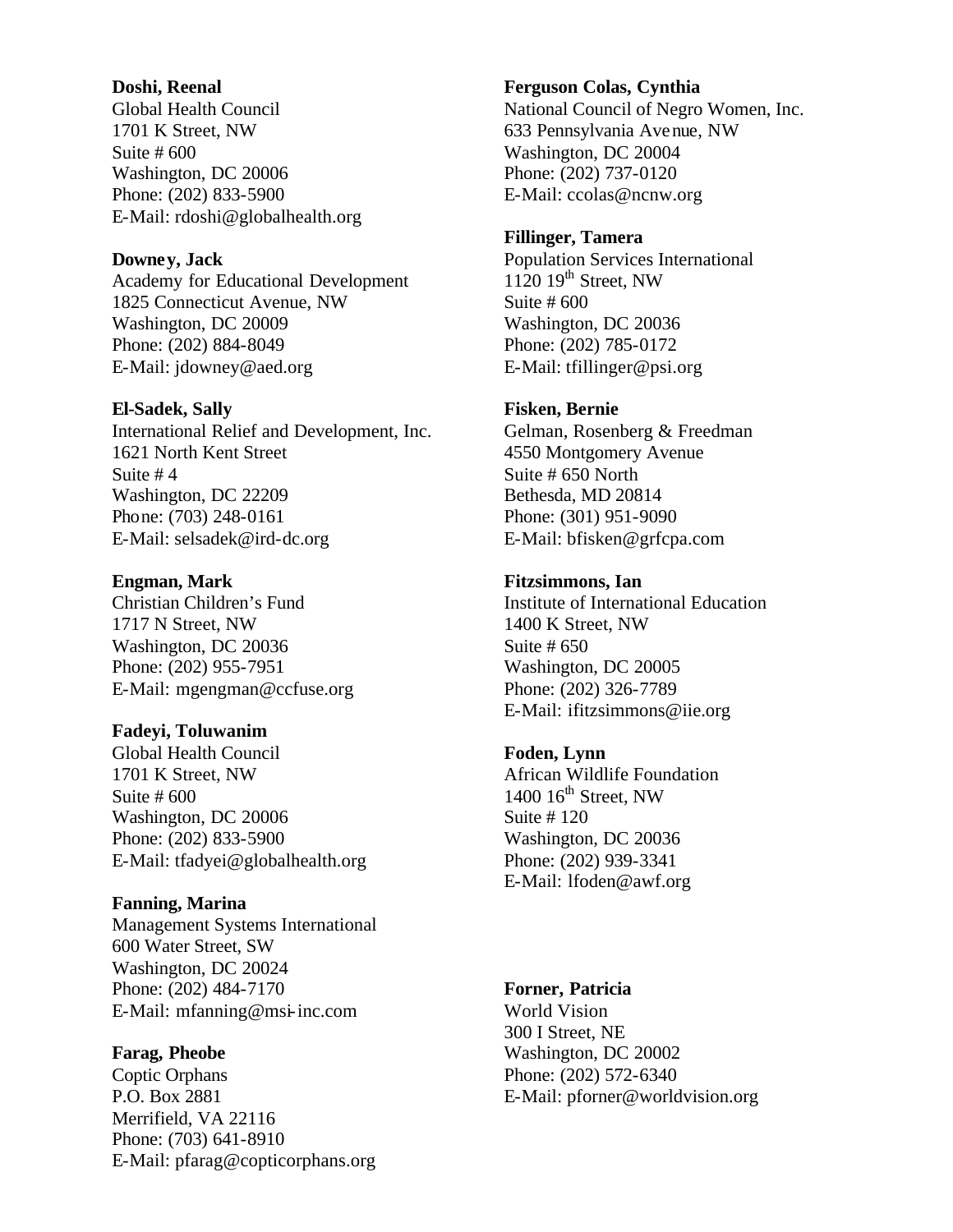#### **Francis, Kate**

Population Connection  $1400$   $16<sup>th</sup>$  Street, NW Suite # 320 Washington, DC 20036 Phone: (202) 332-2200 E-Mail: kfrancis@popconnect.org

#### **Freedberg, Jean**

National Democratic Institute 2030 M Street, NW Washington, DC 20036 E-Mail: jfreedberg@ndi.org

## **Freeman, Rebecca**

Aga Khan Foundation U.S.A. 1825 K Street, NW Suite # 901 Washington, DC 20006 Phone: (202) 293-2537 E-Mail: rfreeman@akfusa.org

## **Garcia, Caryl**

Winrock International 1621 North Kent Street Suite # 1200 Rosslyn, VA 22209 Phone: (703) 525-9430 E-Mail: cgarcia@winrock.org

# **Garcia, Eloy**

Inter-American Development Bank 1300 New York, NW Washington, DC 20577 Phone: (202) 623-2213 E-Mail: Eloyg@iadb.org

## **Garuccio, Julie**

Network of East-West Women 1707 L Street, NW Suite # 760 Washington, DC 20036 Phone: (202) 299-9001

## **Garfinkel, Ruth**

Society for International Development 1875 Connecticut Avenue, NW Suite # 720 Washington, DC 20009 Phone: (202) 884-8590 E-Mail: sid@aed.org

## **Garms, David**

International Center for Soil Fertility and Agricultural Development 12920 Wheatland Avenue Fairfax, VA 22033 Phone: (703) 4786-6400 E-Mail: dgarms@ifdc.org

## **Garner, David**

McConnell International 1301 K Street, NW Suite # 450 West Washington, DC 20005 Phone: (703) 346-0407

# **Getz, R.E.**

**Contractor** P.O. Box 7151 Falls Church, VA 22040 Phone: (202) 342-0929 E-Mail: potomac1@juno.com

#### **Gilley, Cynthia**

International Development Consulting 816 Cameron Street Alexandria, VA 22314 Phone: (703) 683-5031 E-Mail: cgilley@aol.com

## **Goak, Malakal**

Sudanese American Federation Association  $2028$  North  $20<sup>th</sup>$  Street Omaha, NE 68110 Phone: (402) 208-8765 E-Mail: makaldengny@yahoo.com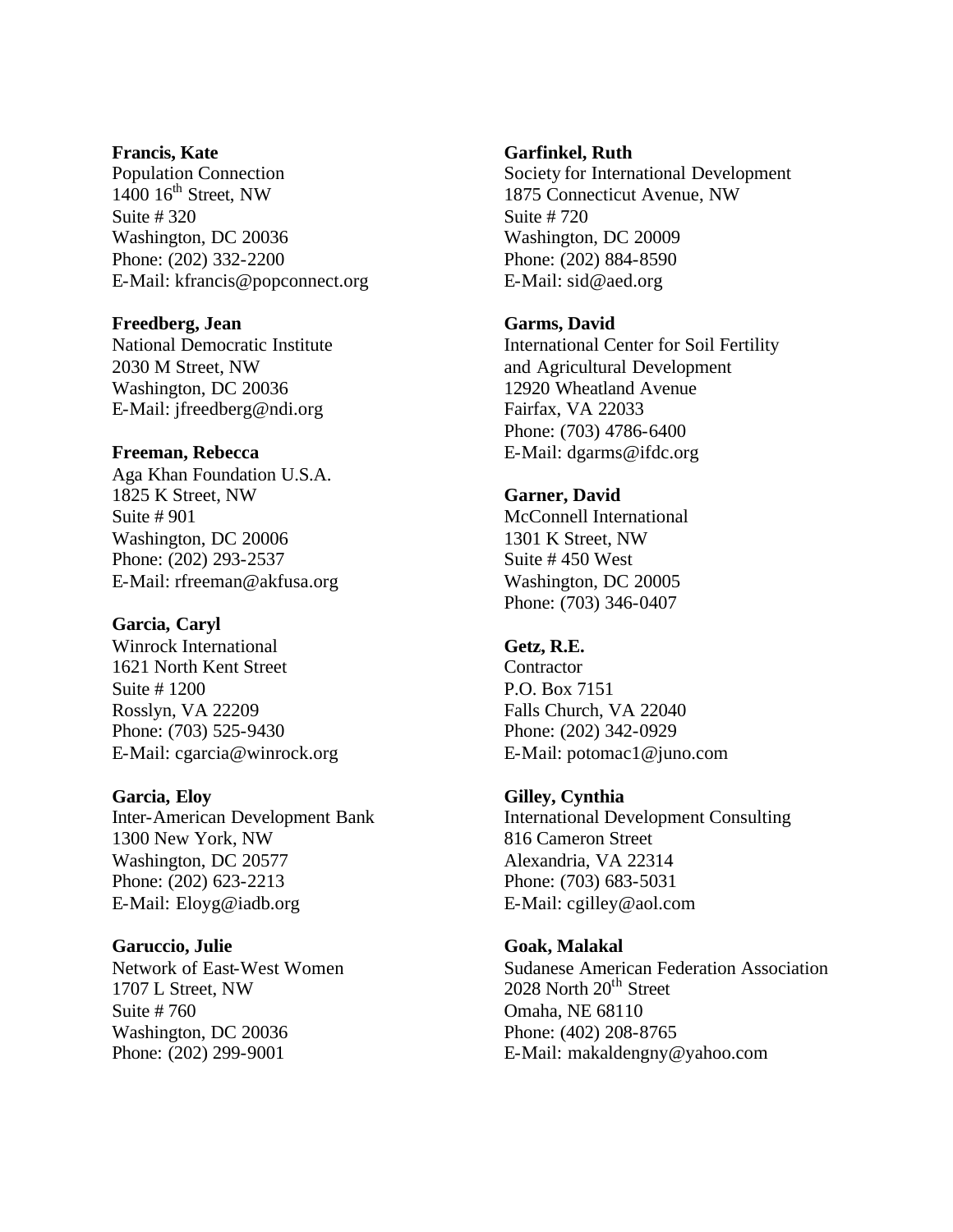#### **Goforth, Melinda**

Habitat for Humanity 1010 Vermont Avenue Suite # 900 Washington, DC 20005 Phone: (202) 628-9171 E-Mail: mjgoforth@aol.com

## **Goh, Suzanne**

National Academy of Sciences 2101 Constitutio n Avenue, NW Washington, DC 20418 Phone: (202) 334-1625 E-Mail: sgoh@nas.edu

## **Goodin, Joan**

Management Systems International 600 Water Street, SW Washington, DC 20024 Phone: (202) 484-7170 E-Mail: jgoodin@msi-inc.com

## **Goodman, Margaret**

World Learning  $1015$   $15<sup>th</sup>$  Street, NW Suite # 750 Washington, DC 20010 Phone: (202) 408-5420 E-Mail: Margaret.Goodman@worldlearning.org

## **Gore, Jane**

Peace Corps 1111 20th Street, NW Washington, DC 20526 E-Mail: Jgore@peacecorps.gov

## **Gottschling, Beth**

Aid to Artisans, Inc. 4401 Connecticut Avenue, NW PBM 358 Washington, DC 20008 Phone: (202) 494-3992 E-Mail: beth\_gottschling@aidtoartisans.org

#### **Grabman, Geneviev**

Center for Health and Gender Equity 6930 Carroll Avenue Suite # 910 Takoma Park, MD 20912 Phone: (301) 270-1182 E-Mail: ggrabman@genderhealth.org

## **Grace, Roslyn**

International Medical Corps 1600 K Street, NW Suite # 400 Washington, DC 20006 Phone: (202) 548-2410 E-Mail: rgrace@imcworldwide.org

## **Graham, Ann**

Independent Consultant 1021 Grand Street Hoboken, NJ 07030 Phone: (201) 653-8356 E-Mail: aegraham@rci.rutgers.edu

## **Grayzel, John**

USAID 1300 Pennsylvania Avenue, NW Washington, DC 20523 Phone: (202) 712-0732 Email: jgrayzel@usaid.gov

## **Grems, Jennifer**

Winrock International 1621 North Kent Street Suite # 1200 Arlington, VA 22209 Phone: (703) 525-9430

## **Gross, Alan**

Joint Business Development Center, Inc. 5530 Wisconsin Avenue Suite # 1115 Chevy Chase, MD 20815 Phone: (240) 497-0700 E-Mail: apgross@jbdc.org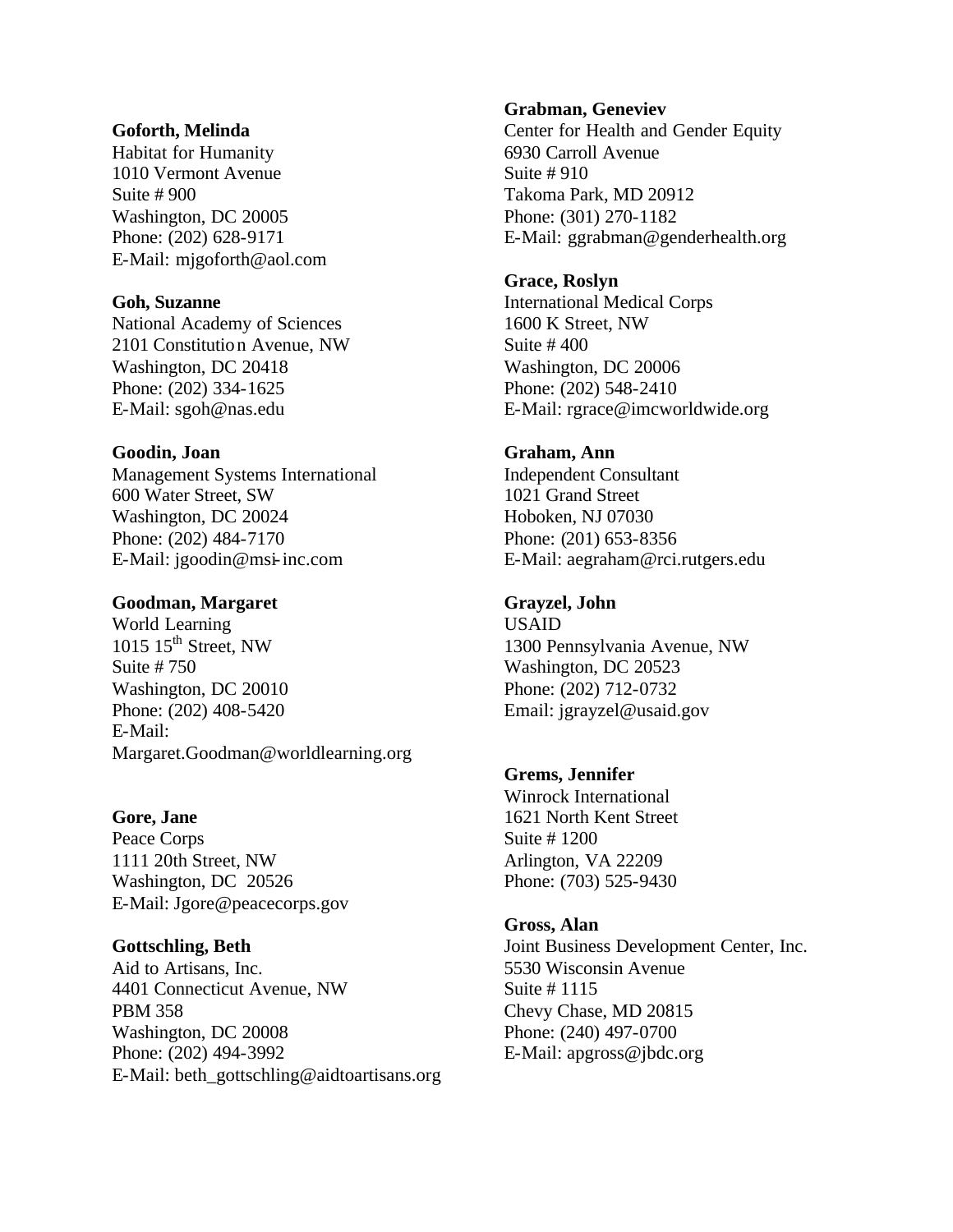#### **Guenette, Paul**

Deloitte Emerging Markets Group 1101 G Street, NW Suite # 900 W Washington, DC 20001 Phone: (202) 572-7180 E-Mail: pguenette@deloitte.com

#### **Guinand, Adriana**

International Relief and Development 1621 North Kent Street Fourth Floor Arlington, VA 22209 Phone: (703) 248-0161 E-Mail: aguinand@ird-dc.org

## **Hamud, Yasmin**

Search for Common Ground 1601 Connecticut Avenue, NW Washington, DC 20009 Phone: (202) 777-2224 E-Mail: yhamud@sfcg.org

#### **Harris, Mary**

Trust for Lead Poisoning Protection 501 Slaters Lane Unit 1410 Alexandria, VA 22314 Phone: (301) 567-4700 E-Mail: MaryHarris@verizon.net

#### **Hart, Lary**

Afghanistan American Foundation 8 E Street, SE Washington, DC 20003 E-Mail: Larry.Hart2@att.net

#### **Hassing, Anca**

The Solidarity Center 1925 K Street, NW Suite # 300 Washington, DC 20006 Phone: (202) 778-4665 E-Mail: ahassing@solidaritycenter.org

#### **Hausman, Laurence**

The Nature Conservancy 4245 North Fairfax Arlington, VA 22203 Phone: (703) 841-5349 E-Mail: lhausman@tnc.org

#### **Hayakawa, Motoky**

Academy for Educational Development 1825 Connecticut Avenue, NW Washington, DC 20009 Phone: (202) 884-8791 E-Mail: mhayakaw@aed.org

## **Heaton, Sarah**

Center for Health and Gender Equity 6930 Carroll Avenue Suite #910 Takoma Park, MD 20912 Phone: (301) 270-1182 E-Mail: sheaton@genderhealth.org

# **Henderson, Laura**

CARE 1625 K Street, NW Suite # 500 Washington, DC 20006 Phone: (202) 595-2806 E-Mail: Henderson@dc.care.org

## **Hendrix, Kathleen**

Development and Training Services 4301 North Fairfax Drive Suite # 215 Arlington, VA 22243 Phone: (703) 465-9388 E-Mail: Kathy.Hendrix@devts.com

## **Henn, Carl**

Plan USA 1730 North Lynn Street Suite # 600 Arlington, VA 22209 Phone: (703) 807-1264 E-Mail: hennc@ childreach.org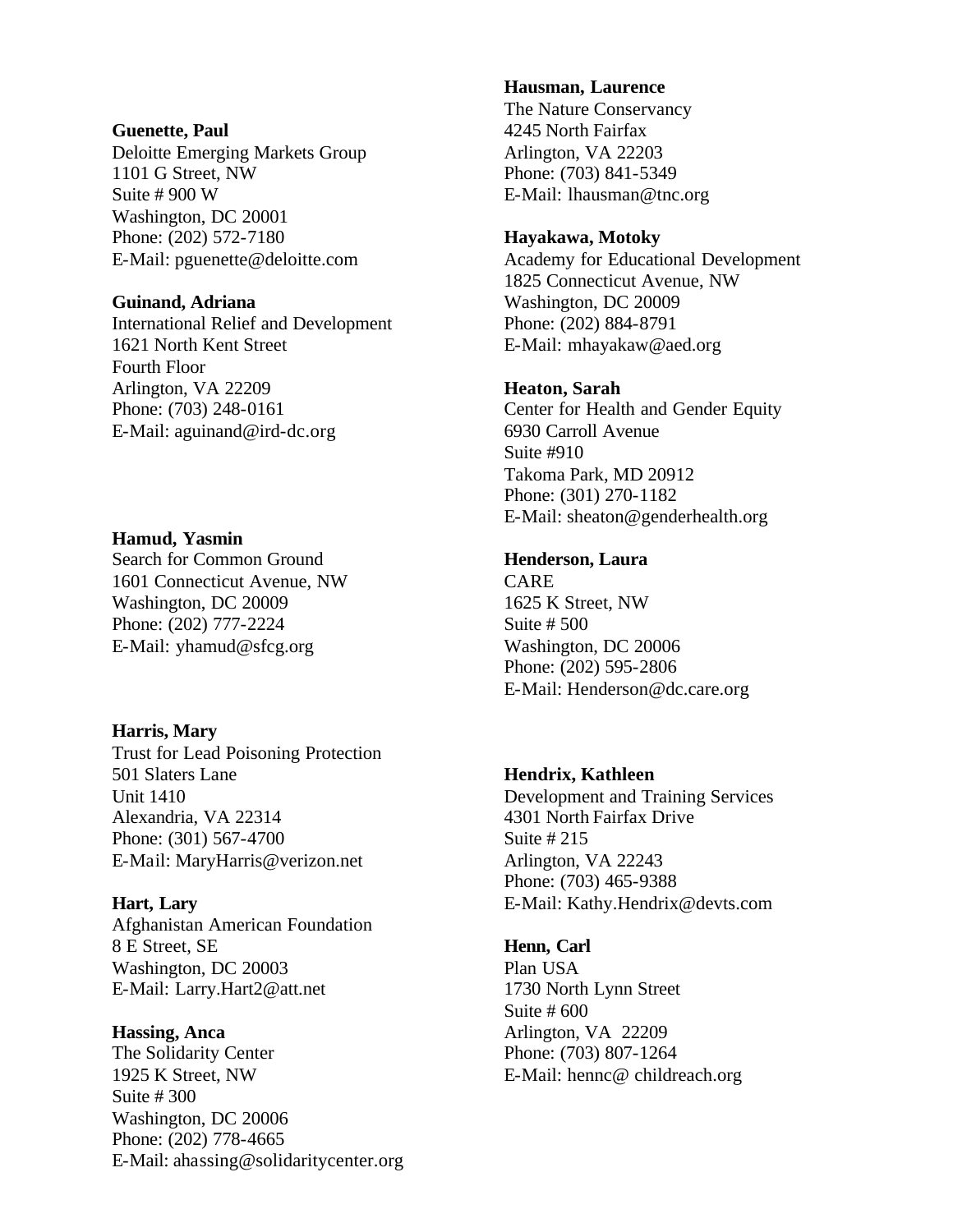## **Hise, Sarah Jane**

InterAction 1717 Massachusetts Avenue, NW Suite # 701 Washington, DC 20036 Phone: (202) 667-8227 E-Mail: sh@interactio n.org

# **Hobbs, Huntington**

Winrock International 1621 North Kent Street Suite # 1200 Arlington, VA 22209 Phone: (703) 525-9430 E-Mail: hhobbs@winrock.org

# **Hobson, Helen**

SIL International Office of International Relations 2011 Pennsylvania Avenue, NW Suite # 250 Washington, DC 20006 E-Mail: Helen\_Hobson@sil.org

## **Hobson, John**

SIL International Office of International Relations 2011 Pennsylvania Avenue, NW Suite # 250 Washington, DC 20006 E-Mail: John\_ Hobson

**Homan, Benjamin**  Food for the Hungry 1224 East Washington Street Phoenix, AZ 85034 Phone: (480) 609-7702 E-Mail: benh@fh.org

## **Hosh, Leonardo**

Pact, Inc.  $1200$   $18<sup>th</sup>$  Street, NW Suite # 350 Washington, DC 20036 Phone: (202) 466-5666 E-Mail: lhosh@pacthq.org

# **Hsu, Robert**

International Foundation for Election **Systems**  $1101$   $15<sup>th</sup>$  Street, NW Third Floor Washington, DC 20005 Phone: (202) 872-4819 E-Mail: rhsu@ifes.org

## **Hsu, Victor**

Church World Service 475 Riverside Drive Suite # 700 New York, NY 10115 Phone: (212) 870-2373 E-Mail: vhsu@churchworldservice.org

# **Hurd, Robert**

Institute for International Education 1400 K Street, NW Suite # 600 Washington, DC 20005 Phone: (202) 326-7667 E-Mail: bhurd@iie.org

# **Husan, Zafreen**

Aga Khan Foundation 1825 K Street, NW Suite # 901 Washington, DC 20006 Phone: (202) 293-2537 E-Mail: zafreen@akfusa.org

## **Husani, Hadi**

Focus Humanitarian Assistance 7777 Leesberg Pike Suite # 303 South Falls Church, VA 22043 Phone: (703) 442-3212 E-Mail: hhusani@focushumanitarian.org

# **Ito, Lucy**

World Council of Credit Unions 5710 Mineral Point Road Madison, WI 53705 Phone: (608) 231-7130 E-Mail: lito@woccu.org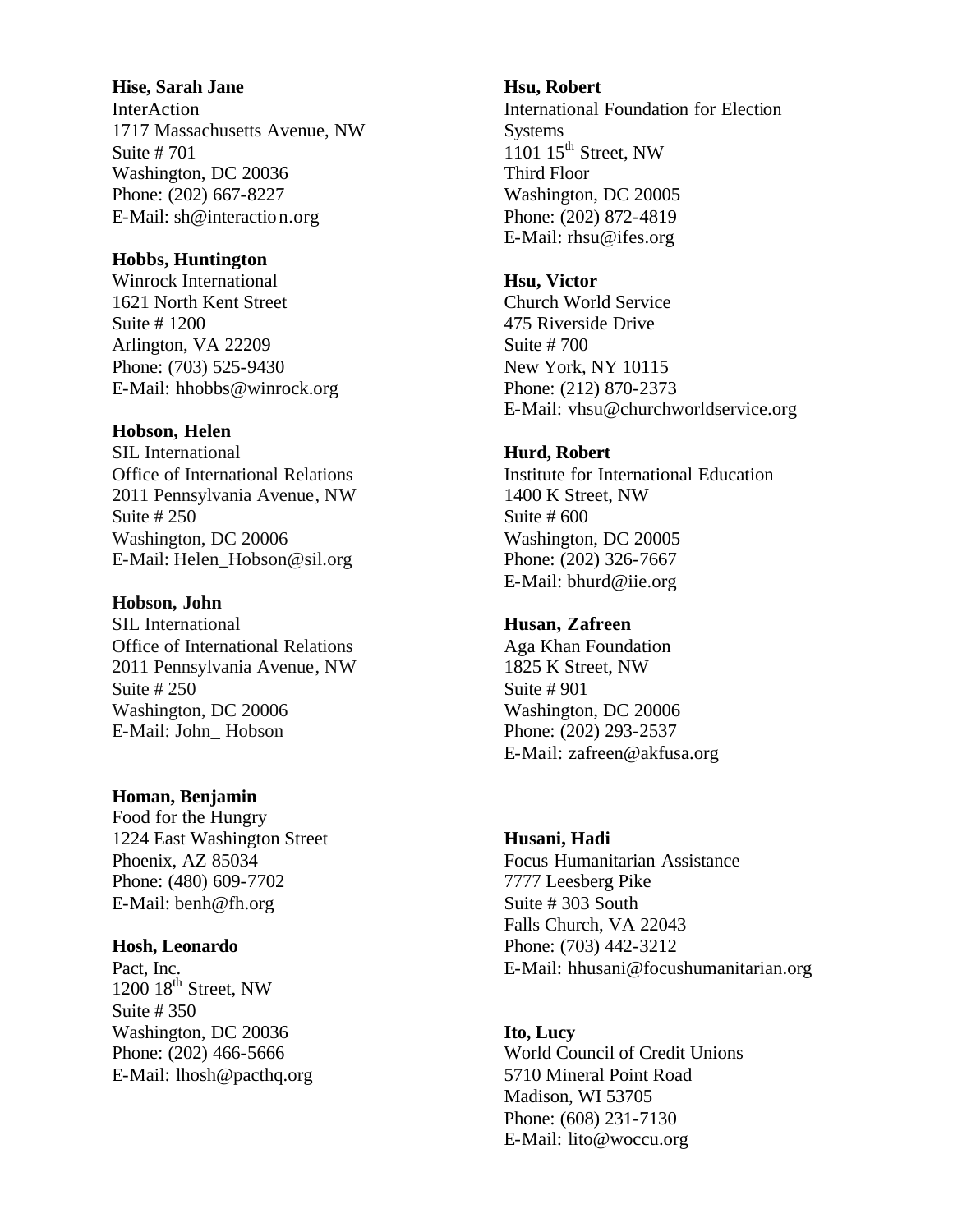#### **Ito, Susumu**

Japan Bank for International Cooperation 1909 K Street, NW Suite # 300 Washington, DC 20007 Phone: (202) 496-2285 E-Mail: s-ito@jbic.go.jp

## **Jackson, Thad**

INMED Partners for Children 45449 Severn Way Suite # 161 Sterling, VA 20166 Phone: (703) 444-4477 E-Mail: tjackson@inmed.org

## **Jaffan, Dr. R. Heather**

System Sciences, Inc. 10281 Hickory Knoll Fairfax, VA 22203 Phone: (703) 273-8264 E-Mail: rjaffan@aol.com

## **Jaggers, Craig**

George Washington University School of Public Health 4010 Van Ness Street, NW Washington, DC 20016 E-Mail: C\_jaggers@hotmail.com

## **James, Brioni**

Peace Corps Africa Region 1111  $20<sup>th</sup>$  Street, NW Washington, DC 20526 Phone: (202) 692-2324 E-Mail: bjames@peacecorps.gov

## **Jesse, Seth**

Institute of International Education 1400 K Street, NW Suite # 650 Washington, DC 20005 Phone: (202) 326-7758 E-Mail: sjesse@iie.org

#### **Johnson, Eric**

World Vision USA 300 I Street, NE Washington, DC 20002 Phone: (202) 572-6327 E-Mail: ejohnson@worldvision.org

#### **Johnson, Susie**

United Methodists Women's Division 100 Maryland Avenue, NE Suite # 530 Washington, DC 20002 Phone: (202) 488-5660

## **Jones, Allen**

American Public Health Association 800 I Street, NW Washington, DC 20001 Phone: (202) 777-2486 E-Mail: allen.jones@apha.org

## **Kassis, Jill**

Aid to Artisans 331 Wethersfield Avenue 3<sup>rd</sup> Floor Hartford, CT 06114 Phone: (860) 947-3344 E-Mail: Jill\_Kassis@aidtoartisans.org

## **Katz, Jane**

Habitat for Humanity International 1010 Vermont Avenue, NW Suite # 900 Washington, DC 20005 Phone: (202) 628-9171 E-Mail: jkatz@hfhi.org

## **Kay, Taylor**

National Democratic Institute for International Affairs 15559 Palatine Avenue North Seattle, WA 98133 E-Mail: tkay@ndi.org

#### **Kays, Lisa**

InterAction 1717 Massachusetts Avenue, NW Suite # 701 Washington, DC 20036 Phone: (202) 667-8227 E-Mail: lkkays@interaction.org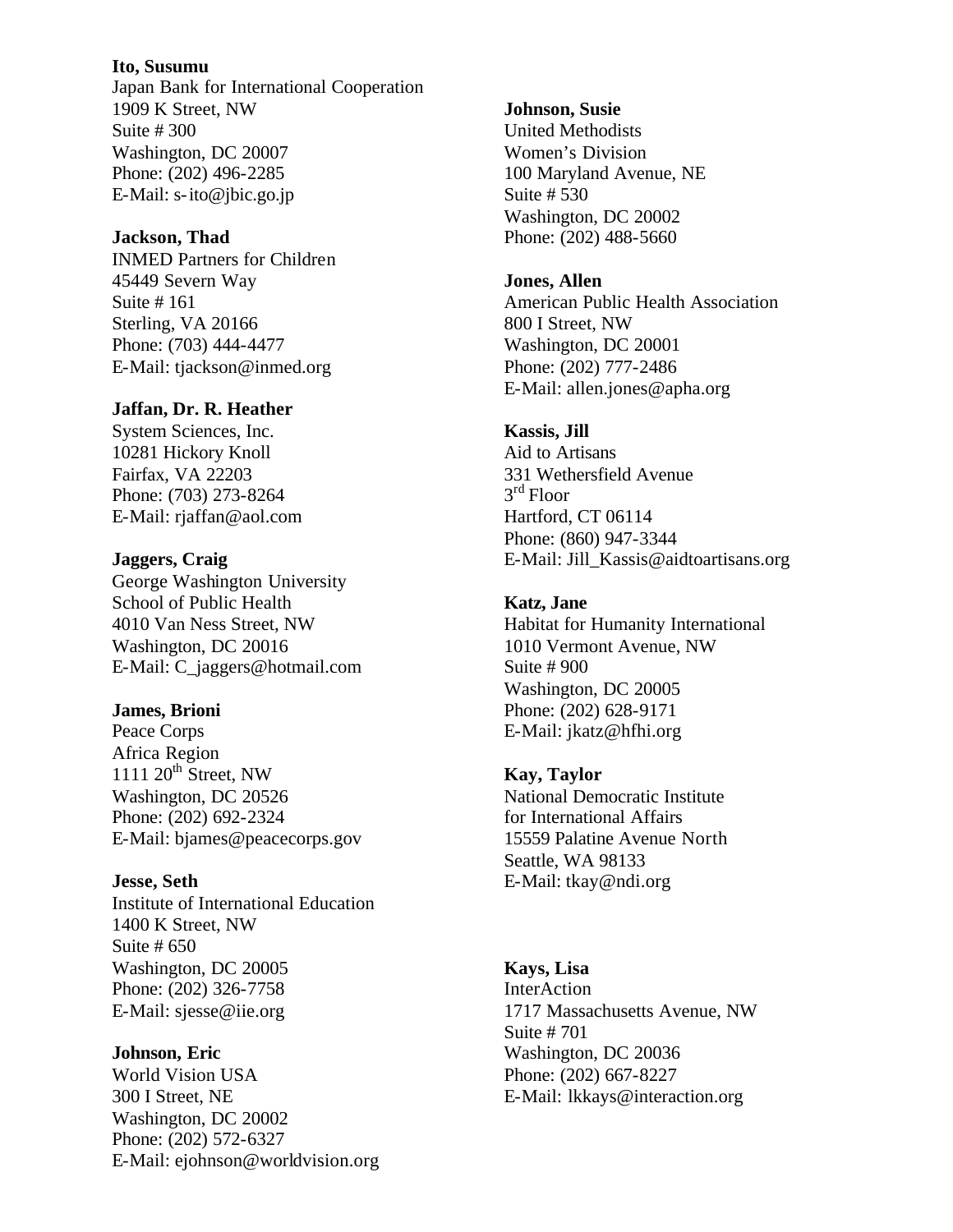#### **Kelly, Terry**

Carelift International 1 Belmont Avenue Suite # 425 Bala Cynwyd, PA 19004 Phone: (610) 617-0995 E-Mail: terrykelly@carelift.org

## **Kemp, Tonya**

Wheat Export Trade Education 415 2<sup>nd</sup> Street, NE Suite # 300 Washington, DC 20002 Phone: (202) 879-0611 E-Mail: tkemp@uswheat.org

# **Khalidi, Anjum**

Global Giving 7121 Wisconsin Avenue Bethesda, MD 20814 Phone: (301) 652-8455 E-Mail: akhalidi@globalgiving.com

# **Khouri, Anna bel**

Visions in Action 2710 Ontario Road, NW Washington, DC 20009 Phone: (202) 625-7402 E-Mail: visions@visionsinaction.org

# **Kindervatter, Suzanne**

InterAction 1717 Massachusetts Ave, NW Suite # 701 Washington, DC 20036 Phone: (202) 667-8227 E-Mail: skindervatter@interaction.org

## **King, Spencer**

International Executive Service Corps 901 15<sup>th</sup> Street, NW Suite # 350 Washington, DC 20005 Phone: (202) 326-0280 E-Mail: sking@iesc.org

# **Kirby, Nancy**

US Foundation of the University of the Valley of Guatemala 221 West Church Street Elmira, NY 14901 Phone: (607) 733-5548 E-Mail: nancy.Kirby@kbm-cpa.com

## **Koshel, Pat**

The National Academy of Sciences 500  $5<sup>th</sup>$  Street, NW PGA Washington, DC 20001 Phone: (202) 334-3233 E-Mail: pkoshel@nas.edu

# **Kotin, Elina**

Independent Consultant 2258 Batchelder Street Apartment 1 E Brooklyn, NY 11229 Phone: (718) 934-4414 E-Mail: elinaoi@hotmail.com

# **Kumar, Raj**

The Development Executive Group 2501 Calvert Street, NW Suite # 806 Washington, DC 20008 Phone: (202) 249-9222 E-Mail: raj.kumar@developmentex.com

# **Kuennen-Asfaw, Lisa**

Catholic Relief Services 209 West Fayette Street Baltimore, MD 21201 Phone: (410) 951-7343 E-Mail: lkuennen@catholicrelief.org

# **Kurjakovic, Vel**

US Foundation of the University of the Valley of Guatemala 221 West Church Street Elmira, NY 14901 Phone: (607) 733-5548 E-Mail: vel\_kurjakovic@yahoo.com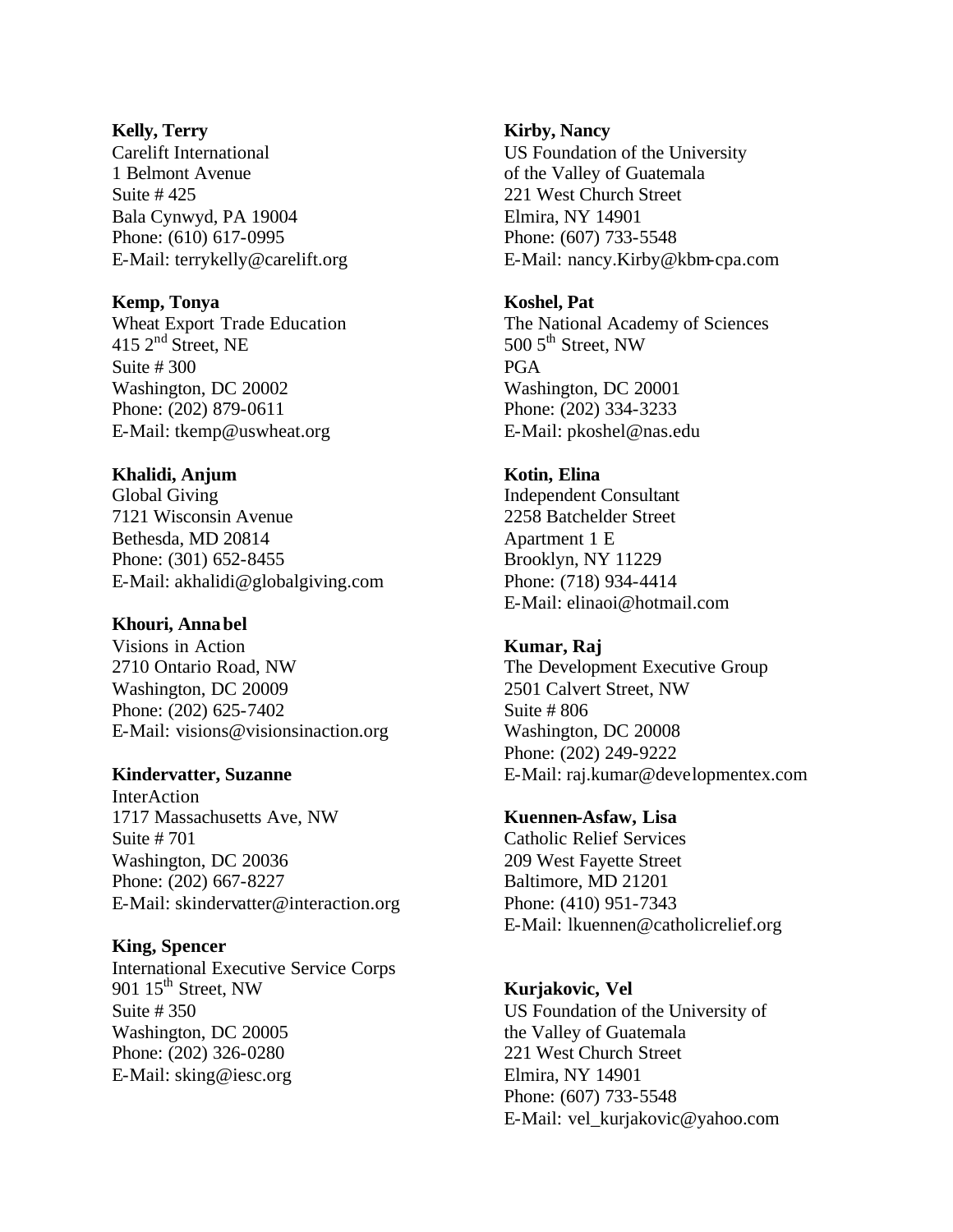## **Kuruvilla, Nitika**

The Development Executive Group 2501 Calvert Street, NW Suite # 806 Washington, DC 20008 Phone: (202) 249-9222 E-Mail: sarah.kuruvilla@developmentex.com

## **Kuykendall, Kahlil**

National Council of Negro Women, Inc. 633 Pennsylvania Avenue, NW Washington, DC 20004 Phone: (202) 737-0120 E-Mail: kkuykendal@ncnw.org

#### **Lakiza-Sach, Nataliya**

Woodrow Wilson Center for International Scholars 1300 Pennsylvania Avenue, NW Washington, DC 20004 Phone: (202) 691-4068 E-Mail: lakizasn@wwic.ci.edu

#### **Langin, Cynthia**

Institute for International Economics 1400 K Street, NW Washington, DC 20036 Phone: (202) 326-7821 E-Mail: clangin@iie.org

#### **Le Ban, Karen**

CORE, INC. 300 I Street, NE 1st Floor Washington, DC 20002 Phone: (202) 572-6360 E-Mail: kleban@worldvision.org

#### **Lehman, Joyce**

MEDA Consulting Group 1419 R Street, NW Suite # 20 Washington, DC 20009 Phone: (202) 234-6295 E-Mail: jlehman@meda.org

## **Letson, Perry**

ACDI/VOCA 50 F Street, NW Suite # 110 Washington, DC 20001 Phone: (202) 879-0269 E-Mail: pletson@acdivoca.org

#### **Levy-Brown, Karen**

International Foundation for Election Systems 1101  $15<sup>th</sup>$  Street, NW 3rd Floor Washington, DC 20005 E-Mail: Klevy@ifes.org

## **Lewis, Helen**

Search for Common Ground 1601 Connecticut Avenue, NW Suite # 200 Washington, DC 20009 Phone: (202) 252-4300 E-Mail: hlewis@sfcg.org

## **Like, George**

USAID RRB 7.06-084 1300 Pennsylvania Avenue Washington, DC 20523 Phone: (202) 712-1766 E-Mail: glike@usaid.gov

## **Lindborg, Nancy**

Mercy Corps 1730 Rhode Island Avenue, NW Suite # 707 Washington, DC 20036 Phone: (202) 463-7383 E-Mail: nlinborg@mercycorpsdc.org

#### **Locklin, Lawrence**

Enterprise Development International 10395 Democracy Lane Suite B Fairfax, VA 222030 Phone: (703) 277-3360 E-Mail: llocklin@endpoverty.org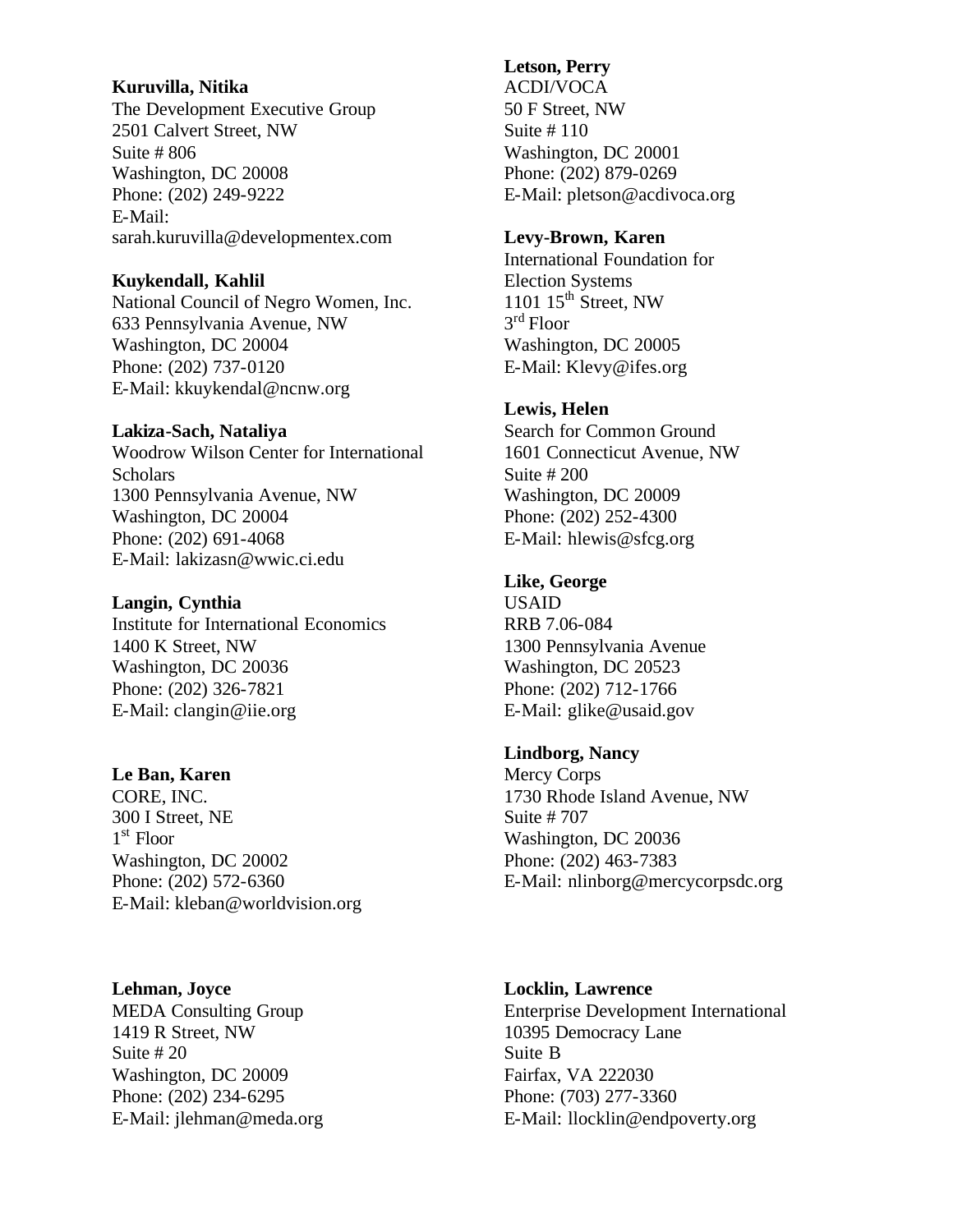#### **Long, Caroline**

Independent Consultant 2801 Spencer Road Chevy Chase, MD 20815 Phone: (301) 589-4236 E-Mail: clong@aol.com

#### **Loosli, Michelle**

Heartlands International, Inc. 4100 North Fairfax Drive Suite # 302 Arlington, VA 22203 Phone: (703) 243-8900 E-Mail: mloosli@heartlandsinternational.org

#### **Lopez de Mesa, Consuelo**

Independent Consultant 10700 Kings Riding Way Suite # 201 Rockville, MD 20852 Phone: (301) 231-0623 E-Mail: consuelopez@att.net

## **Loux, Jonathan**

CURE International 701 Bolster Avenue Leymore, PA 17043 Phone: (717) 730-6706 E-Mail: jloux@cureinternational.org

# **Lowden, Jessica**

Institute of International Education 1400 K Street, NW Washington, DC 20005 Phone: (202) 326-7664 E-Mail: jlowden@iie.org

**Lucas, Sarah**  Center for Global Development 1776 Massachusetts Avenue, NW Suite # 301 Washington, DC 20036 Phone: (202) 416-0700

**Mac Alister, Bob**  Independent Consultant 333 University Boulevard West Suite 1112 Kensington, MD 20895 Phone: (301) 933-0962 E-Mail: bmaca@earthlink.net

#### **MacWilliam, Patricia**

InterAction 1717 Massachusetts Avenue, NW Suite # 701 Washington, DC 20036 Phone: (202) 667-8227 E-Mail: pmacwilliam@interaction.org

#### **Madhani, Falak**

Aga Khan Foundation USA 1825 K Street, NW Suite # 901 Washington, DC 20006 Phone: (202) 293-2537 E-Mail: falak@akfusa.org

#### **Maha, El-Sheikh**

Chemonics International  $1133$   $20<sup>th</sup>$  Street, NW Washington, DC 20036 Phone: (202) 955-3470 E-Mail: melsheikh@chemonics.org

# **Mason, Jana**

International Rescue Committee 1730 M Street, NW Suite # 807 Washington, DC 20036 Phone: (202) 822-0166 E-Mail: janam@theric.org

## **Mason, Lawrence**

Institute of International Education 1400 K Street, NW Suite # 650 Washington, DC 20005 Phone: (202) 326-7751 E-Mail: lmason@iie.org

**Masse, Susan CEDPA**  $1400$   $16<sup>th</sup>$  Street, NW Suite # 100 Washington, DC 20036 E-Mail: smasse@cedpa.org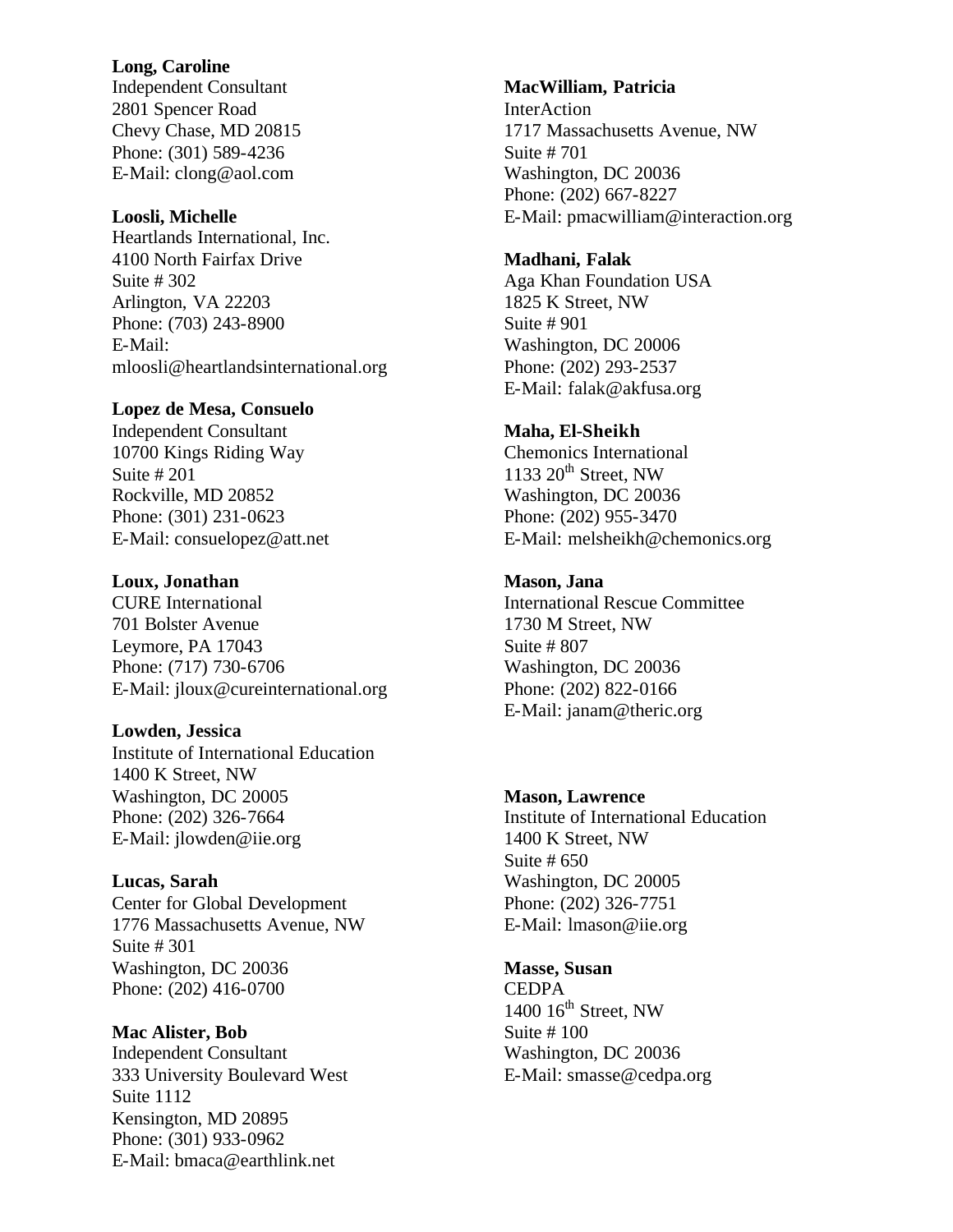#### **Maykoski, Jack**

Graduate School, USDA International Institute 600 Maryland Avenue, SW Suite # 320 Washington, DC 20024 Phone: (202) 314-3510 E-Mail: John\_Maykoski@grad.usda.gov

## **McCann, Katherine**

Library of Congress Hispanic Division 101 Independence Avenue, SW Washington, DC 20003 Phone: (202) 707-2006 E-Mail: kmcc@loc.gov

## **McCollin, Elena**

InterAction 1717 Massachusetts Avenue, NW Suite # 701 Washington, DC 20036 Phone: (202) 667-8227 E-Mail: emccollin@interaction.org

## **McGirr, Michael**

USDA, CSREES  $8009$ <sup>th</sup> Street, SW Suite # 3328 Washington, DC 20014 Phone: (202) 205-3739 E-Mail: mmcgirr@csrees.usda.gov

## **McMahon, Joseph**

JP McMahon LLC 617 Steele Street Denver, CO 80206 Phone: (303) 333-1960 E-Mail: jpmcmahon@jpmcmahon.com

## **Merchant, Alefia**

ACDI/VOCA 50 F Street, NW Suite # 1100 Washington, DC 20001 Phone: (202) 879-0611 E-Mail: amerchant@acdivoca.org

#### **Millan, William**

The Nature Conservancy 4245 North Fairfax Drive Arlington, VA 22203 Phone: (703) 841-4228 E-Mail: bmillan@tnc.org

#### **Miller, Andrew**

Graduate School, USDA International Institute 600 Maryland Avenue, SW Suite # 320 Washington, DC 20024 Phone: (202) 401-0173 E-Mail: amiller@csrees.usda.gov

## **Miller, Michael**

America's Development Foundation 101 North Union Street Suite # 200 Alexandria, VA 22314 Phone: (703) 836-2717 E-Mail: mmiller@adfusa.org

## **Molina Rosal, Carlos**

International Social Service 700 Light Street Baltimore, MD 21230 Phone: (410) 230-2738 E-Mail: cmolina@lirs.org

#### **Mondori, Lisa**

World Vision, Inc. 300 I Street, NE Washington, DC 20002 Phone: (202) 548-5113 E-Mail: lmondori@worldvision.org

#### **Morden, Cheryl**

International Center for Research on Women 1717 Massachusetts Avenue, NW Suite # 302 Washington, DC 20036 Phone: (202) 797-0007 E-Mail: cmorden@icrw.org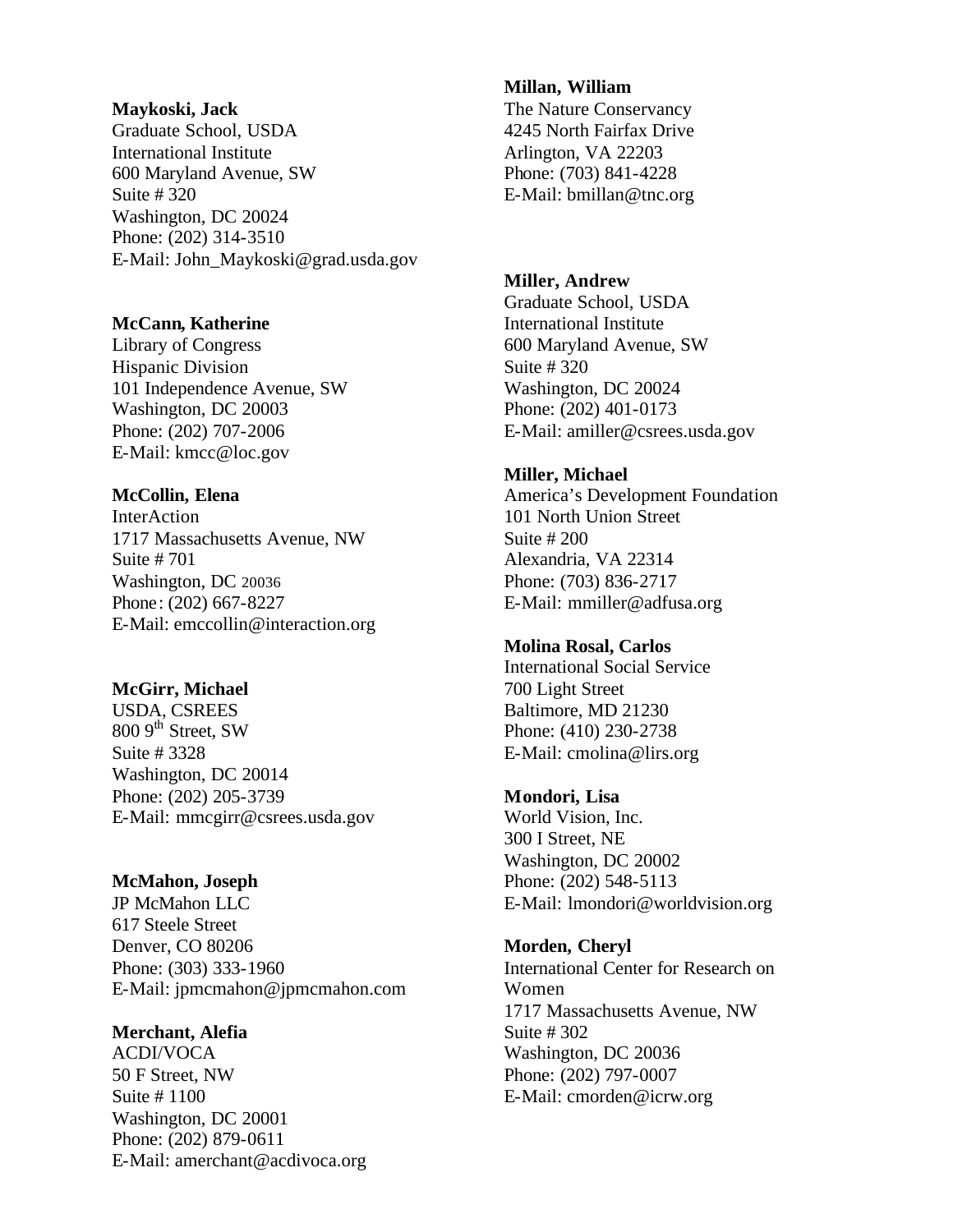#### **Morgan, Terri**

Partners for the Environment 333 North Washington Street Dallas, TX 75246 Phone: (214) 828-5190 E-Mail: terrimorgan@sbcglobal.net

#### **Morrell, Susan**

Seeds of Peace 1054 31<sup>st</sup> Street, NW Suite # 320 Washington, DC 20007 Phone: (202) 338-2656 E-Mail: Suzanne@seedsofpeace.org

## **Mosier, Michael**

TASC 4801 Stonecroft Boulevard Chantilly, VA 20151 Phone: (703) 633-8300 E-Mail: mike.mosier@ngc.com

## **Muir, Karen**

International Executive Service Corps 901  $15<sup>th</sup>$  Street, NW Suite # 350 Washington, DC 20005 Phone: (202) 326-0280 E-Mail: kmuir@iesc.org

## **Mull, Lynda**

International Initiative to End Child Labor 1016 South Wayne Street Suite # 702 Arlington, VA 22204 Phone: (703) 920-0435 E-Mail: Diane@endchildlabor.org

#### **Mulumba, Elizabeth**

Dignity, Inc. 1001 Chillum Road Apartment # 4 Hyattsville, MD 20782 Phone: (301) 853-7377 E-Mail: ekmulumba@fordignity.org

#### **Munson, Robert**

TASC 4801 Stonecroft Boulevard Chantilly, VA 20151 Phone: (719) 487-1464

#### **Murfitt-Eller, Caroline**

OAS/Unit for the Promotion of Democracy 1889 F Street, NW UDP Washington, DC 20006 Phone: (202) 458-3520 E-Mail: celler@oas.org

#### **Myers, Jenny**

Population Council 4301 Connecticut Avenue, NW Suite # 280 Washington, DC 20008 Phone: (202) 237-9442 E-Mail: jmyers@pcdc.org

# **Newhall, Sarah**

Pact, Inc.  $1200$   $18<sup>th</sup>$  Street, NW Washington, DC 20036 E-Mail: snewhall@pacthq.org

## **Ng, Mabel**

World Hunger Education Service 1608 Rhode Island Avenue, NW Suite # 706 Washington, DC 20036 Phone: (202) 728-4066 E-Mail: mng@ucdavis.edu

## **Nicolas, Robert**

African Methodist Episcopal Church Service and Development Agency 1134  $11^{th}$  Street, NW  $2<sup>nd</sup>$  Floor Washington, DC 20001 Phone: (202) 371-8722 E-Mail: Rnicolas@ame-sada.org

**Noguchi, Yasushi**  Embassy of Japan 2520 Massachusetts Avenue, NW Washington, DC 20008 Phone: (202) 238-6796 E-Mail: ynoguchi@embjapan.org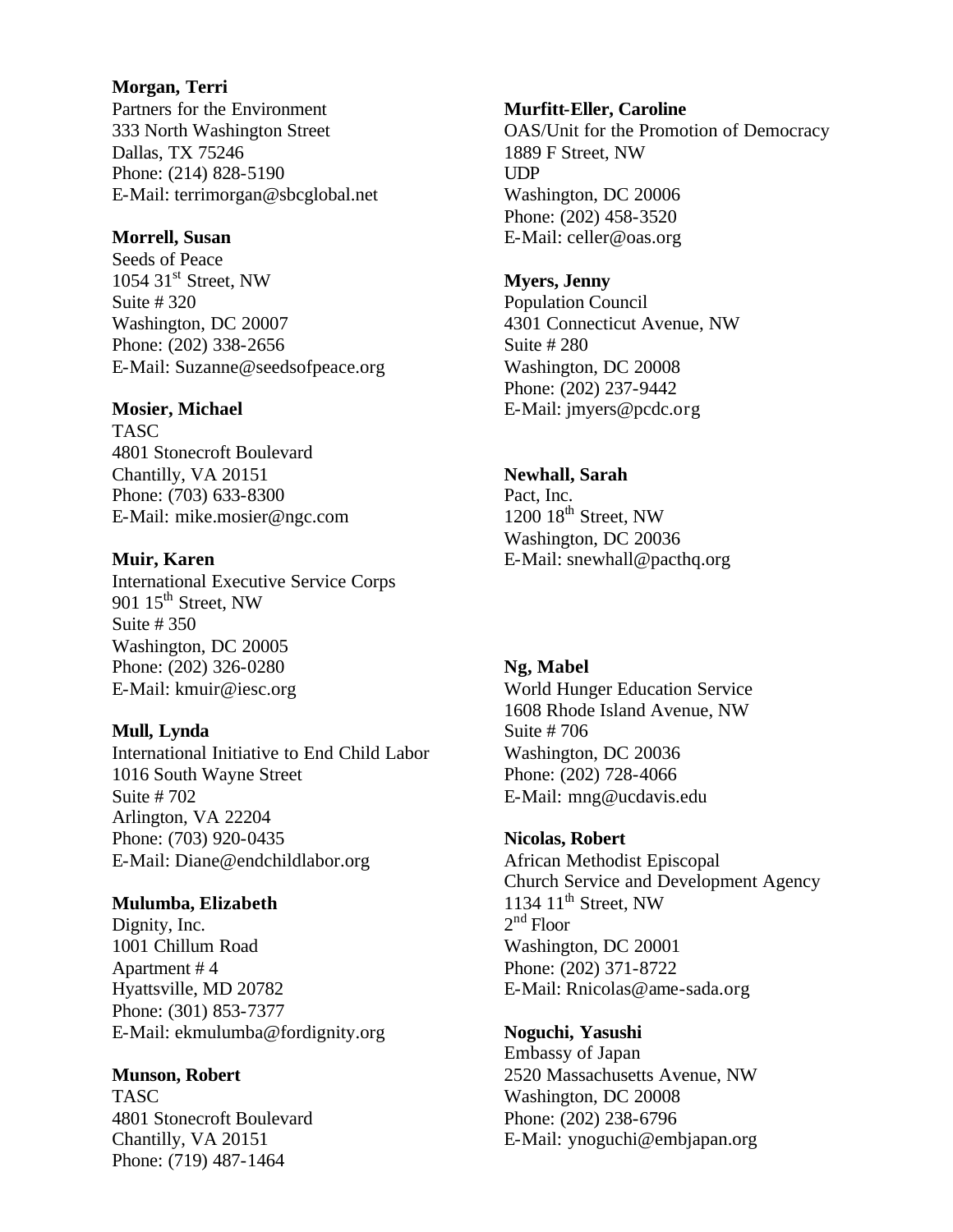# **Noor Ali, Tqbal**  Aga Khan Foundation, USA 1825 K Street, NW Suite # 901 Washington, DC 20006 Phone: (202) 293-2537

## **Norell, Sarah**

World Vision 300 I Street, NE Washington, DC 20002 Phone: (202) 572-6300 E-Mail: dnorell@worldvision.org

## **Northrup, Robert**

Project HOPE 255 Cater Hall Lane Millwood, VA 22646 Phone: (540) 837-2100 E-Mail: rnorthrup@projecthope.org

## **Oberg, Keith**

Pedals for Progress 3108 North 17<sup>th</sup> Street Arlington, VA 22201 Phone: (703) 525-0931 E-Mail: koberg@bellatlantic.net

## **Ogborn, Tim**

Heifer International 1112  $16^{th}$  Street, NW Suite # 540 Washington, DC 20036 Phone: (202) 331-8618 E-Mail: tim.ogborn@heifer.org

## **Olsson, Kurt**

Development Alternatives, Inc. 7250 Woodmont Avenue Suite # 200 Bethesda, MD 20874 Phone: (301) 718-8255 E-Mail: kurt\_olsson@dai.com

## **Oosterhous, Leah**

World Vision USA 300 I Street, NE Washington, DC 20002 Phone: (202) 572-6458 E-Mail: loosterhouse@worldvision.org

#### **Oreilley, Laura**

Institute for Internationa l Economics 1400 K Street, NW Washington, DC 20036 Phone: (202) 326-7821 E-Mail: loreilley@iie.org

# **Osborn, Kim**

UNCFSP 2750 Prosperity Avenue Suite # 600 Fairfax, VA 22031-8044 E-Mail: Kim.Osborne@uncfsp.org

## **Outterson, Beth**

Peace Corps 1111 20th Street, NW Washington, DC 20526 E-Mail: boutterson@peacecorps.gov

## **Patel, Apurva**

Partners of the Americas 1424 K Street, NW Suite # 700 Washington, DC 20005 Phone: (202) 637-6226 E-Mail: apatel@partners.net

#### **Paul, Adrienne**

300 I Street, NE Washington, DC 20002 Phone: (202) 572-6332 E-Mail: apaul@worldvision.org

#### **Pearson, Lori**

Catholic Relief Services 209 West Fayette Street Baltimore, MD 21201 Phone: (410) 234-2988 E-Mail: lpearson@catholicrelief.org

## **Pelham, Peter**

Pelham Associates 384 Magothy Road Severna Park, MD 21146 Phone: (410) 647-9274 E-Mail: pdpelham@aol.com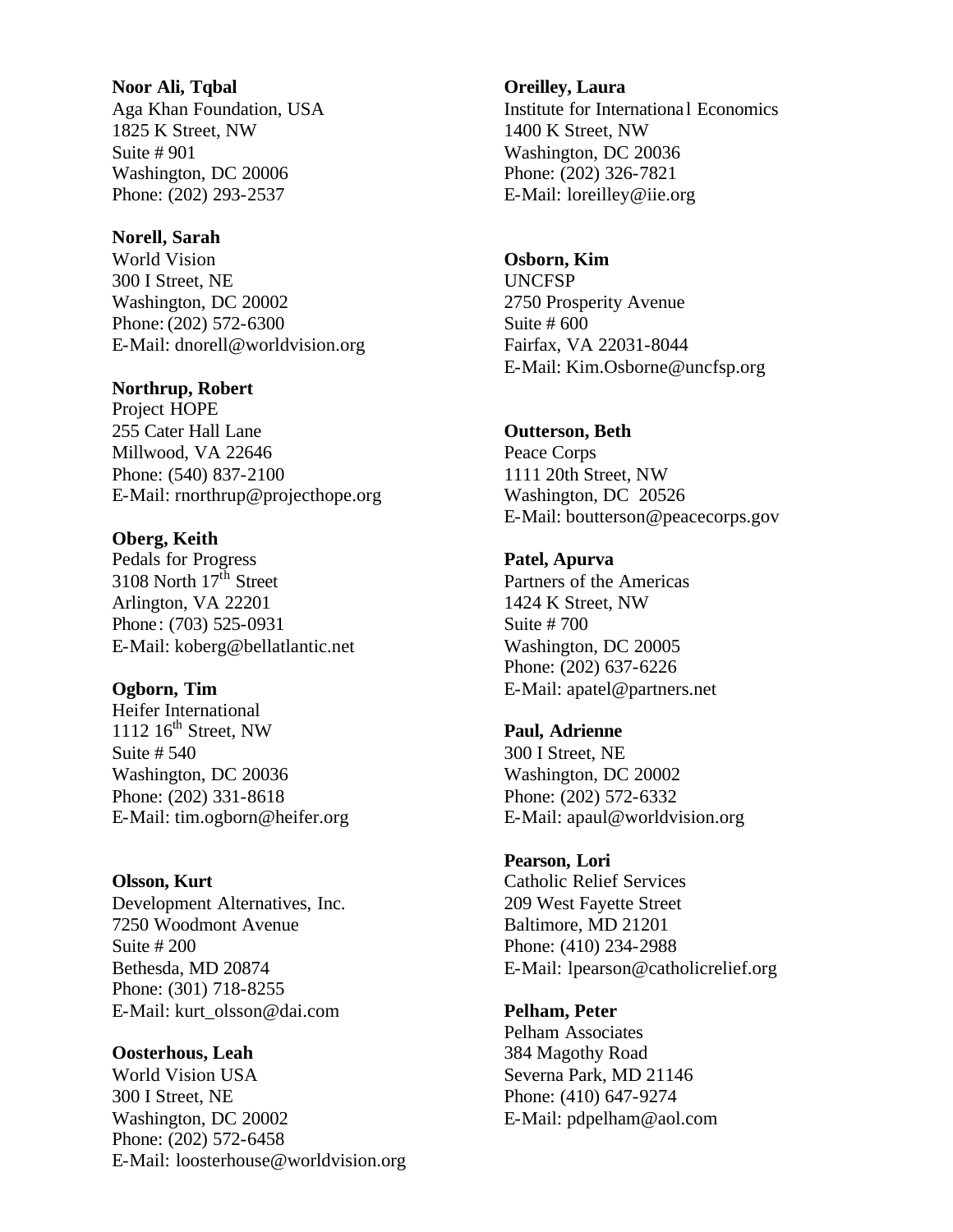## **Pennington, Eileen**

The Asia Foundation 1779 Massachusetts Avenue, NW Suite # 815 Washington, DC 20036 E-Mail: epennington@asiafoundation-dc.org

## **Ponomareff, Lara**

Institute for International Education 1400 K Street, NW Suite # 650 Washington, DC 20005 Phone: (202) 326-7813 E-Mail: lponomareff@iie.org

## **Pyle, David**

JSI 1616 North Fort Myer Drive 11th Floor Rosslyn, VA 22209 Phone: (703) 528-7474

## **Ragan, Kristi**

Development Alternatives, Inc. 7250 Woodmont Avenue Suite # 200 Bethesda, MD 20814 Phone: (301) 718-8260 E-Mail: Kristi\_ragan@dai.com

## **Randolph, Mark**

Program for Appropriate Technology in Health 1800 K Street, NW Suite # 800 Phone: (202) 822-0033 E-Mail: mrandolph@path-dc.org

# **Rasmussen, Erik**

Bread for the World 50 F Street, NW Suite # 500 Washington, DC 20001 Phone: (202) 693-9400 E-Mail: erasmuss@bread.org

#### **Rastrick, Emilia**

Pragma Corporation 116 East Broad Street Falls Church, VA 22046 Phone: (703) 891-1528 E-Mail: erastrick@pragmacorp.com

#### **Rathjen, Annette**

Management Systems International 1730 Rhode Island Avenue, NW Suite # 715 Washington, DC 20036 Phone: (202) 974-6464 E-Mail: arathjen@msi-inc.com

## **Reiser, Mindy**

American Jewish World Service 4500 Connecticut Avenue, NW Suite # 614 Washington, DC 20008 E-Mail: mindyr@smdi.com

# **Richardson, Yolanda**

**CEDPA**  $1400$   $16<sup>th</sup>$  Street, NW Suite # 100 Washington, DC 20036 Phone: (202) 9392707 E-Mail: yrichardson@cedpa.org

#### **Reiser, Mindy**

American Jewish World Service 2027 Massachusetts Avenue, NW Washington, DC 20036 Phone: (202) 387-2800 E-Mail: mindyr@smdi.com

#### **Rivas, Amanda**

American University 4400 Massachusetts Avenue, NW Washington, DC 20016 Phone: (202) 885-1695 E-Mail: idpsis@american.edu

## **Robbins, Alan**

The Development Executive Group 2501 Calvert Street, NW Suite # 806 Washington, DC 20008 Phone: (202) 744-3304 E-Mail: alan.robbins@developmentex.com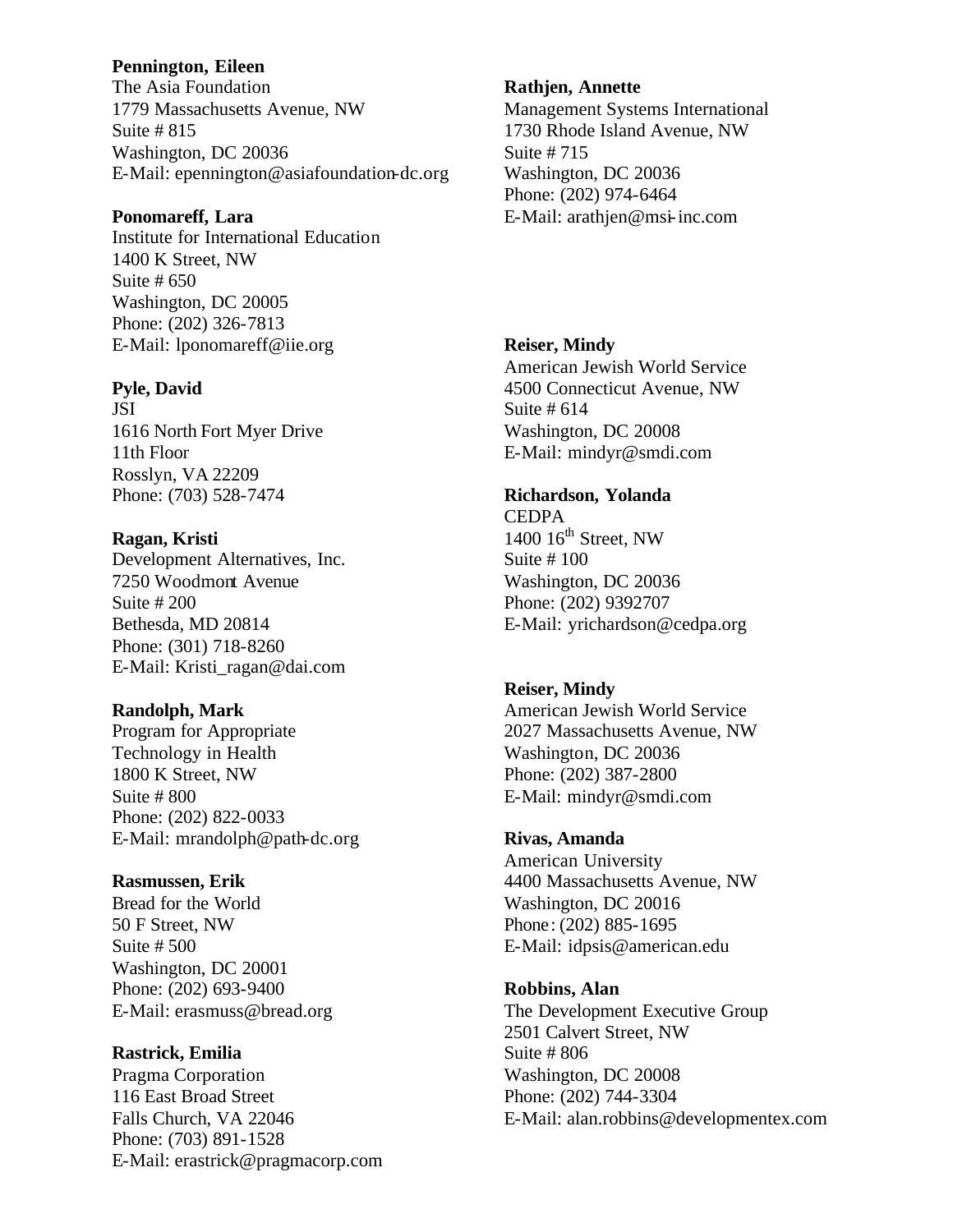## **Robertson, Lawrence**

Partners for Democratic Change 2121 K Street, NW Suite # 700 Washington, DC 20005 Phone: (202) 942-9103 E-Mail: lrobertson@partnersglobal.org

#### **Robinson, British**

Jesuit Refugee Service USA 1616 P Street, NW Suite # 300 Washington, DC 20036 Phone: (202) 462-0400 E-Mail: brobinson@jesuit.org

#### **Robinson, Mary**

US-Afghanistan Reconstruction Council 11543 Links Drive Reston, VA 21090 Phone: (703) 796-6067 E-Mail: mrobinson@us-arc.org

#### **Rodriguez, Maria**

Volunteers of America 1660 Duke Street Alexandria, VA 22314 Phone: (703) 341-5090 E-Mail: marodriguez@voa.org

#### **Rojas, Mary**

Chemonics International  $1120 \ 20$ <sup>th</sup> Street, NW Washington, DC 20036 Phone: (202) 955-3327 E-Mail: mrojas@chemonics.net

## **Rose, Jessica**  Office of HIV/AIDS Policy Department of Health and Human Services 200 Independence Avenue, NW Washington, DC 20201 E-Mail: jrose@s-3.org

#### **Runyan, Christopher**

USAID 1300 Pennsylvania Avenue, NW RRB 7.06.084 Washington, DC 20523 Phone: (202) 712-1622 E-Mail: crunyan@usaid.gov

#### **Rubeiz, Ghassan**

Christian Children's Fund 1717 N Street, NW Washington, DC 20036 Phone: (202) 955-7951

#### **Sandstrom, Dana**

Chemonics International Inc.  $1133$   $20<sup>th</sup>$  Street, NW Suite # 600 Washington, DC 20036 Phone: (202) 955-3488 E-Mail: dsandstrom@chemonics.net

#### **Scarbro, Sara**

Caribbean Central American Action 1818 N Street, NW Suite # 310 Washington, DC 20036 Phone: (202) 955-4089 E-Mail: sscarbro@c-caa.org

## **Schaefer, Peter**

Institute for Liberty & Democracy 5101 Cathedral Avenue, NW Washington, DC 20016 Phone: (202) 244-9525 E-Mail: ILDwashington@aol.com

## **Scheffel, Dorothy**

World Vision USA 300 I Street, NE Washington, DC 20002 Phone: (202) 572-6300 E-Mail: dscheffe@worldvision.org

#### **Schram, Susan**

ACDI/VOCA 50 F Street, NW Suite # 1075 Washington, DC 20001 Phone: (202) 879-0600 E-Mail: sschram@acdivoca.org

## **Schubert, Jody**

ICMA 777 North Capitol Street, NE Suite # 500 Washington, DC 20002 E-Mail: jschubert@icma.org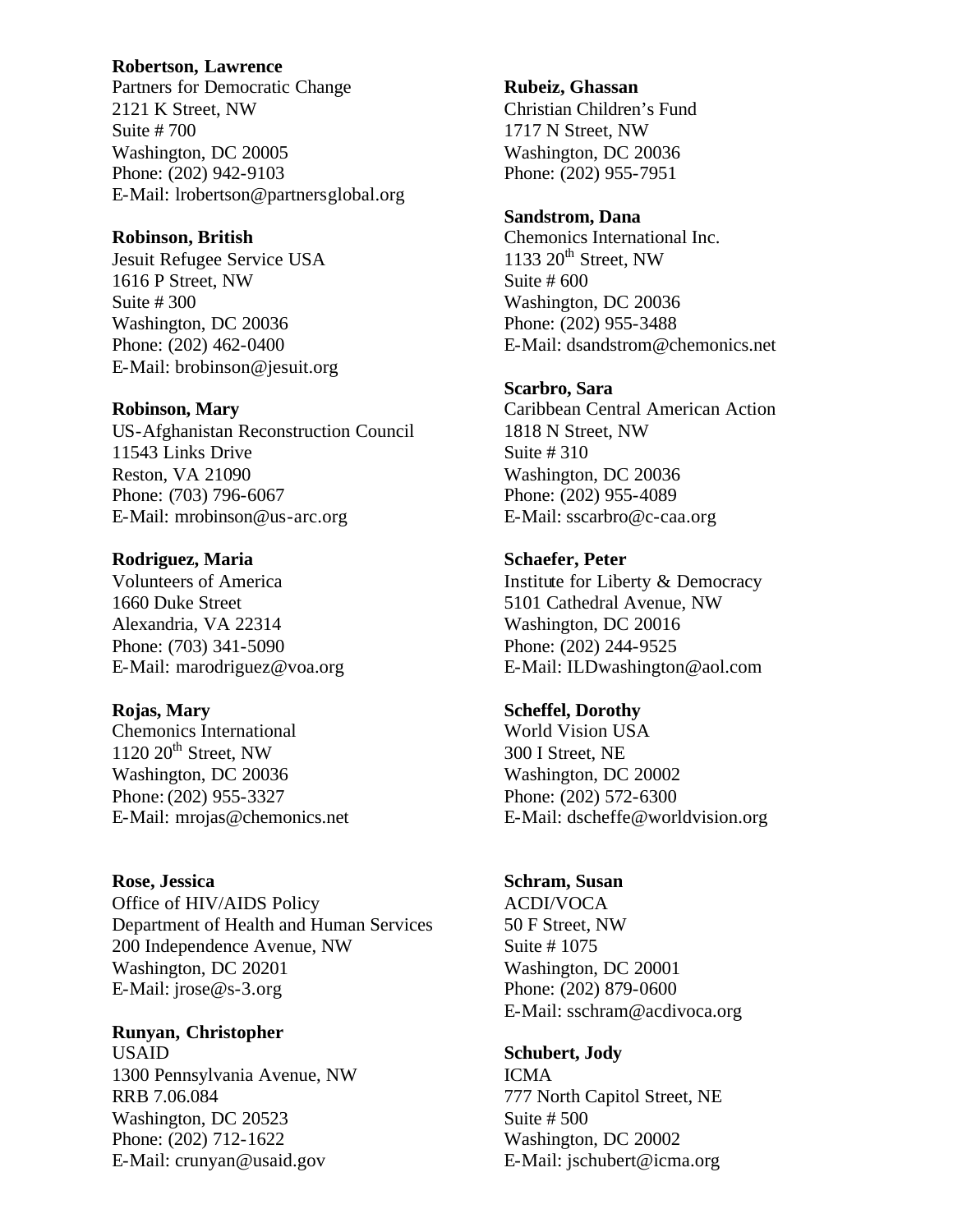#### **Schweiteer, Glenn**

National Academies of Science 500 Fifth Street, NW Washington, DC 20001 E-Mail: gschweit@NAS.edu

#### **Seales, Stephanie**

Deloitte Touche Tohmatsu Emerging Markets Group 1001 G Street, NW Suite # 900 Washington, DC 2001 Phone: (202) 572-7051 E-Mail: sseales@deloitte.com

#### **Sevier, Paul**

Chemonics International 1133  $20<sup>th</sup>$  Street, NW Washington, DC 20036 Phone: (202) 955-7497 E-Mail: psevier@chemonics.net

# **Sevier, David**

Global Partnership on AIDS & Orphans 1775 Pennsylvania Avenue, NW Suite # 1050 Washington, DC 20006 Phone: (202) 463-7744 E-Mail: dsevier@globalhealthone.net

#### **Shambaugh, James**

Peace Corps 1226 N. Kent Street Fourth Floor Arlington, VA 22209 E-Mail: jshambaugh@peacecorps.gov

#### **Shariff, Hajira**

Save the Children 2000 M Street, NW Suite # 500 Washington, DC 20036 Phone: (202) 530-4395 E-Mail: hshariff@dc.savechildren.org

#### **Shaw, Carrie**

USAID/OFDA 1201 Pennsylvania Avenue Suite # 200 Washington, DC 2004 Phone: (202) 661-9325 E-Mail: cashew@ofda.net

#### **Sherman, Karen**

Women for Women International 1850 M Street, NW Suite # 1090 Washington, DC 20036 Phone: (202) 737-7705 E-Mail: ksherman@womenforwomen.org

#### **Sherman, Tianna**

Management Sciences for Health 4301 North Fairfax Drive Suite # 400 Arlington, VA 22203 E-Mail: tsherman@msh.org

#### **Shissler, Tracey**

CitiHope International 323  $11^{\text{th}}$  Street, NE Washington, DC 20002 Phone: (202) 547-3339 E-Mail: tshissler@citihope.org

## **Shtogren, J. Alex**

Caribbean Central American Action 1818 N Street, NW Suite # 310 Washington, DC 20036 Phone: (202) 466-7464 E-Mail: ashtogren@c-caa.org

#### **Shunlin, Orli**

Institute for International Economics 1400 K Street, NW Washington, DC 20036 Phone: (202) 326-7821

#### **Simpson, Robert**

Management Sciences for Health 3401 North Fairfax Drive Suite # 400 Arlington, VA 22066 Phone: (703) 248-1630 E-Mail: bsimpson@msh.org

## **Sinclair, Tom**

The QED Group, LLC 1250 Eye Street, NW Suite # 802 Washington, DC 20005 Phone: (202) 898-1910 E-Mail: tsinclair@qedgroupllc.com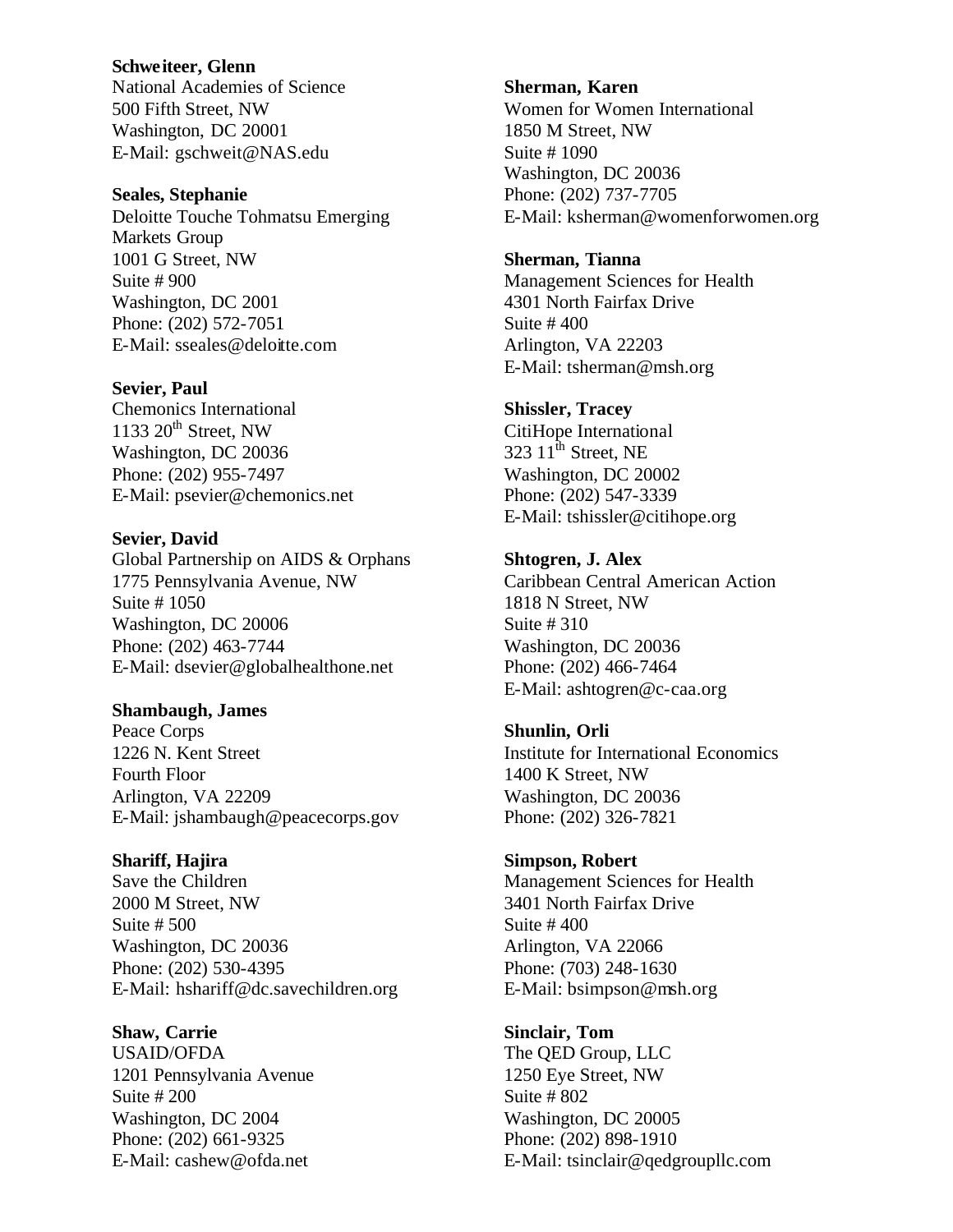#### **Skuba, Charles**

Caribbean Central American Action 1818 N Street, NW Suite # 310 Washington, DC 20007 Phone: (202) 256-4351 E-Mail: cjskuba@c-caa.org

## **Smith, Shelly**

Social and Scientific Systems 1101 Vermont Avenue, NW Suite # 900 Washington, DC 20036 Phone: (202) 842-2939 E-Mail: ssmith@s-3.com

## **Smith, Ryan**

Chemonics International 1133  $20<sup>th</sup>$  Street, NW Washington, DC 20036 Phone: (202) 955-4089 E-Mail: grsmith@chemonics.net

#### **Solomon, Robin**

Peace Corps  $111120$ <sup>th</sup> Street, NW Suite # 6248 Washington, DC 20526 Phone: (202) 692-2653 E-Mail: rsolomon@peacecorps.gov

# **Sourdcette, Richard**

International Foundation for Election Systems 1101  $15<sup>th</sup>$  Street, NW 3rd Floor Washington, DC 20005 Phone: (202) 828-8507

#### **Spencer, Rick**

International Relief and Development 1621 North Kent Street Suite # 400 Arlington, VA 22209 Phone: (703) 248-0161 E-Mail: rspencer@ird-dc.org

# **Stefanski, Elizabeth**

Global Giving 7121 Wisconsin Avenue Bethesda, MD 20814 Phone: (301) 652-8455 E-Mail: estefanski@globalgiving.com

## **Stewart, Jennifer**

Chemonics International  $1133$   $20<sup>th</sup>$  Street, NW Washington, DC 20036 Phone: (202) 955-3423 E-Mail: jstewart@chemonics.net

## **Stevrealia, Leah**

AMFAR 1828 L Street, NW Suite # 802 Washington, DC 20036 Phone: (202) 331-8600 E-Mail: leah.stevralia@amfar.org

## **Sullivan, John H.**

Development Associates, Inc. 1730 North Lynn Street Suite # 900 Arlington, VA 22209 Phone: (703) 276-0677 E-Mail: Jsullivan@devassoc1.com

# **Spang, Edward**

Management Sciences for Health 165 Allendale Road Boston, MA 02130 Phone: (617) 942-9218 E-Mail: nspang@msh.org

## **Sunley, Traer**

Pact, Inc.  $1200$   $18<sup>th</sup>$  Street, NW Suite # 350 Washington, DC 20036 E-Mail: tsunley@pacthq.org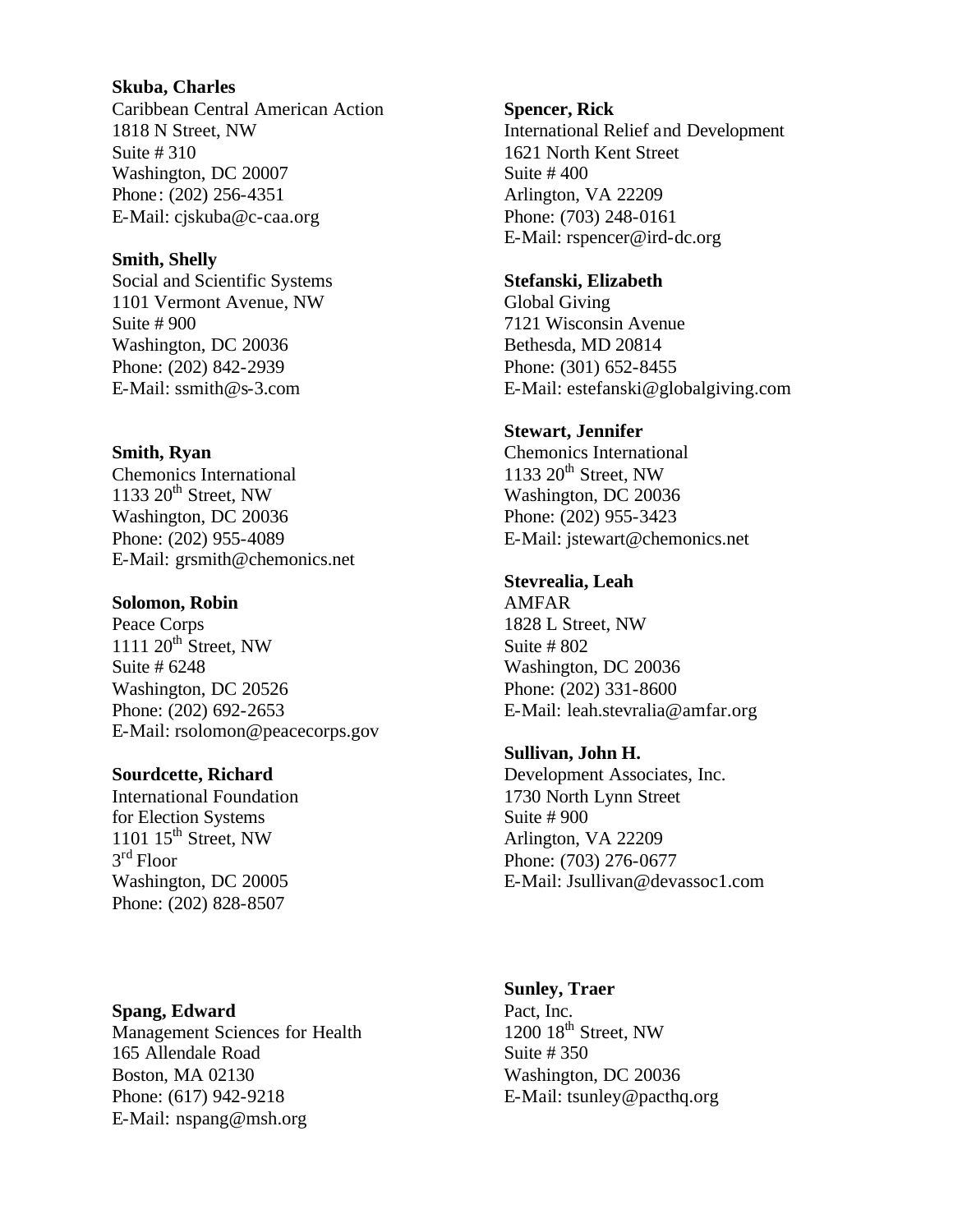#### **Swann, Lisa**

Transparency International USA  $112 \overline{16}$ <sup>th</sup> Street, NW Suite # 500 Washington, DC 20036 Phone: (202) 296-7730

## **Takahashi, Yoshi**

Japan Bank for International Cooperation 1909 K Street, NW Suite # 300 Washington, DC 20007 Phone: (202) 496-2282 E-Mail: yo-takahashi@jbic.go.jp

## **Takayanasi, Kaori**

Visions in Action 1400 Eye Street, NW Suite # 1125 Washington, DC 20005 Phone: (703) 522-4600

#### **Tenn, Sharyn**

The SEEP Network 1825 Connecticut Avenue, NW  $8<sup>th</sup>$  Floor Washington, DC 20009 Phone: (202) 884-8808 E-Mail: tenn@seepnetwork.org

#### **Thompson, Natalie**

International Fund for Agricultural Development 1775 K Street, NW Suite # 410 Washington, DC 20006 Phone: (202) 454-2154 E-Mail: n.thompson@ifad.org

**Todesco, Danielle**  African Wildlife Foundation 1400  $16^{th}$  Street, NW Suite # 120 Washington, DC 20009 Phone: (202) 939-3353 E-Mail: dtedesco@awf.org

**Toledo, Ana**  4 Musicmaster Court Silver Spring, MD 20904 Phone: (240) 418-4293 E-Mail: anaytoledo@yahoo.com

#### **Tondreau, Mary**

Social and Scientific Systems 1101 Vermont Avenue, NW Suite # 900 Washington, DC 20036 Phone: (202) 842-2939 E-Mail: mtondreau@s-3.com

## **Treleven, Laurie**

International Executive Service Corps 901  $15^{\text{th}}$  Street, NW Suite # 350 Washington, DC 20005 Phone: (202) 326-0280 E-Mail: ltreleven@iesc.org

# **Tugwell, Frank**

Winrock International 1621 North Kent Street Suite # 1200 Arlington, VA 22209 Phone: (703) 525-9430 E-Mail: ftugwell@winrock.org

# **Tun, Show**

World Vision 300 I Street, NE Washington, DC 20002 Phone: (202) 572-6352 E-Mail: stun@worldvision.org

#### **Tewolde, Almaz**

Eritrean Development Foundation 1012  $14^{th}$  Street, NW Suite # 1030 Washington, DC 20005 Phone: (202) 783-3273

## **Valentine, Shiyan**

1741 Lanier Place, NW Apartment # 2 Washington, DC 20009 Phone: (202) 299-4088 E-Mail: shiyanav@yahoo.com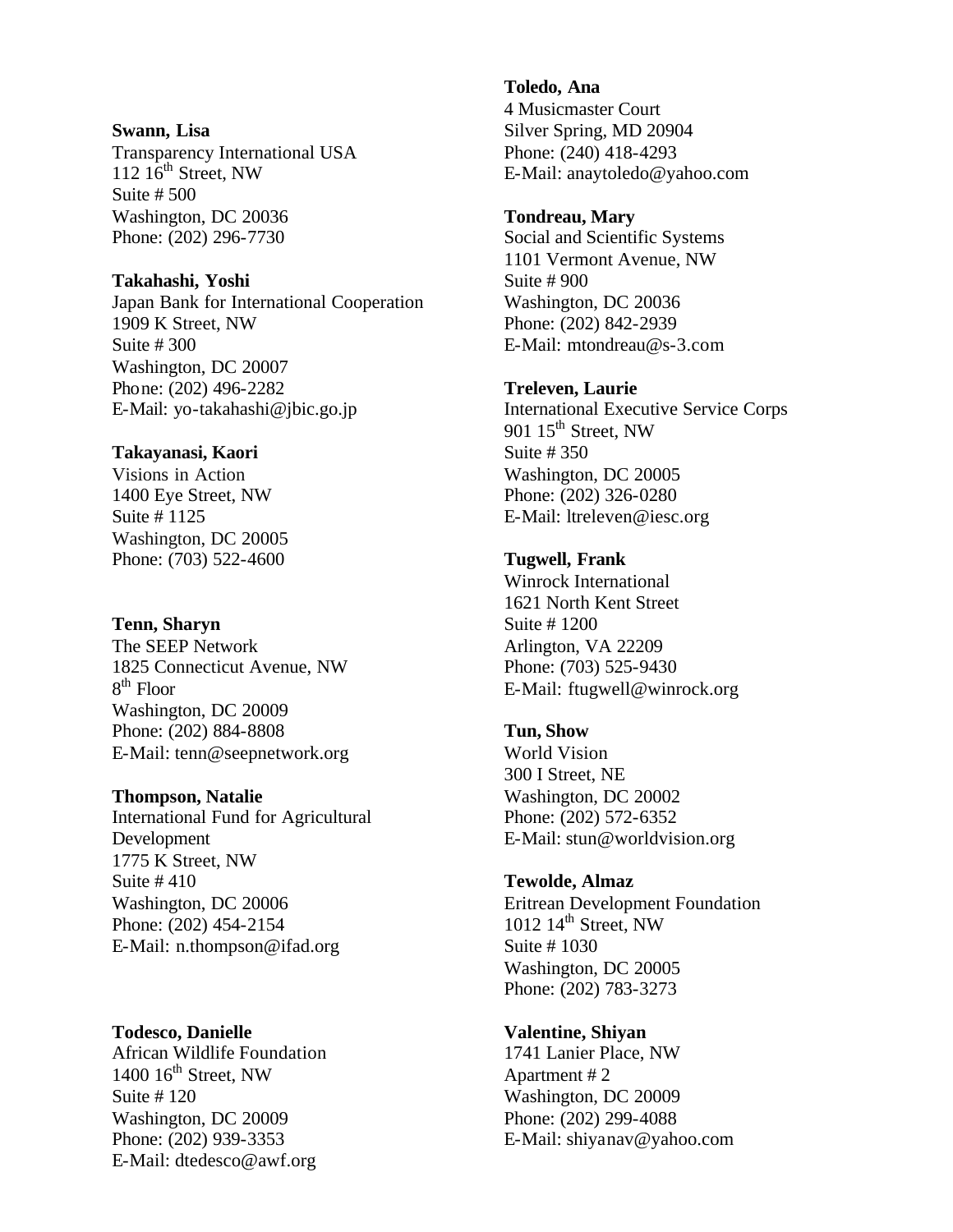#### **Van Dam, Johannes**

Population Council 4301 Connecticut Avenue, NW Suite # 280 Washington, DC 20008 Phone: (202) 237-9406 E-Mail: jvandam@pcdc.org

## **Vandervort, Mark**

World Vision 300 Eye Street, NE Suite # 270 Washington, DC 20002 Phone: (202) 572-6434

#### **Vincent, Christopher**

Habitat for Humanity International 1010 Vermont Avenue, NW Suite # 900 Washington, DC 20005 Phone: (202) 628-9171 E-Mail: cvincent@hfhi.org

#### **Vogelgesang, Sandy**

Everest Associates 9009 Charred Oak Drive Bethesda, MD 20817 Phone: (301) 365-2347 E-Mail: everest.associates@erols.com

#### **Wacek, Rick**

SIL International 2011 Pennsylvania Avenue, NW Suite # 250 Washington, DC 20006 Phone: (202) 785-2441 E-Mail: rick\_wacek@sil.org

#### **Waller, W. Jeff**

Helen Keller International 352 Park Avenue South Suite # 1200 New York, NY 10010 Phone: (212) 532-0544 E-Mail: jwaller@hki.org

#### **Ward, Kathy**

International Crisis Group 1629 K Street, NW Suite # 450 Washington, DC 20006 Phone: (202) 785-1601 E-Mail: kward@crisisweb.org

#### **Warner, Gretchen**

U.S. Oversees Cooperative Development Council 4301 Wilson Boulevard Suite # 617 Arlington, VA 22209 Phone: (703) 907-5621 E-Mail: Gretchen.warner@nreca.com

## **Warren, Roberta**

Management Systems International 600 Water Street, SW Washington, DC 20024 Phone: (202) 484-7170 E-Mail: rwarren@msi-inc.com

## **Webster, Karlene**

Salesian Missions 1655 North Fort Myer Drive Suite # 450 Arlington, VA 22209 Phone: (703) 524-1013 E-Mail: karlenew@salesianmissions.org

# **Weeks, Patricia**

American Red Cross 2025 E Street, NW Second Floor Washington, DC 20006 Phone: (202) 303-5096 E-Mail: pweeks@usa.redcross.org

#### **Weiss, Betty**

Institute for Sustainable Communities 888  $17<sup>th</sup>$  Street, NW Suite # 210 Washington, DC 20005 Phone: (202) 785-0213 E-Mail: bweiss@iscvt.org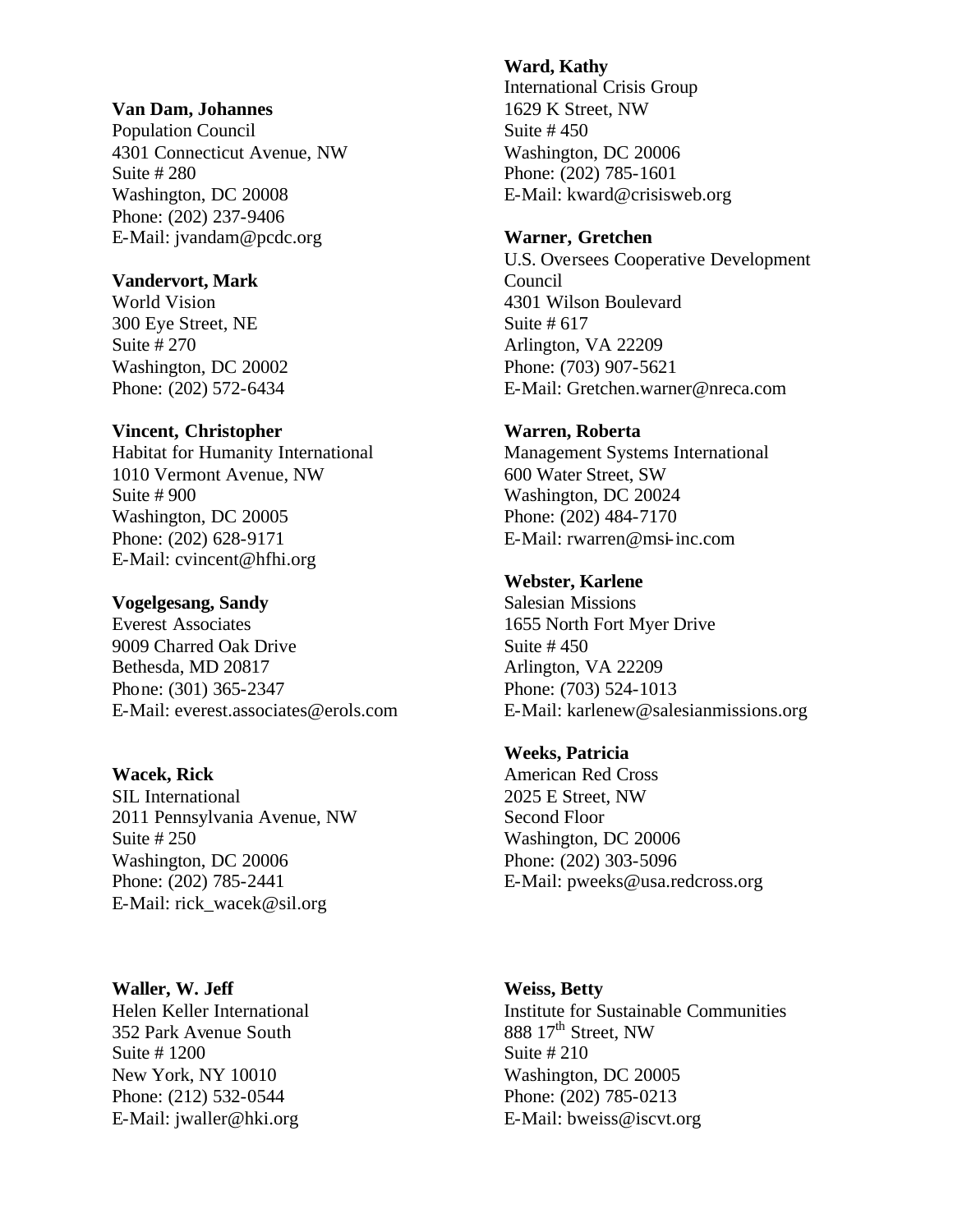## **Weissburg, Josh**

Global Interdependence Initiative One Dupont Circle, NW Suite # 700 Washington, DC 20036 Phone: 736-5813 E-Mail: josh.weissburg@aspeninstitute.org

## **Westerink, Andre**

The Embassy of the Royal Netherlands 4200 Linnean Avenue, NW Washington, DC 20008 Phone: (202) 274-2616 E-Mail: ar.westerink@minbuza.nl

## **Wheeler, Harry**

**SECID** 1634 Eye Street Suite # 702 Washington, DC 20006 E-Mail: hhw@secid.org

#### **Williams, Aaron**

Research Triangle Institute 1615 M Street, NW Suite # 740 Washington, DC 20036 Phone: (202) 728-1972 E-Mail: awilliams@rti.org

## **Williams, Ada**

IRG/OFDA 1201 Pennsylvania Avenue, NW Suite # 200 Washington, DC 20004 Phone: (202) 661-9351 E-Mail: awilliams@ofda.net

## **Willsey, Amy**

World Learning 1015 15th Street, N.W. Suite # 750 Washington, DC 20036 Phone: (202) 408-5420 E-Mail: amy.willsey@worldlearning.org

#### **Wilson, Amy**

Gallaudet University 800 Florida Avenue, NE Suite # 406 F Washington, DC 20009 Phone: (202) 651-5201 E-Mail: amy.wilson@galludet.edu

#### **Wood, Susan**

Management Sciences for Health 4301 North Fairfax Drive Suite # 400 Arlington, VA 22203 E-Mail: swood@msh.org

## **Woodworth, Anne**

Adventist Development and Relief Agency 12501 Old Columbia Pike Silver Spring, MD 10904 Phone: (301) 680-6399 E-Mail: awoodworth1@compuserve.com

## **Wright, Michelle**

American Council on Education 1307 New York Avenue, NW Suite # 500 Washington, DC 20005 Phone: (202) 478-4705 E-Mail: wrightm@aascu.org

## **Wykoff, Randolph**

Project HOPE 255 Carter Hall Road Millwood, VA 22646 Phone: (540) 837-2100 E-Mail: rwykoff@projecthope.org

## **Yagi, Takayuki**

Embassy of Japan 2520 Massachusetts Avenue, NW Washington, DC 20008 Phone: (202) 238-6748 E-Mail: tyagi@embjapan.org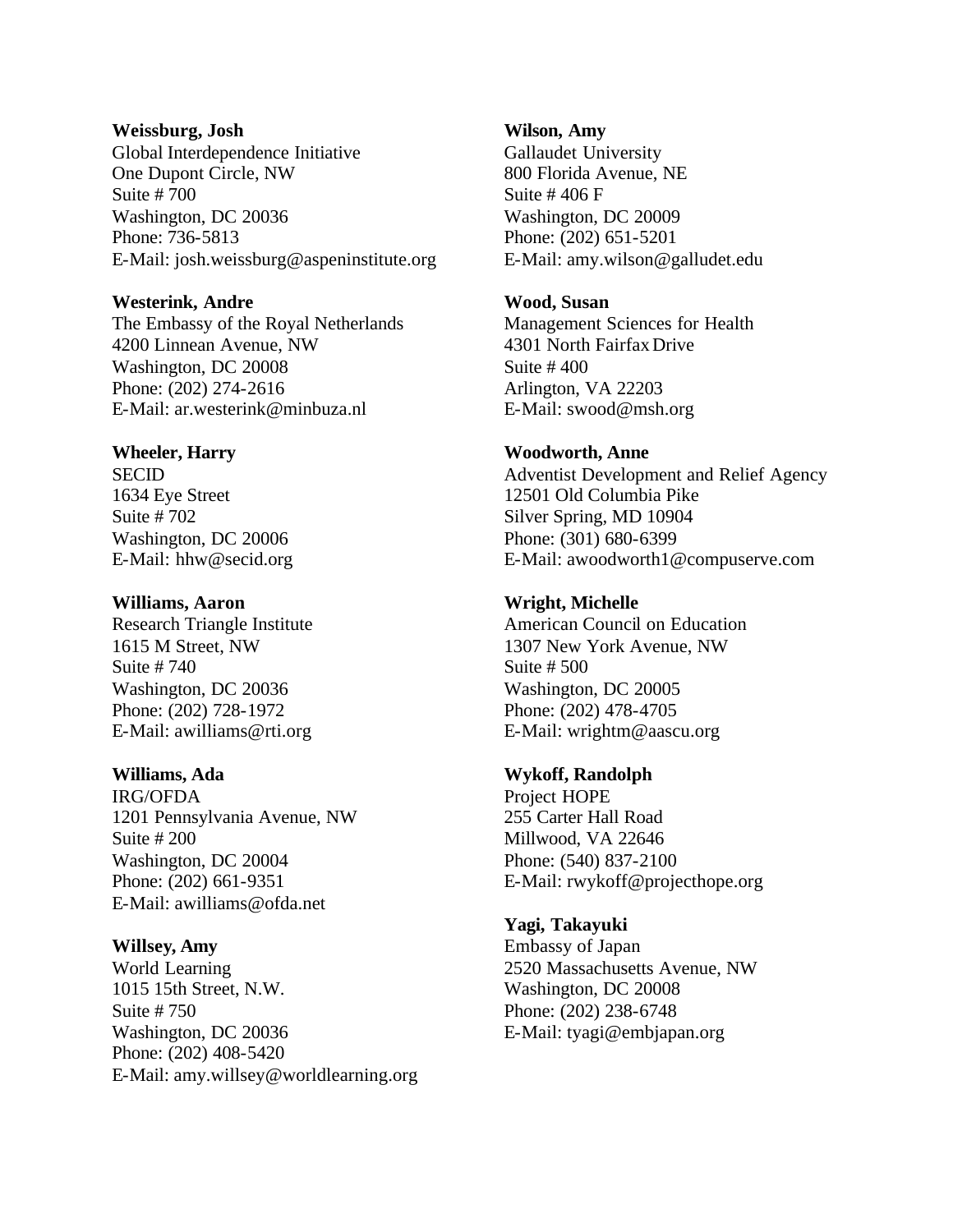#### **Yarr, Linda**

George Washington University Program for International Studies in Asia 1957 E Street, NW Suite # 530 Washington, DC 20052 Phone: (202) 994-4313 E-Mail: lyarr@gwu.edu

#### **Yoo, Emily**

SIL International 2011 Pennsylvania Avenue, NW Suite # 250 Washington, DC 20006 Phone: (202) 785-2441 E-Mail: Emily\_yoo@sil.org

#### **Zarafonetis, John**

**InterAction** 1717 Massachusetts Avenue, NW Suite # 701 Washington, DC 20036 Phone: (202) 667-8227 E-Mail: jzarafon@interaction.org

#### **Zeigler, Margaret**

Congressional Hunger Center 229 ½ Pennsylvania Avenue, NW Washington, DC 20003 Phone: (202) 547-7022 E-Mail: mzeigler@hungercenter.org

## **Zinet, Joseph**

Embassy of France 4101 Reservoir Road, NW Washington, DC 20007 Phone: (202) 944-6121 E-Mail: Joseph.Zinet@diplomatie.fr

#### **Zyskowski, Alina**

SID Washington 1875 Connecticut Avenue, NW Suite # 720 Washington, DC 20009 Phone: (202) 884-8590 E-Mail: alinaz@aed.org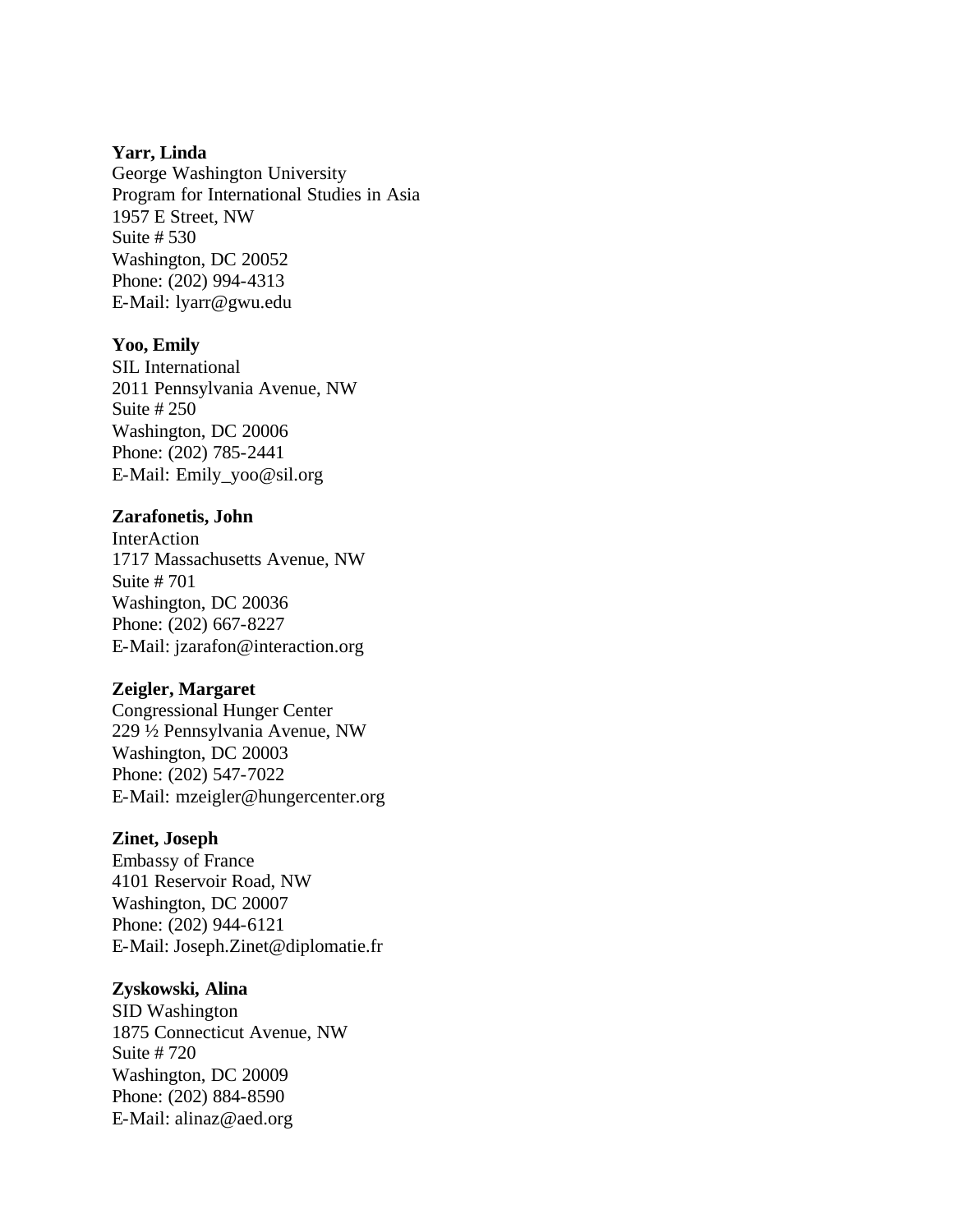Andrew S. Natsios Administrator, United States Agency for International Development Opening Address Advisory Committee on Voluntary Foreign Aid National Press Club February 25, 2004

- I am asked today to talk about the new directions in foreign aid. I would like to say at the outset that the new directions are dramatic. There is no secret why. The catalytic event was September 11. Not only are the directions dramatically new, but the commitment is dramatically large. The budget at USAID has risen from \$7.9 billion prior to September 11 to \$14.2 million in 2003. The Africa Bureau budget alone has increased from \$800 million to \$1.04 billion in FY-03.
- Adjusting to post-September  $11<sup>th</sup>$  is an imperative for all agencies and departments of government. This is no less true at USAID perhaps even more so. The White Paper which we are discussing today is the fruit of the best policy minds at USAID on how to bring the Agency in line with the challenges that now face us.
- The new role for "development" was spelled out in President Bush's National Security Strategy document of 2002. It was there that the President called upon "development" to play an integral part in the conduct of the nation's foreign policy. Henceforth, it would share center stage with "defense" and "diplomacy" in defining and implementing national security strategy.
- This was not the first time in the nation's history that development aid was so profiled. It happened at the end of World War II under the aegis of Secretary of State George Marshall and President Harry Truman. This was when the parent agencies of USAID undertook the reconstruction of Western Europe. It also happened with Jack Kennedy when he launched the Alliance For Progress for Latin America. USAID came into being mainly to administer this initiative.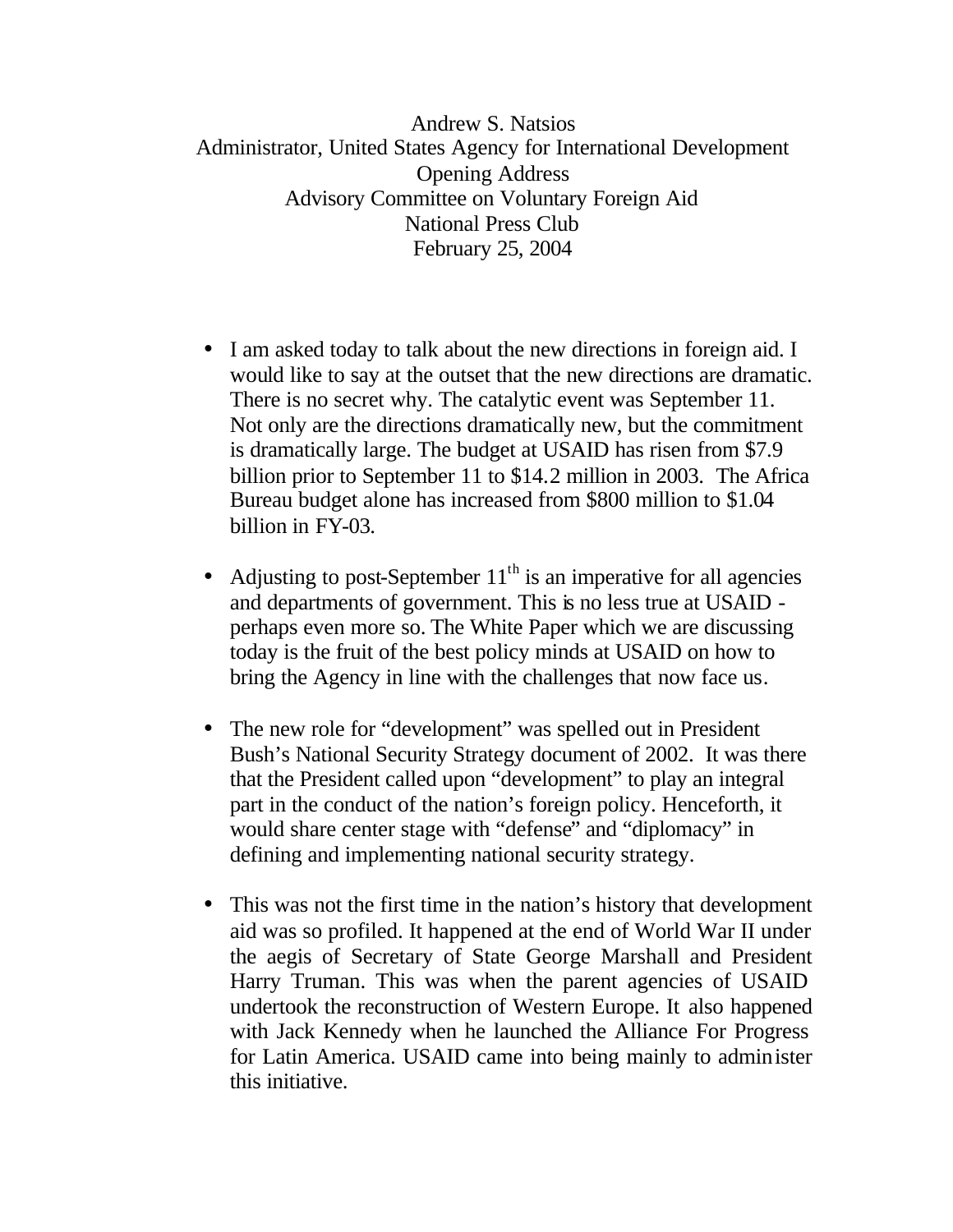- The point I want to make is the following one. We have been in the development business for over half a century now. From a certain perspective, this is a long time. We have had successes and failures, and we have had mixed results. We have learned from these experiences and they have critically prepared us for the tasks ahead. We are no longer engaged in mere theorizing but are accumulating the knowledge of what works and what doesn't. And "necessity is the sternest teacher," as the ancient Greek historian Thucydides reminds us.
- The prospects for world peace are enhanced when the family of democratic nations grows. The Millennium Challenge Account is designed to consolidate the democratic and economic gains of a dozen or so countries so that they can graduate into the family of democratic nations as autonomous and self-sustaining members.
- Aid to these countries will be contingent on indigenous support for mutually agreed initiatives that hold most development promise. Recipient nations will be held accountable for achievable goals according to strict standards. The guiding philosophy is one that USAID fully supports because it is one that animates our own development initiatives and the goals set out in the White Paper.
- Any institution of long duration tends to operate within the inertia of accepted practices. Habit gives rise to established mind-sets that are equally hard to dislodge. Diverse mandates accumulate; coordination is lost. These are the staple themes of scholars of public administration and the common criticism of practitioners in this field.
- I can claim no exemption for USAID from the pitfalls that affect all government agencies of such size and complexity. I say this by way of introduction to the White Paper. It is an effort of our best policy minds to refocus the Agency on the urgent problems that the country faces in the new century and to use our distinct strengths, accumulated over fifty years now, to best advantage.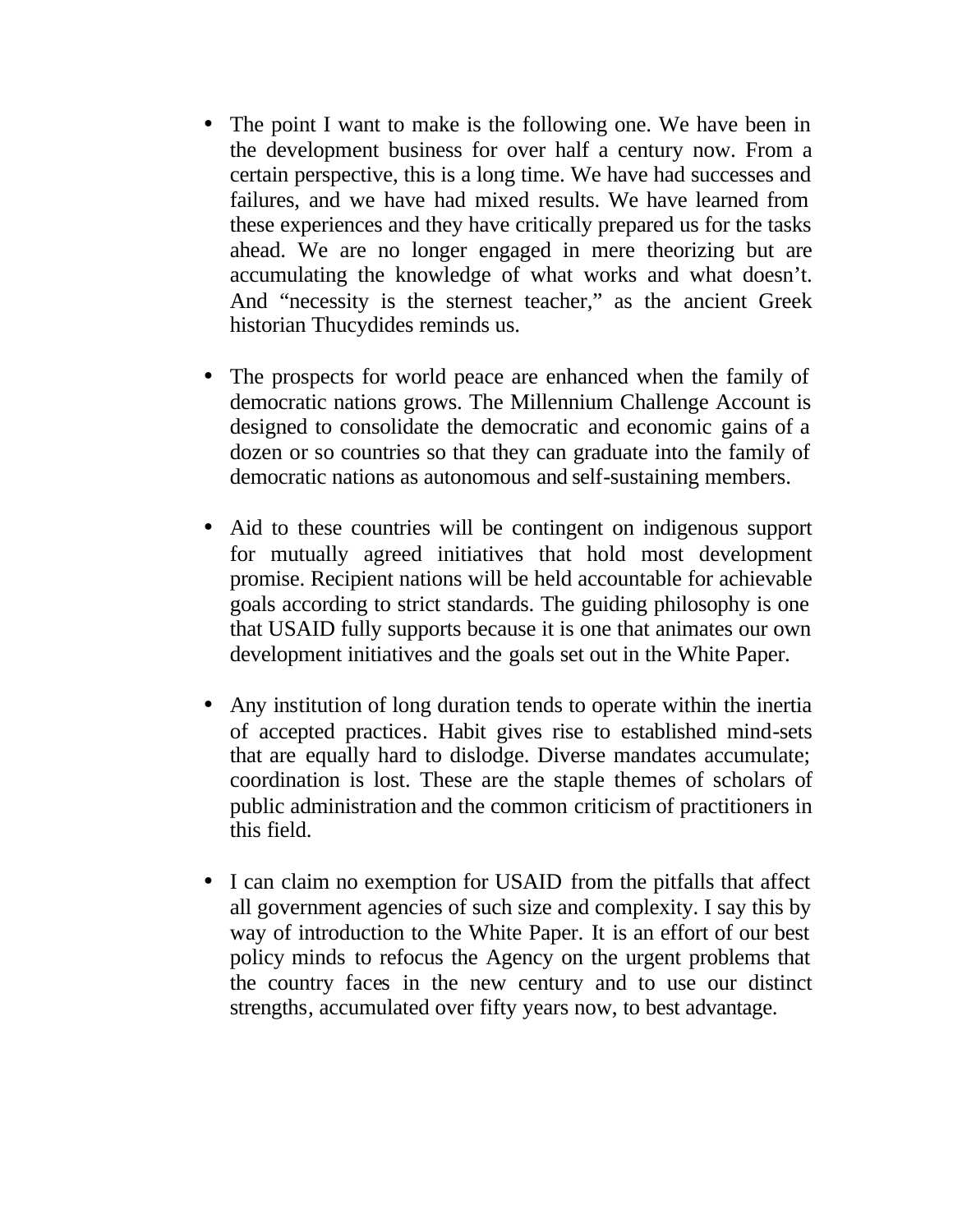- The White Paper distinguishes among 5 core operational goals of US foreign assistance. And aid effectiveness is conceived differently for each of the five goals.
- The five goals cover aid directed toward a continuum of countries and a diversity of needs, as well as appropriate consideration of a country's strategic importance to the security of the United States.

1) Transformational Development. This category includes the dozen MCA threshold countries that can launch a country on self-sustaining development. MCA will have a much greater affect on those countries receiving money as those which do not: The aid Agency mantra for too long has been that the lack of development assistance is the major reason poor countries remain poor. This is simply not true. Bad policies and bad governance are the real reasons: funding is necessary, but not sufficient for accelerated development.

It also includes the 30 -35 countries outside the select group where USAID development resources and select assistance can have maximum impact to encourage reforms.

2) Stabilizing Fragile States. These states would be eligible for a narrower range of assistance focused first on stabilization and eventually reform and recovery. This would provide the foundation for effective development and a broader array of appropriate aid.

President Bush iterated the importance of effectively addressing the challenges that come from such states in the National Security Strategy document.

"The events of September 11, 2001, taught us that weak states, like Afghanistan, can pose as great a danger to our national interests as strong states. Poverty does not make poor people into terrorists and murderers. Yet, poverty, weak institutions, and corruption, can make weak states vulnerable to terrorist networks and drug cartels within their borders."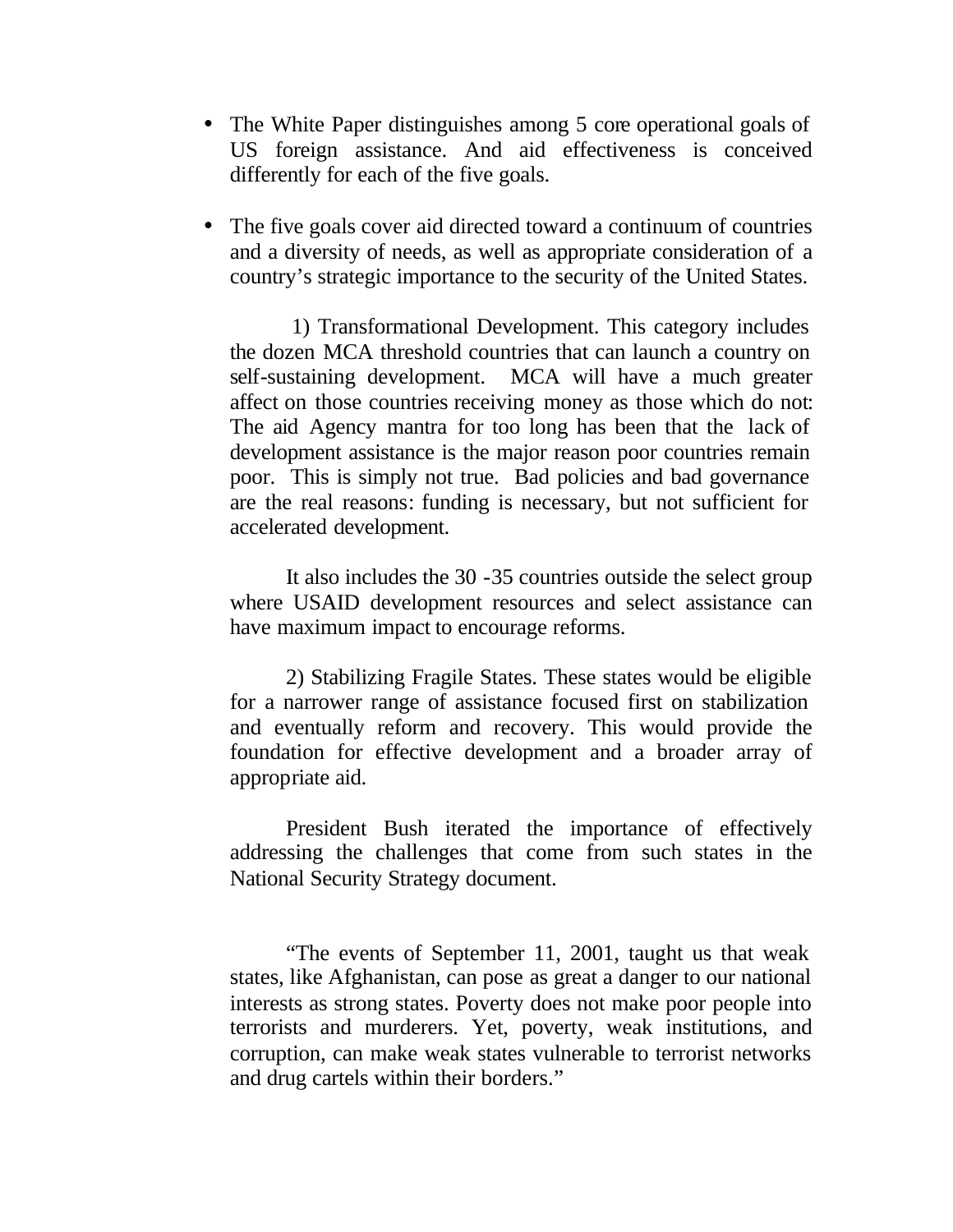3) Humanitarian Assistance. Consistent with the traditions of the country and the moral imperatives it recognizes, aid to countries in need will continue to be allocated on the basis of need, not performance. However, assistance will be structured to address the systemic failures that can be the source of chronic neediness.

4) Strategic States. Level of assistance will be based on foreign policy priorities rather than development criteria. The survival of a state like Pakistan and its continued alignment with our foreign policy initiatives takes precedence in the disbursement of aid over development considerations.

5) Global and Transnational Issues. The severity of the problem (HIV/AIDS, for example) and its importance to US security provide the basis for selectivity and allocation of aid.

The importance of the AIDS challenge to the US was underscored by Secretary of State Powell when he likened it to the terrorist threats facing the country.

"There is another threat to the region and the world that already has been more destructive than any weapon of mass destruction, more destructive than any army's activities and any conflict, but which is not generally perceived to be a security threat: HIV/AIDS."

- The White Paper follows upon the FANI report, where the Agency engaged an array of outside experts to assist USAID with its new mission and increased importance of the role of development aid in helping to define and implement the nation's strategic interests. It follows upon the joint strategic plan which was a collaborative effort on the part of the State department and USAID to align diplomacy and development assistance.
- USAID knows that foreign aid is no longer a stand alone operation. For it to be effective it must partner with its sister agencies and departments within government and with the panoply of resources that